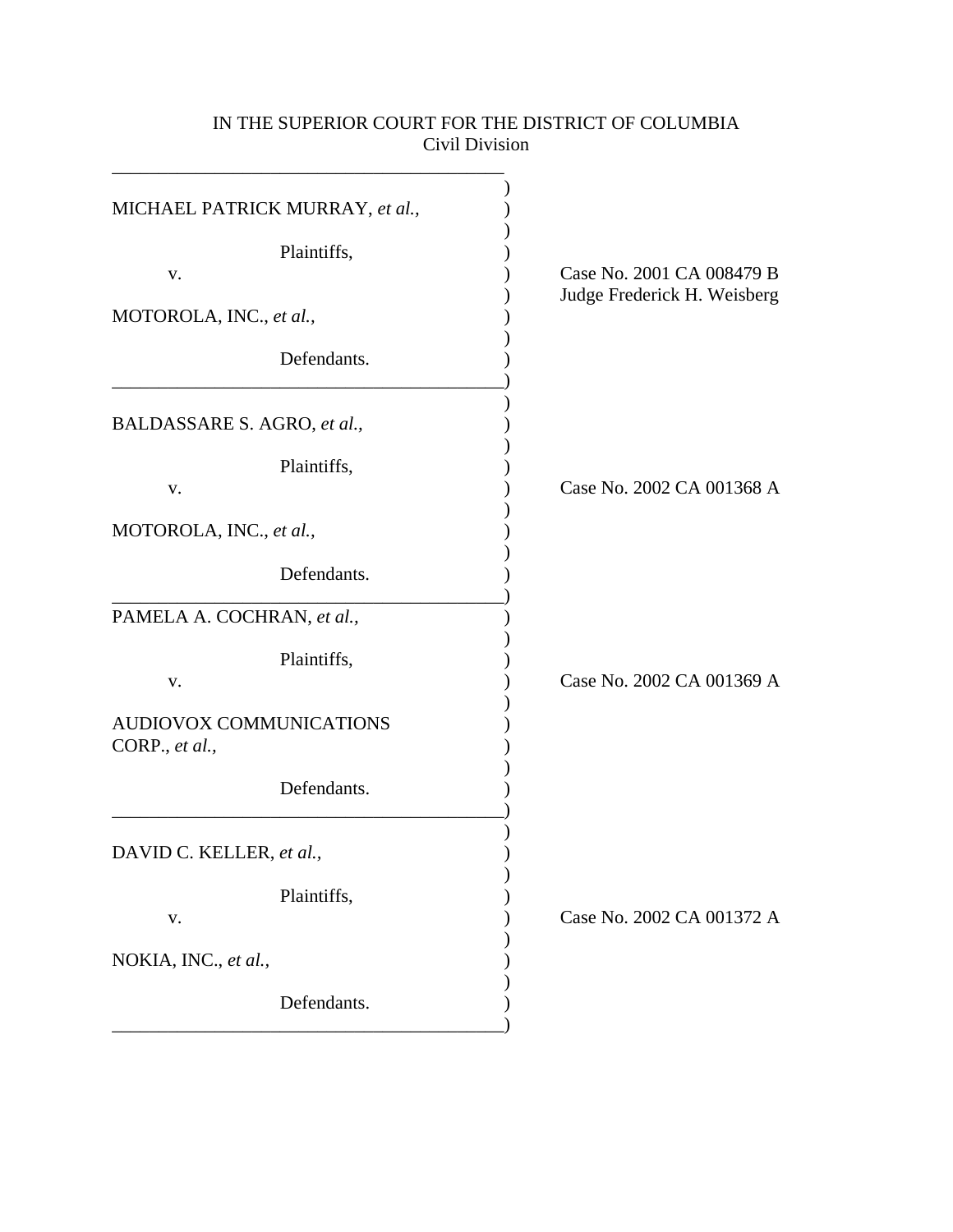| SHAWN KIDD, et al.,        |                           |
|----------------------------|---------------------------|
| Plaintiffs,<br>${\bf V}$ . | Case No. 2010 CA 007995 B |
| MOTOROLA, INC., et al.,    |                           |
| Defendants.                |                           |
| ALAN MARKS, et al.,        |                           |
| Plaintiffs,<br>V.          | Case No. 2010 CA 003206 B |
| MOTOROLA, INC., et al.,    |                           |
| Defendants.                |                           |
| RICHARD SCHWAMB et. al.,   |                           |
| Plaintiffs,<br>V.          | Case No. 2002 CA 001370 A |
| QUALCOMM, INC., et al.,    |                           |
| Defendants.                |                           |
| DINO E. SCHOFIELD,         |                           |
| Plaintiff,<br>${\bf V}$ .  | Case No. 2002 CA 001371 A |
| MOTOROLA, INC., et al.,    |                           |
| Defendants.                |                           |

\_\_\_\_\_\_\_\_\_\_\_\_\_\_\_\_\_\_\_\_\_\_\_\_\_\_\_\_\_\_\_\_\_\_\_\_\_\_\_\_\_\_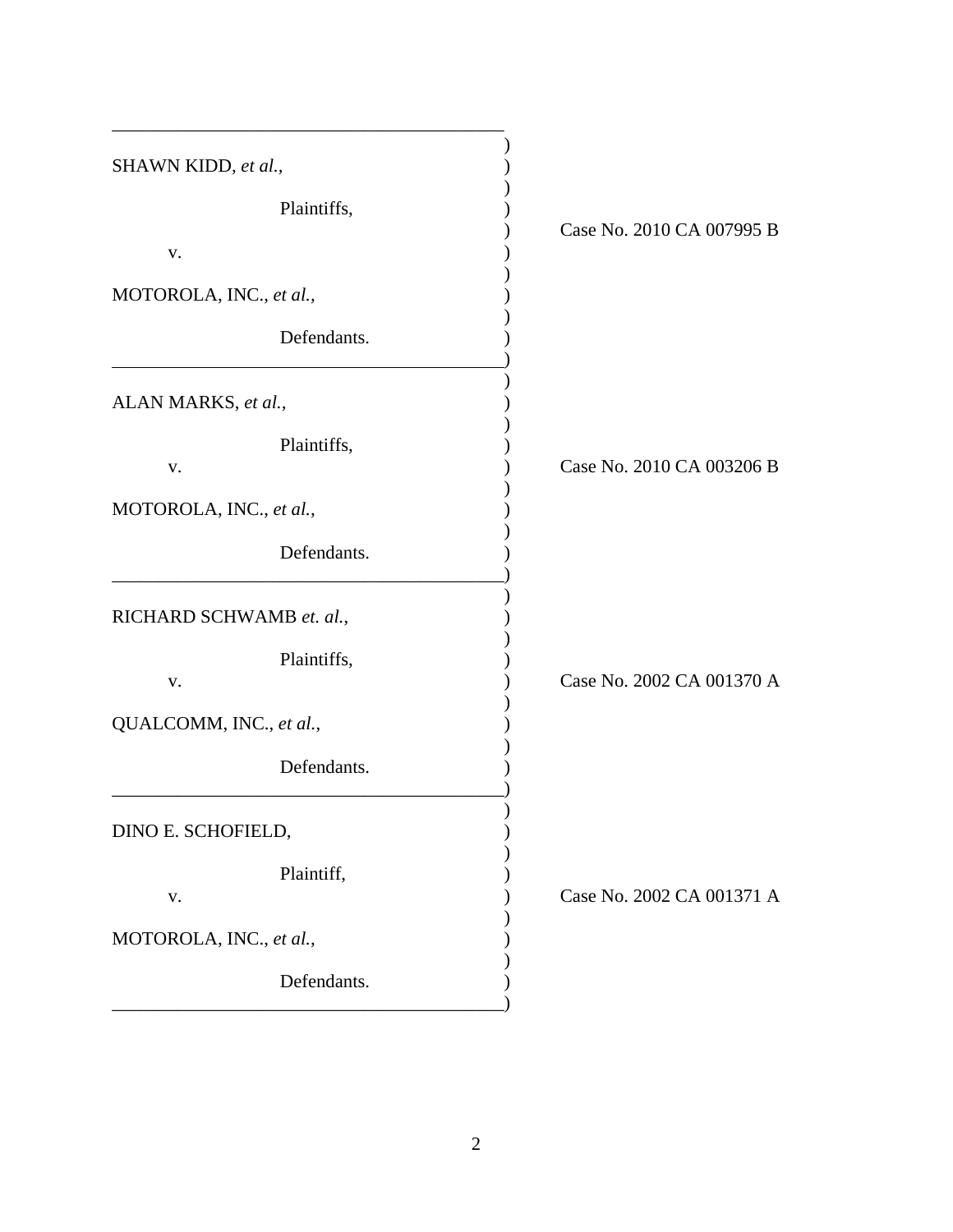| CRISTIN PRISCHMAN, as Personal<br>Representative of the Estate of<br>PAUL G. PRISCHMAN                         |                           |
|----------------------------------------------------------------------------------------------------------------|---------------------------|
| Plaintiff,                                                                                                     |                           |
| v.                                                                                                             | Case No. 2011 CA 002113 B |
| MOTOROLA, INC., et al.,                                                                                        |                           |
| Defendants.                                                                                                    |                           |
| MINDY S. KEMP BROWN, individually and<br>as Special Administrator of the Estate of<br><b>DANIEL TODD BROWN</b> |                           |
| Plaintiffs,                                                                                                    |                           |
| V.                                                                                                             | Case No. 2011 CA 006710 B |
| NOKIA, INC., et. al.                                                                                           |                           |
| Defendants.                                                                                                    |                           |
| ROBERT P. NOROSKI, individually, and as<br>Personal Representative of the Estate of<br>HEATHER LYNN NOROSKI    |                           |
| Plaintiff,                                                                                                     |                           |
| V.                                                                                                             | Case No. 2011 CA 008854 B |
| SAMSUNG TELECOMM AMERICA, LLC, et al., )                                                                       |                           |
| Defendants.                                                                                                    |                           |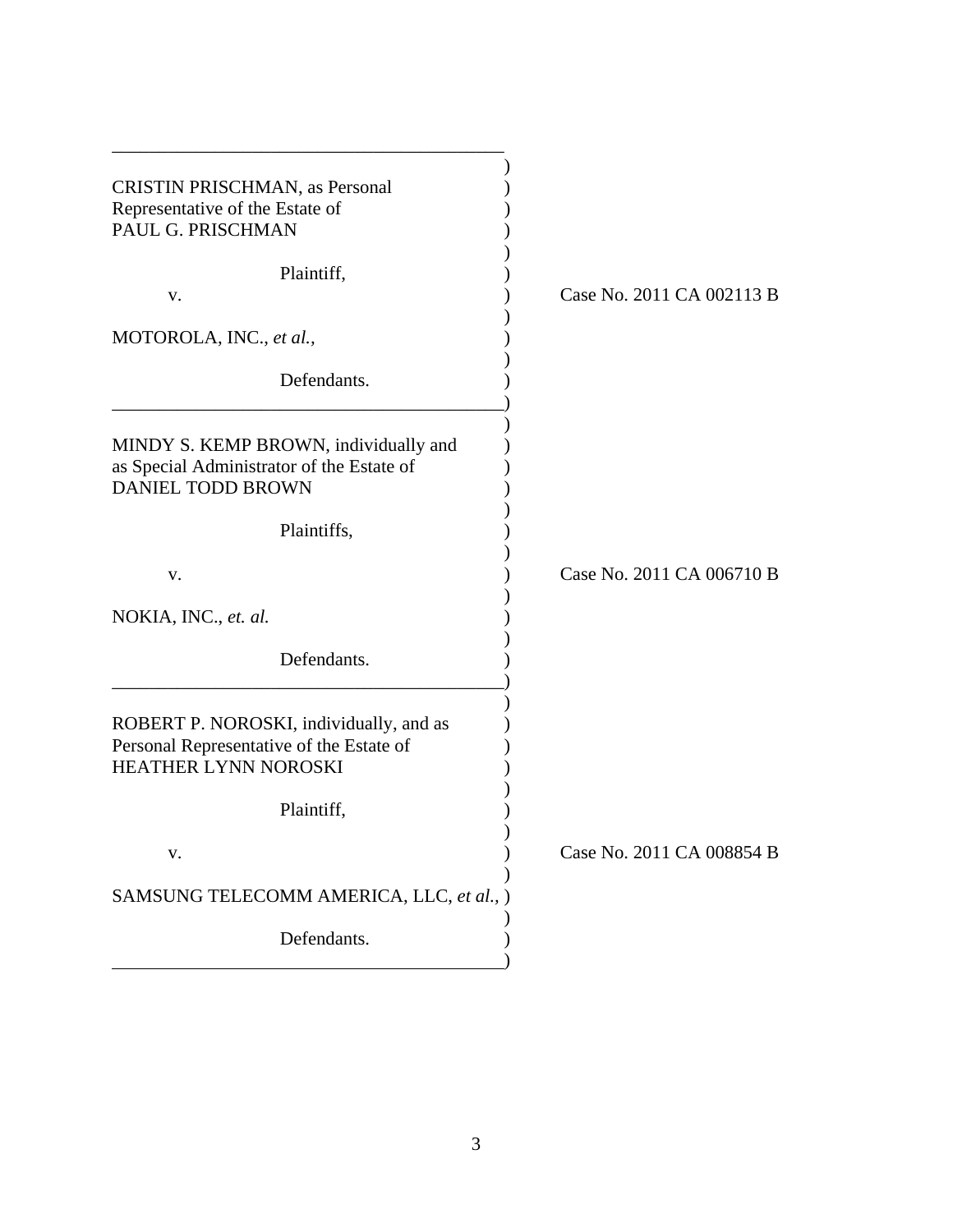| MONIQUE SOLOMON, individually and as<br>the Special Administrator of the Estate of<br>ANDREW J. SOLOMON, |                           |
|----------------------------------------------------------------------------------------------------------|---------------------------|
| Plaintiffs,                                                                                              |                           |
| V.                                                                                                       | Case No. 2002 CA 001371 A |
| MOTOROLA, INC., et al.,                                                                                  |                           |
| Defendants.                                                                                              |                           |
| BRET KENYON BOCOOK and<br><b>LAURA LYNN BOCOOK</b>                                                       |                           |
| Plaintiffs,                                                                                              |                           |
| V.                                                                                                       | Case No. 2011 CA 002453 B |
| MOTOROLA, INC., et al.,                                                                                  |                           |
| Defendants.                                                                                              |                           |

# **MEMORANDUM OPINION AND ORDER ON EXPERT WITNESS ADMISSIBILITY**

Can cell phones cause brain cancer? If that were the question confronting the court at this phase of the case, the answer would be relatively clear. Although there are a few isolated strands of data pointing in the direction of causation, the court could not conclude, based on the present record, that there is enough evidence for *any* scientist to answer the question "yes" with the requisite degree of scientific certainty. There is entirely too much controversy in the scientific community to entrust that question to a jury of laypersons on a case-by-case basis, to have one jury answer the question yes, only to have the next jury, presented with the very same evidence, come to the opposite conclusion.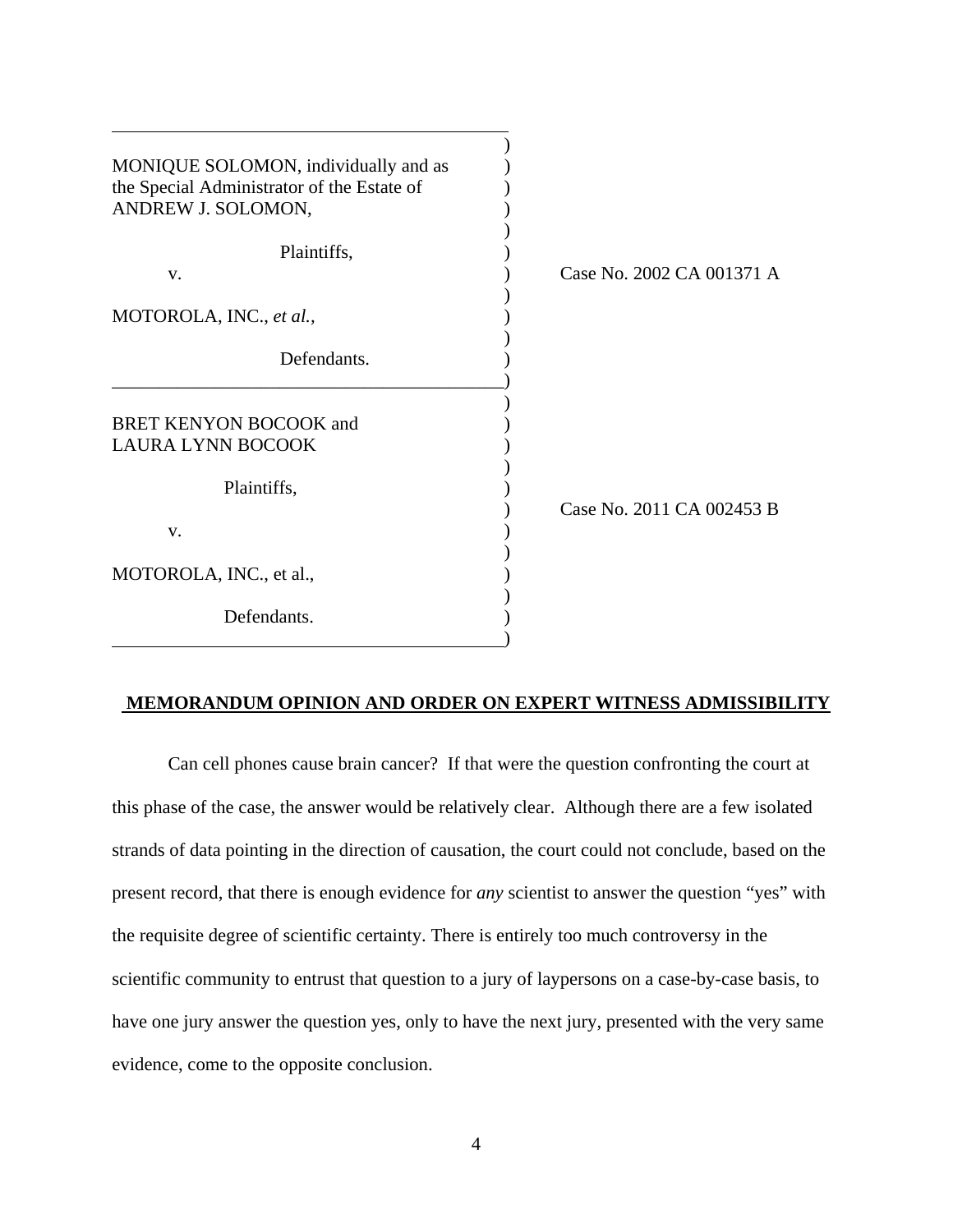The question presented, however, is not whether cell phones can cause cancer, but whether plaintiffs' expert witnesses, who have expressed the opinion "to a reasonable degree of scientific certainty" that cell phones more likely than not cause or promote certain brain tumors, should be permitted to testify to those opinions before the jury. In this jurisdiction, the court must answer that question under the test of *Dyas v. United States*, 376 A.2d 827 (D.C. 1977), *cert. denied* 434 U.S. 973 (1977), and *Frye v. United States*, 293 F. 1013 (D.C. Cir. 1923), rather than *Daubert v. Merrill Dow Pharms. Inc.*, 509 U.S. 579 (1993). Under the *Dyas/Frye* test, the expert testimony is presumptively admissible if the subject is beyond the ken of an average layperson, the expert is qualified to offer an opinion on the subject, the expert uses a methodology that is generally accepted in the relevant scientific community to arrive at his opinion, and the probative value of the expert's testimony is not substantially outweighed by the risk of undue prejudice. *Ibn-Tamas v. United States*, 407 A.2d 626, 632 (D.C. 1979).

### **I. Procedural History**

 $\overline{a}$ 

Plaintiffs are litigants in thirteen separate cases consolidated for purposes of the *Dyas/Frye* hearing.<sup>1</sup> Each plaintiff suffers from a brain tumor, or is suing on behalf of the estate of someone who died of brain cancer, allegedly caused by long-term exposure to cell phone radiation. The oldest and lead case, *Murray v. Motorola*, 2001 CA 8479, was filed in 2001, and many of the other cases have been pending for more than ten years. No American court has yet found that cell phones can cause brain tumors. Because of the novel scientific issues and the need for judicial economy, the court (Burgess, J.) bifurcated the litigation into two phases: general causation and specific causation. If plaintiffs' evidence is sufficient to get past the

<sup>&</sup>lt;sup>1</sup> Sixteen additional cases have been stayed pending the resolution of the *Dyas/Frye* issue on general causation. The parties in those other cases, which are not formally consolidated with these thirteen, have agreed by stipulation to be bound by the *Dyas/Frye* ruling in these cases.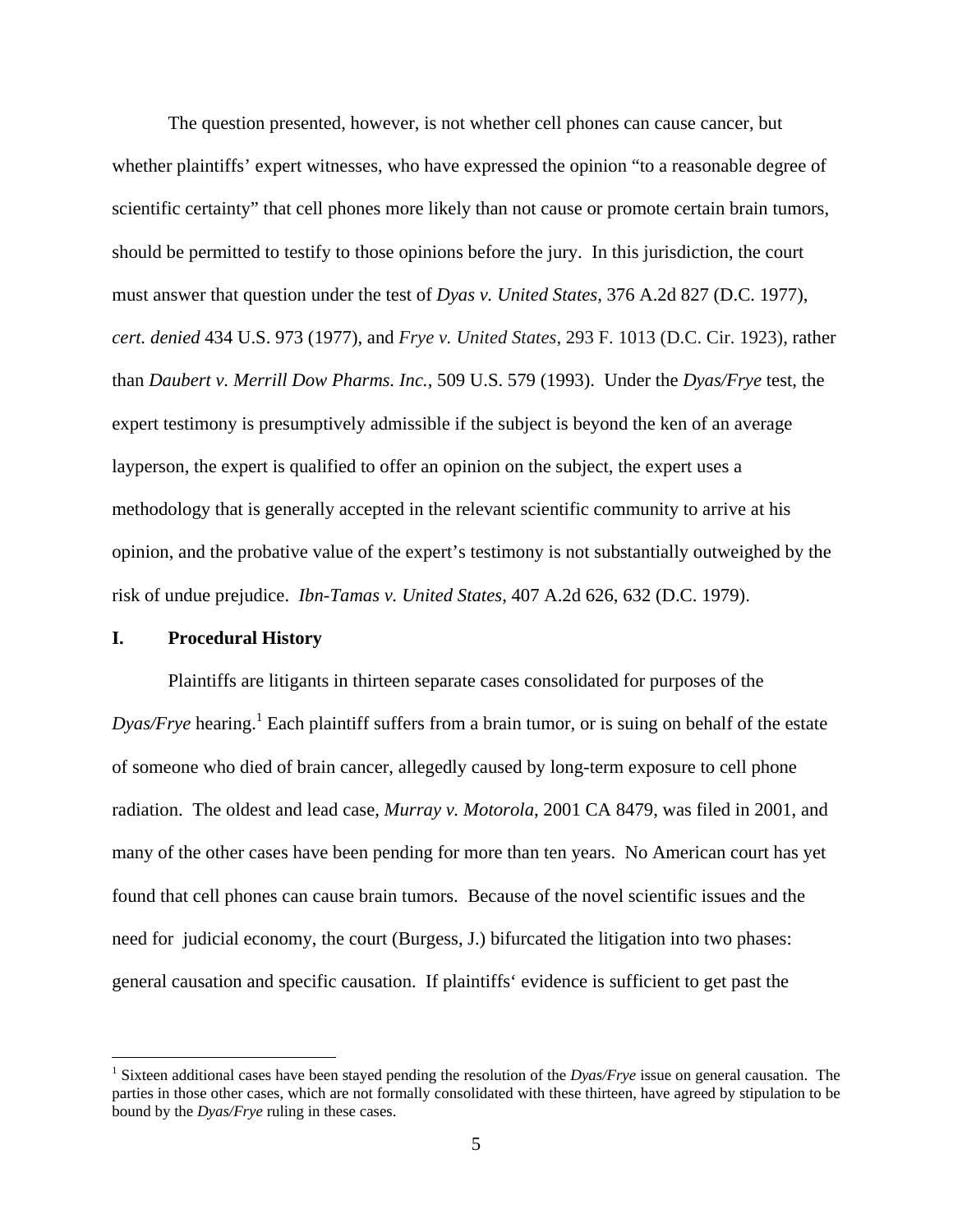general causation phase of the litigation, the parties will proceed to phase two, with plaintiffs presenting their evidence of specific causation on a case by case basis.

To survive summary judgment on general causation, plaintiffs must present sufficient admissible expert testimony to place in dispute a genuine issue of material fact as to whether radiation from cell phones can cause two kinds of brain tumors, glioma and acoustic neuroma.<sup>2</sup> Again, because of the complexity of the issue, the general causation inquiry was itself bifurcated. The issue before the court at present is the admissibility of plaintiffs' experts under the standard applicable in this jurisdiction, which is derived from *Dyas* and *Frye*. If the court rules that the testimony of plaintiffs' experts – or some of them – is admissible, the parties will conduct broader discovery on the general causation issue (which has been stayed) before proceeding to specific causation.

In December 2013 and January 2014, the court conducted an evidentiary hearing to determine the admissibility of plaintiffs' experts. The court heard four weeks of testimony from plaintiffs' eight experts and defendants' four rebuttal experts, received approximately 280 exhibits containing thousands of pages of documents, and reviewed hundreds of pages of legal briefing both before and after the hearing.

### **II. Factual Background**

1

### A. *How Cell Phones and Radiation Work*

Some understanding of the basic science of radiation, cell phone technology, and human cancer is necessary to put the legal issues now before the court in their proper context.<sup>3</sup>

 $2$  Gliomas are a type of malignant brain tumor that are nearly always fatal, whereas acoustic neuromas are nonmalignant tumors which may be surgically removed or are otherwise treatable.

 $3$  Unless otherwise indicated, this background information comes primarily from the court's review of the record as a whole, including hearing testimony, exhibits, expert reports, and the parties' briefs. The court has done its best to learn enough of the science to be in a position to decide the legal issues and properly exercise its discretion.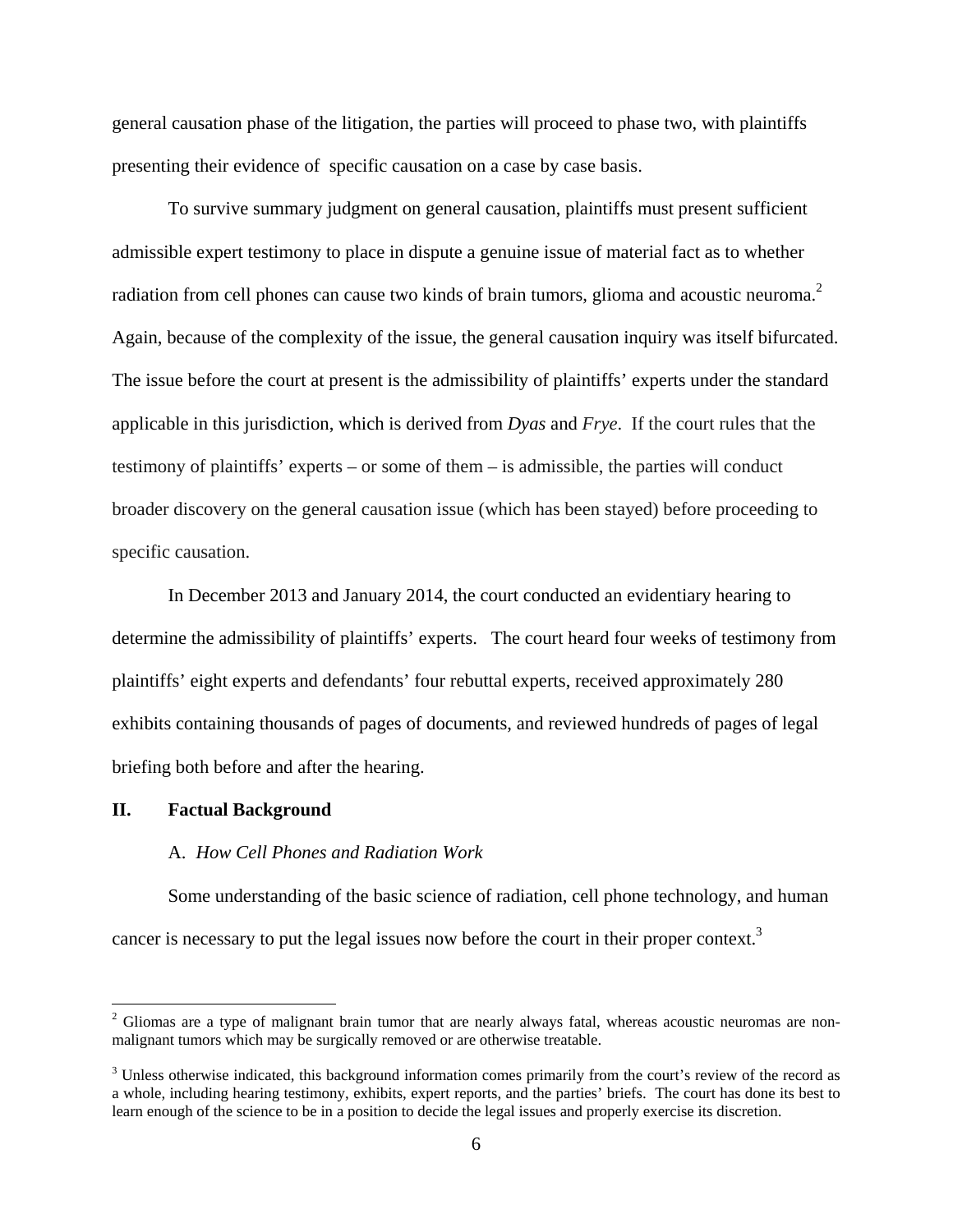Radiation is energy emitted by an object in the form of electromagnetic waves or particles. Many common objects, and certainly all electronics, give off some form of radiation. Energy radiates at different wavelengths depending on the nature of its source. The longer the wavelength, the lower the frequency; and the shorter the wavelength, the higher the frequency. The electromagnetic spectrum ranges from Extremely Low Frequency ("ELF") waves at the low end of the spectrum, all the way up to cosmic rays at the high end of the spectrum. Visible light is near the middle of the spectrum. At the high end of the spectrum are forms of ionizing radiation such as x-rays, gamma rays, and cosmic rays. At the low end of the spectrum, where cell phones operate, are forms of non-ionizing radiation such as microwaves, radiofrequency ("RF") waves, and ELF waves. Radiation can have thermal and non-thermal effects. The heat from a lit candle is a thermal effect; the light is a non-thermal effect of the flame's radiation.

For cancer to develop, there must first be a break in DNA molecules in the body. In natural processes, DNA strands are constantly breaking, but humans have numerous defenses to prevent those breaks from developing into cancer. It is generally accepted that *ionizing*  radiation, such as x-rays and energy released by nuclear reactions, can cause cancer by breaking the chemical bonds of DNA molecules in the body. When DNA bonds are broken and not repaired, the frequency of genetic mutations increases. As mutations increase, the odds that cancer will develop increase as well. The accepted wisdom is that *non-ionizing* radiation is not powerful enough to break the chemical bonds that hold together DNA molecules. Plaintiffs' experts believe, however, that the non-ionizing radiation emitted by cell phones has a nonthermal adverse biological effect on the body's mechanisms for repairing naturally-occurring DNA breaks, which leads to an increased risk of cancer.

7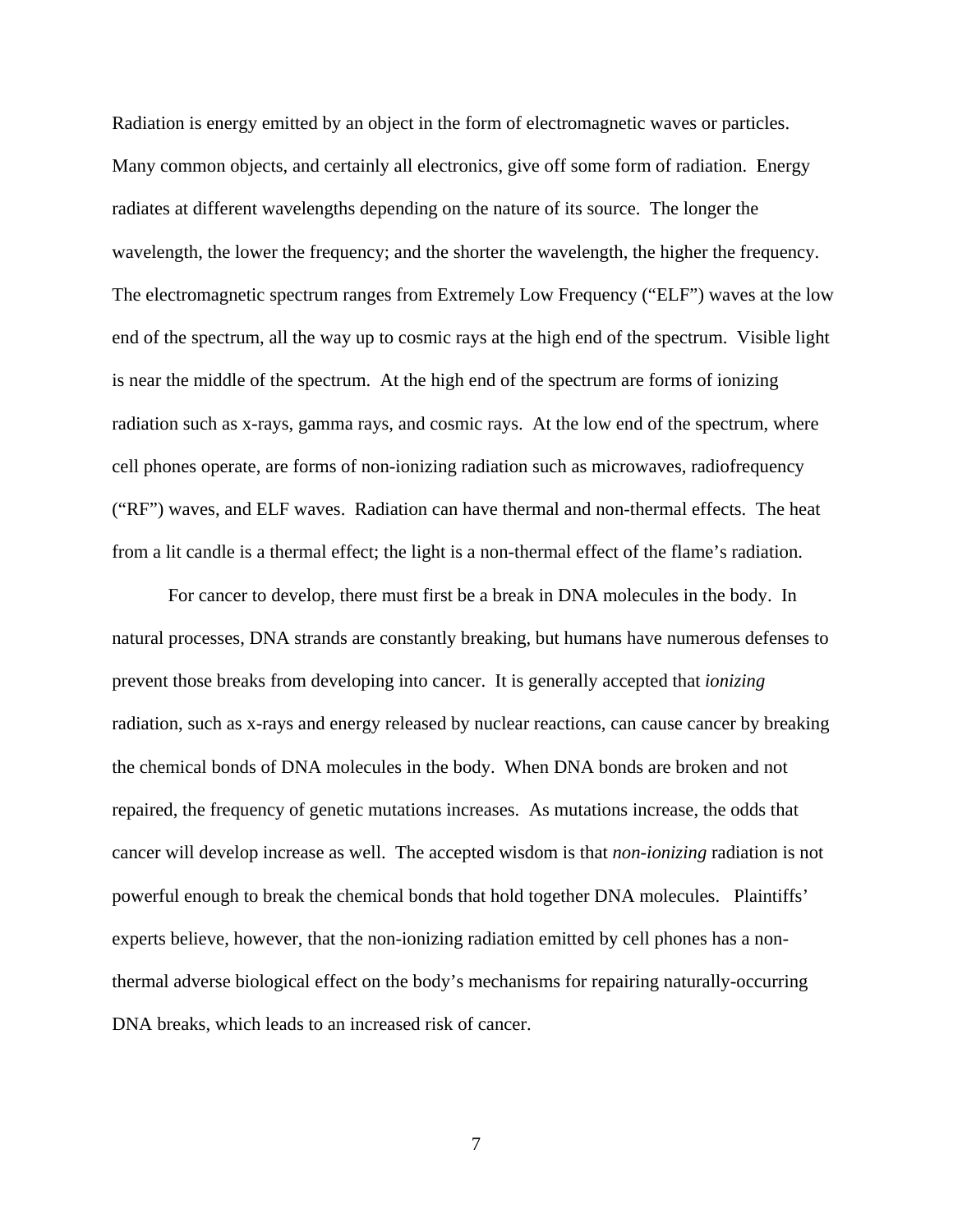A cell phone functions by wirelessly transmitting data to and receiving data from nearby cellular towers. Those towers are networked with other components of telecommunications infrastructure, enabling one device connected to the network to communicate with another. A cell phone communicates wirelessly with the towers using a combination of RF and ELF waves, in a manner similar to other radio transmission devices. When a person uses a cell phone to make a call, connect to the internet, send a text message, or share photos, the phone transmits data packets to the network in the form of RF and ELF radiation. Depending on the type of communication and volume of data being transmitted, the phone will emit more or less radiation. Voice calls and video chats require the transmission of more data (and more RF and ELF radiation) than text messages and emails. As long as a cell phone is powered on, it must remain in constant communication with nearby cell towers so that the network can route data traffic to and from the phone, but when it is in its idle state, the phone emits less radiation than when it is in active communication. Communication with cell towers ceases only when the phone is turned off or in "airplane mode," meaning that its radio transmitters and receivers are deactivated.

When a cell phone emits RF and ELF waves in order to communicate with the network, it radiates in all directions. Consequently, when a phone is held up to a person's ear during a phone call, some of the radiation is directed toward the person's head. Some of that radiation will be absorbed by the head, and some will be reflected. The intensity of radiation dissipates over distance, so the closer a person is to a radiation-emitting device, the more radiation the person's body will absorb. Therefore, a person's head will generally absorb more radiation from a cell phone held up to one's ear than from a cell phone on a desk or from other devices in the room, like a Wi-Fi router or laptop computer, which also emit RF radiation.

8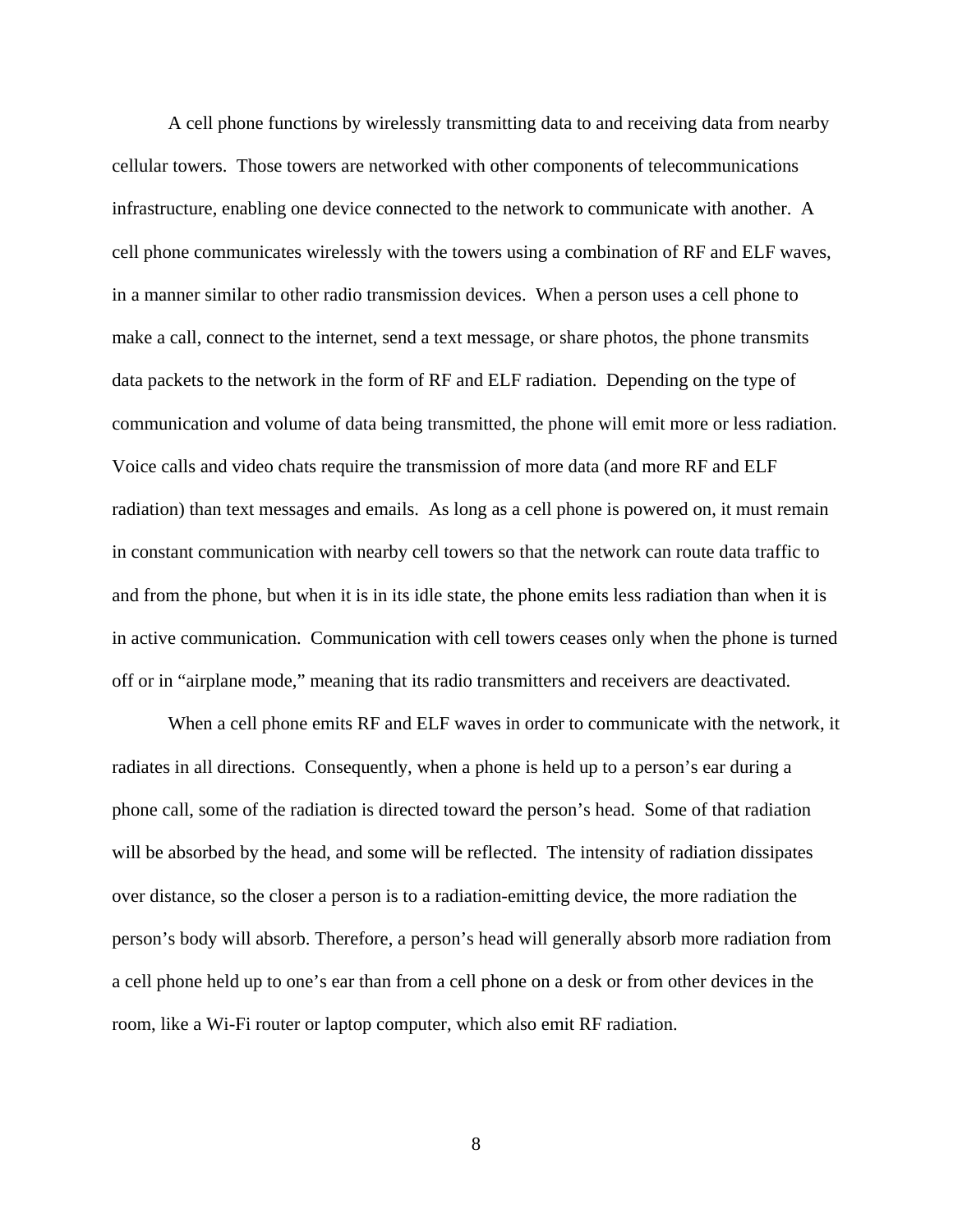At this phase of the litigation, the general causation question presented is whether the non-ionizing radiation from cell phones has a non-thermal effect that causes, promotes, or accelerates the growth of brain tumors, specifically gliomas and acoustic neuromas. The plaintiffs have proffered eight expert witnesses who, individually and collectively, purport to answer this question in the affirmative.

### B. *State of the Science on Health Risks from Cell Phones*

At present, virtually all world-wide governmental health agencies that have studied the question have concluded that there is some, but not nearly enough, scientific evidence to conclude that cell phone radiation can cause or promote brain cancer. The World Health Organization's International Agency for Research on Cancer ("IARC") is widely recognized as the lead authority on the carcinogenicity of environmental agents, such as RF radiation. In 2011, its Working Group on the Evaluation of Carcinogenic Risks to Humans met in Lyon, France to evaluate the risks of cell phone radiation. Following its review of substantially all published research from a variety of fields, including epidemiology, cell biology, biophysics, engineering, and toxicology, IARC published a Monograph in 2013, summarizing the state of the science and concluding that "Radiofrequency electromagnetic fields are *possibly carcinogenic to humans (Group 2B)*." Ex. PX0062, IARC Working Group on the Evaluation of Carcinogenic Risks to Humans, *Non-Ionizing Radiation Part 2: Radiofrequency Electromagnetic Fields*, Int'l Agency for Research on Cancer, Vol. 102, 419 (2013) (emphasis in original) (hereinafter "*IARC Monograph*").<sup>4</sup> This "Group 2B" classification, for "possible carcinogens," is in the middle of

<u>.</u>

<sup>&</sup>lt;sup>4</sup> The pagination of plaintiffs' version of the IARC Monograph, Ex. PX0062, differs slightly from defendants' version, Ex. DX0049. The discrepancy is attributable to a section of the Monograph that has nothing to do with cell phone radiation or issues related to this case. *See* PX0062 at 173 and DX0049 at 168 (discussing Oberfeld 2008). As a result, the page numbers of the two different versions are off by about two pages in the second half of the Monograph. It is unclear to the court which version is the "correct" one, as both appear genuine, but there are no differences in the portions of the Monograph that are relevant to this case. In this order, the court's page citations are to the plaintiffs' version, PX0062.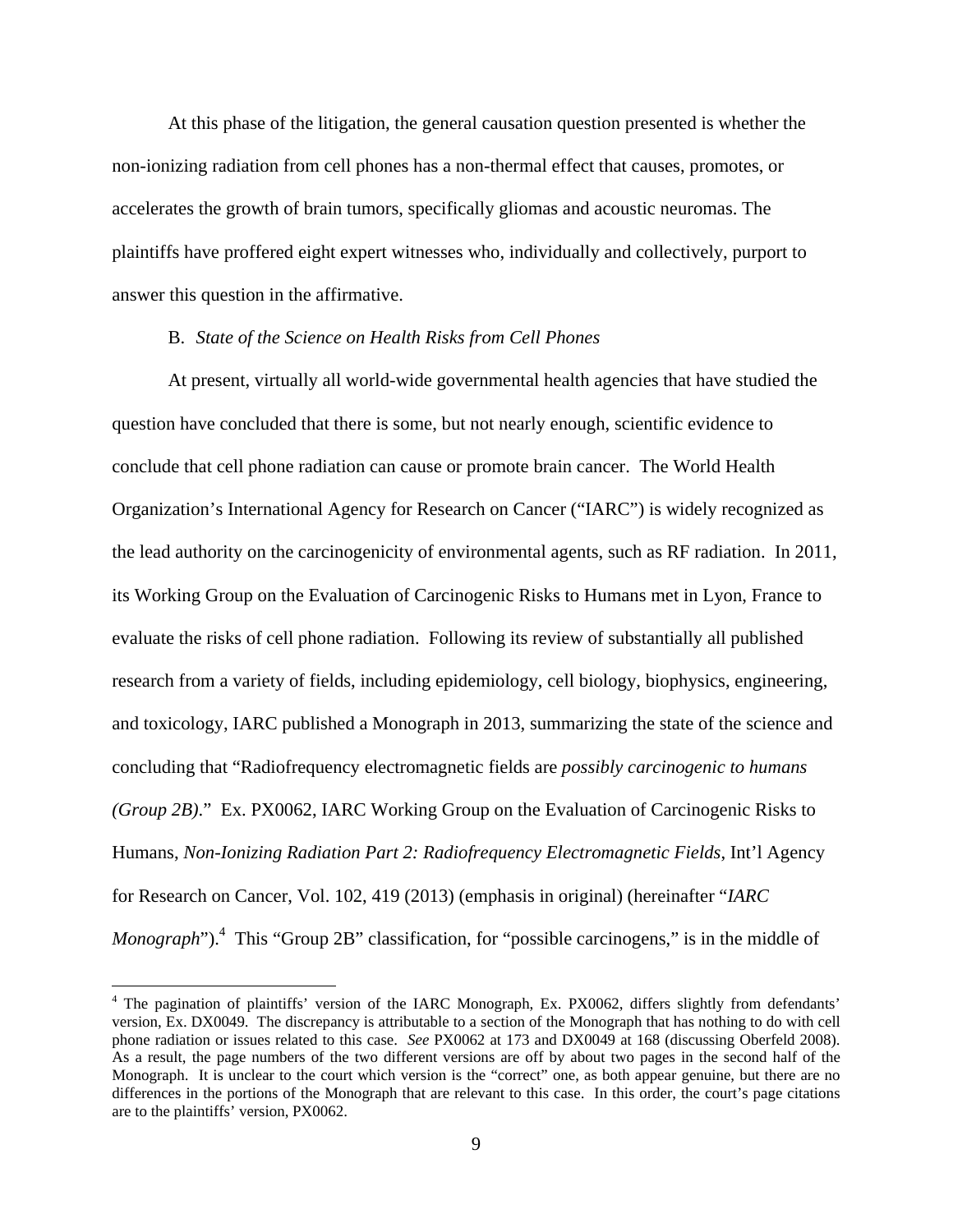IARC's classification hierarchy. Group 1 is comprised of known human carcinogens. Group 2A consists of agents that are "probably carcinogenic to humans." Most agents fall into Group 3, "not classifiable" as either carcinogenic or not carcinogenic to humans. Finally, a very small number of agents are classified in Group 4, "probably not carcinogenic to humans." *IARC Monograph* at 30. IARC classified RF radiation in Group 2B because "[t]here is *limited evidence* in humans for the carcinogenicity of radiofrequency radiation" and "[t]here is *limited evidence* in experimental animals for the carcinogenicity of radiofrequency radiation." *IARC Monograph* at 419 (emphasis in original).<sup>5</sup> The IARC Monograph is generally accepted by all parties and the court to be highly reliable and authoritative.<sup>6</sup>

The driving force behind IARC's "possibly carcinogenic" classification is the epidemiological evidence. Although "[p]ositive associations have been observed between exposure to radiofrequency radiation from wireless phones and glioma, and acoustic neuroma," the epidemiological evidence is "mixed." *IARC Monograph* at 419. The Working Group dismissed several early case-control<sup>7</sup> and cohort<sup>8</sup> studies as being "largely uninformative" due to

<sup>&</sup>lt;sup>5</sup> IARC defines "limited evidence" as "a positive association has been observed between exposure to the agent and cancer for which a causal interpretation is considered by the Working Group to be credible, but chance, bias or confounding could not be ruled out with reasonable confidence." *IARC Monograph* at 27. A minority of the IARC Working Group would have classified the epidemiological evidence as "inadequate" which, under IARC's criteria would have caused the overall classification of RF radiation to drop to Group 3 (carcinogenicity cannot be classified). *IARC Monograph* at 30, 419. 6

 $6$  The Monograph was published after the experts submitted their reports in this case. By the time of the hearing, all of the experts were able to testify about its contents and IARC's methodology.

 $<sup>7</sup>$  In a case-control study, epidemiologists identify people with a disease (the cases) and people without the disease</sup> (the controls) and question them on their exposure to the agent under consideration and other factors. The scientists attempt to control for all potential confounding variables to isolate particular associations between the disease and exposure to the environmental agent (or other factor). For example, to study whether cell phone radiation causes glioma, epidemiologists identify a representative population suffering from glioma (the cases) and another representative population that does not have glioma. The scientists quiz the two groups on a variety of factors, including past cell phone use. If the cases have a significantly higher past use of cell phones than the controls, all else being equal, then the epidemiologists may conclude that there is an "association" between cell phone use and glioma. In order to determine whether this association is causal, the epidemiologists need to control for bias, confounding variables, and chance.

<sup>&</sup>lt;sup>8</sup> In a cohort study, epidemiologists track a representative population over a period of time (usually years or decades). The scientists survey the population to determine who is exposed to what environmental agents (such as cell phone radiation) and in what amounts. They also track who develops specific diseases, such as glioma. After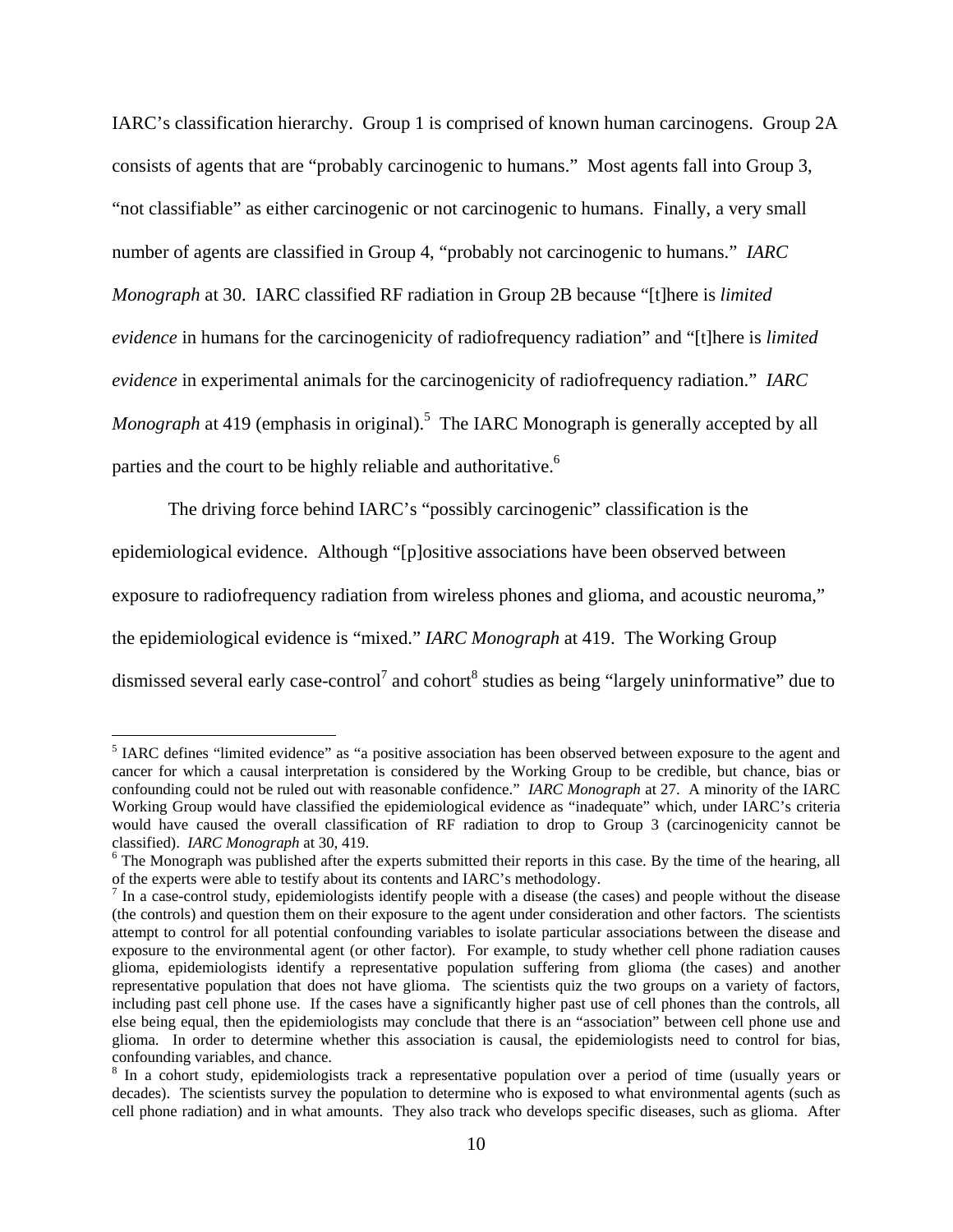methodological shortcomings.<sup>9</sup> *IARC Monograph* at 419. The primary sources of epidemiological evidence were two sets of case-control studies, one from the INTERPHONE research group, and another from the Hardell research group. IARC described these two sets of studies as "the most robust evidence on the risk of tumours of the brain associated with wirelessphone use." *IARC Monograph* at 409. Nonetheless, IARC found that both the INTERPHONE and Hardell studies suffer from flawed study designs that do not fully control for bias, confounding, and chance, a view that is widely shared by most other organizations that have studied the subject.

INTERPHONE was an effort to study cell phone radiation exposures across thousands of cases and controls in multiple countries. In general, the INTERPHONE studies found that exposure to cell phone radiation for all but the heaviest users actually appeared to *reduce* the risk of glioma.10 Like all case-control studies, participants were interviewed with questionnaires about their cell phone use, sometimes years in the past. This methodology can give rise to recall bias if the subject's recollection is not accurate, which can then distort the overall data.<sup>11</sup> *IARC Monograph* at 203, 216. For example, IARC found evidence that cases and controls estimated their past phone usage differently. *IARC Monograph* at 215. INTERPHONE defined a "regular" mobile-phone user as someone who had used a mobile phone for at least one call per week during the previous six months or more. *IARC Monograph* at 203. Because this definition of

the period of time has expired and the results are compiled, the scientists may be able to identify if there is any association between an environmental exposure and disease incidence. Again, to determine if an association is causal, the epidemiologists must control for bias, confounding variables, and chance.

<sup>&</sup>lt;sup>9</sup> For example, several of these early studies defined "exposure" as "having a cell phone subscription" with no measurement of how much a person actually used the phone. Some studies used unreliable self-reported histories of phone use. *IARC Monograph* at 408.<br><sup>10</sup> As various experts pointed out at the hearing, if true this would mean that cell phone radiation actually protects

against glioma. This is biologically implausible and indicates a flaw in the study design, which biased the results toward the "null."

 $11$  Recall bias occurs when the structure of the experiment influences, or results are influenced by, a participant's recollection of past events. For example, a patient with glioma on the left side of the head might misremember their past phone usage habits and report that they always used their phone on the left side of the head, if they are predisposed to think the two are related.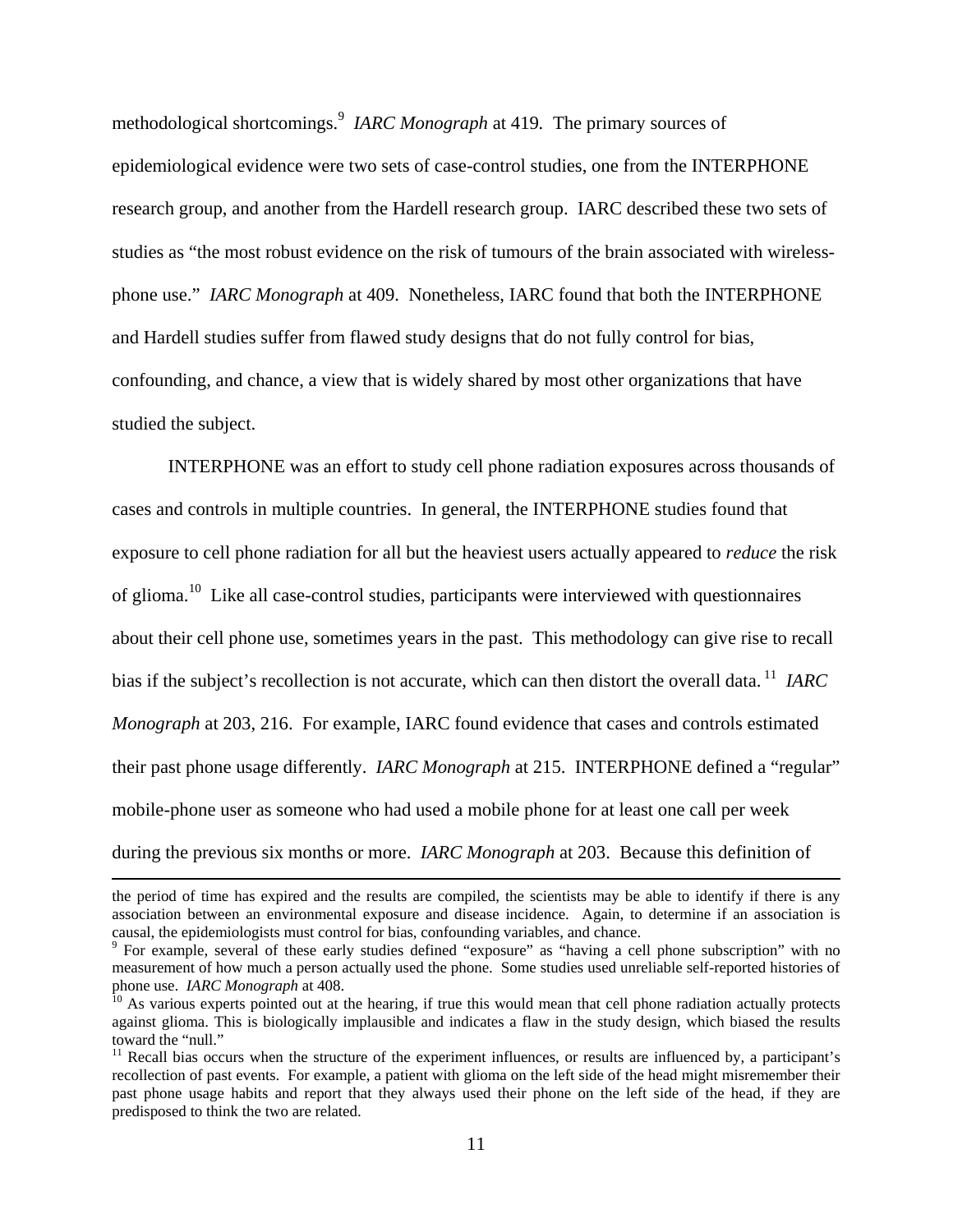"exposure" is overly broad, the INTERPHONE results have been criticized as possibly being skewed "toward the null" by selection bias.<sup>12</sup> *IARC Monograph* at 203-16. If participants with relatively low phone use are defined as "exposed," they would dilute any possible association between phone use and cancer, resulting in underestimated odds ratios.<sup>13</sup> INTERPHONE may also suffer from participation bias<sup> $14$ </sup> because its participation rates at some study centers varied widely, and there might not have been a fair representation of people who had never used cell phones. *IARC Monograph* at 215-16. When INTERPHONE did another analysis of its own data, recalibrating its definitions of "exposed" versus "unexposed" to try to account for bias, the resulting odds ratios were higher, indicating a positive association. *IARC Monograph* at 216. INTERPHONE's results and methodologies were largely similar for acoustic neuroma. *IARC Monograph* at 233.

The Hardell studies come from a research group led by Dr. Lennart Hardell in Sweden, also analyzing thousands of participants.15 There are a number of Hardell studies and recombinations of Hardell data, but in general they point to a positive association between

<sup>&</sup>lt;sup>12</sup> Selection bias can occur if a researcher does not properly define the experimental and control groups when choosing individuals to participate in a study. For example, in a study designed to measure whether calcium intake is associated with bone growth, if a participant is classified as "exposed" if he consumed at least 1 mg of calcium a day and no association is found, the study might erroneously conclude that consumption of calcium had no effect on bone growth, even though an association might have been observable in the population that consumed more than 1000 mg of calcium per day. Theoretically, one could correct for this sort of selection bias by looking at the subset of participants who reported 1,000 mg or more per day; but doing this kind of retrospective analysis would require data from all participants on their actual daily consumption of calcium, and the sample of 1,000+ mg exposures would need to be large enough for statistical significance.<br><sup>13</sup> An odds ratio is the method of defining the association between exposure to an element and disease incidence,

relative to the control population. If an exposure results in an odds ratio of 1.00, that means that the exposed and unexposed groups develop the disease in equal proportions and there is no association. If the odds ratio is greater than 1.00 by a statistically significant margin, exposure to the agent is associated with higher rates of disease incidence relative to the control population. If the odds ratio is lower than 1.00 by a statistically significant margin, exposure to the agent is associated with lower rates of disease incidence relative to the control po

 $14$  Participation bias occurs when the participants in the study are insufficiently representative of the population at large. Participation bias may occur in particular when the cases in a study participate at a greater rate than the controls.

<sup>&</sup>lt;sup>15</sup> Dr. Hardell was a member of the IARC Working Group that produced the Monograph. IARC observed that Sweden was an appropriate location to study the risks of cell phone radiation, because that country had widespread use of cell phones much earlier than many other countries. *Id*. at 219.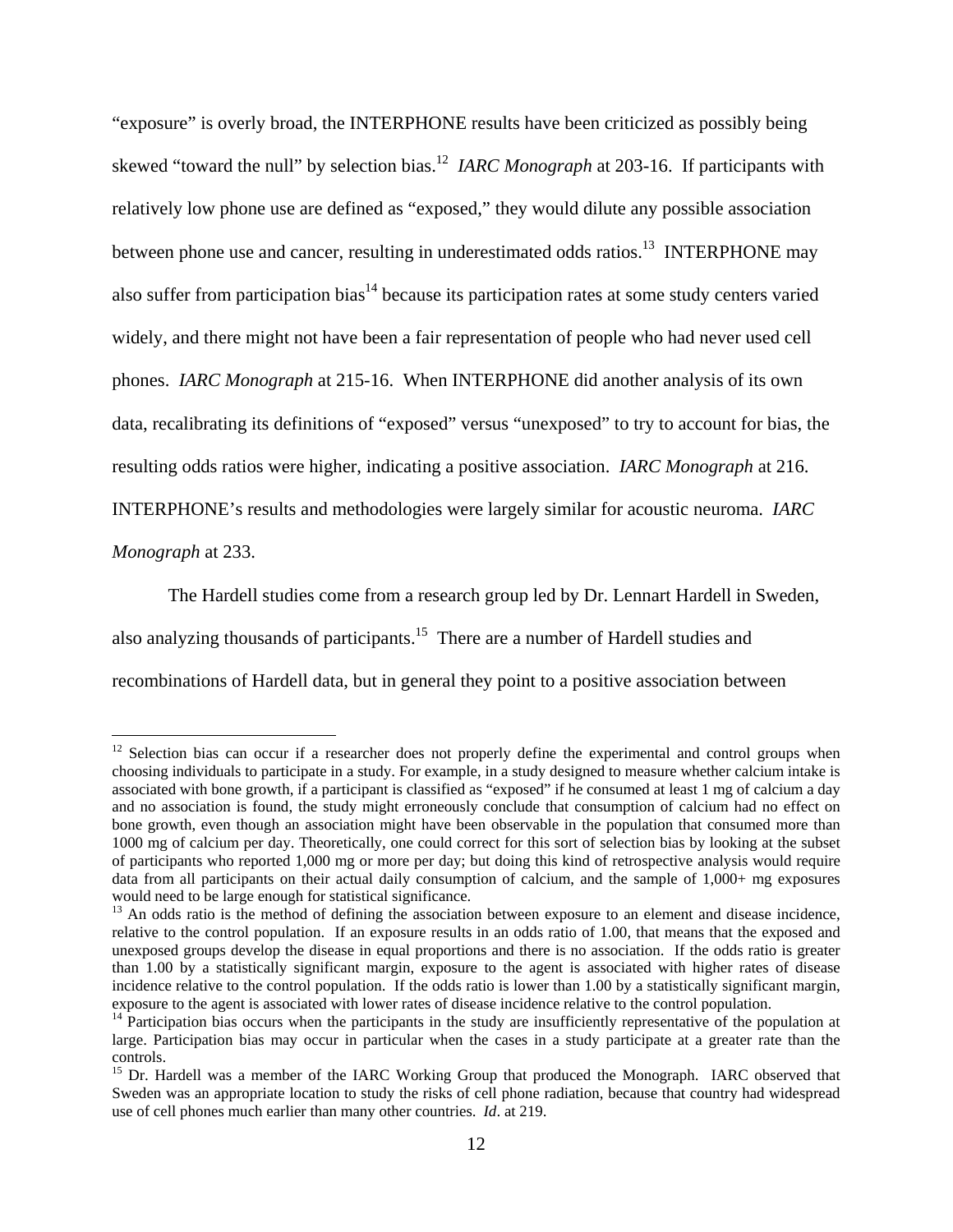exposure to cell phone radiation and the incidence of glioma and acoustic neuroma. *IARC Monograph* at 218-21, 233-34. This holds true even for users with relatively short periods of exposure (1-5 years). *IARC Monograph* at 204-14. Moreover, there seems to be some significant fluctuation between the odds ratios at varying levels of exposure in different Hardell studies, giving rise to criticisms that at least some of the studies suffer from methodological flaws. Like INTERPHONE, the Hardell studies also relied on questionnaires and interviews with cases and controls, which can result in recall bias. In particular, IARC noted that Hardell's questions about laterality (the side of the head on which one used the phone most frequently) could give rise to recall bias. *IARC Monograph* at 219. IARC commented that one strength of the Hardell studies was high participation rates, reducing the risk of participation bias. *IARC Monograph* at 220. However, others have criticized the Hardell studies for omitting certain categories of participants and distorting the participation rates. *See* Ex. DX0043, Indep. Advisory Grp. On Non-ionising Radiation, *Health Effects from Radiofrequency Electromagnetic Fields*, British Health Protection Agency 282-86 (Apr. 2012) (hereinafter "*HPA 2012*"). The HPA also criticized the later Hardell studies for under-representing cell phone users among both cases and controls relative to cell phone use in the overall population. *Id*. at 287.

IARC also examined the "ecological" evidence – the trends in disease incidence rates. In general, the incidence data do not show any significant increase in overall brain tumor rates, despite the widespread and ever-increasing use of cell phones. *IARC Monograph* at 192-99. There is some relatively new evidence of statistically significant increases for some tumors localized to particular regions of the brain. *See* Ex. PX0548, G. Zada et al., *Incidence Trends in the Anatomic Location of Primary Malignant Brain Tumors in the United States: 1992-2006*, World Neurosurgery 77(3-4): 518-24 (2012) (finding increased rates of a glioma subtype in the

13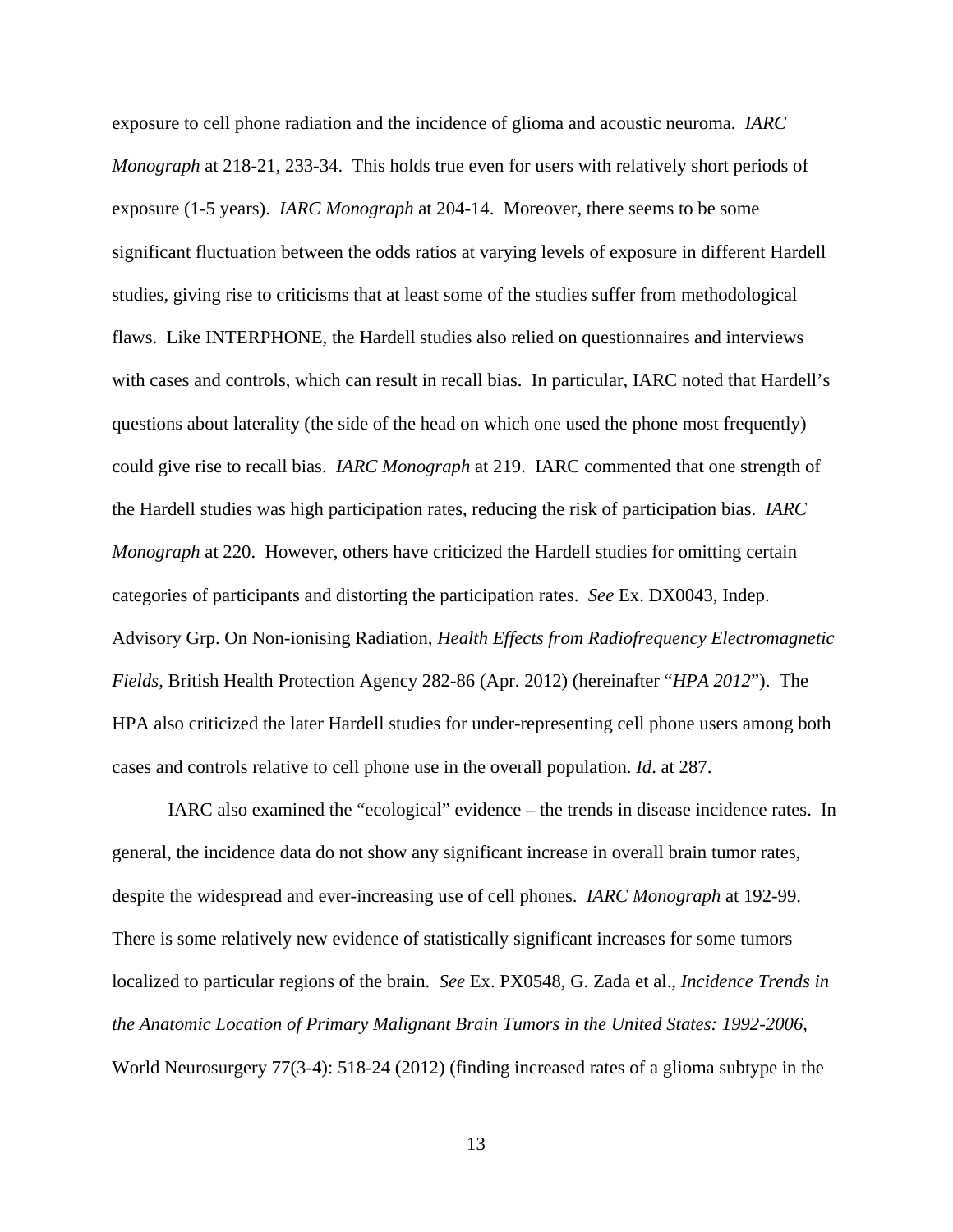frontal lobe, temporal lobe, and cerebellum) (hereinafter "Zada 2012"). But the overall incidence rates are mostly flat, or even trending downward. *IARC Monograph* at 192-99. This could be explained by long latency periods between the date of exposure and the incidence of cancer. Cell phones have been in widespread use for roughly twenty years. If cell phone radiation is carcinogenic, but it takes 30-40 years on average for cancers to develop, then cancers from cell phone radiation would not yet show up in large numbers in the incidence data. *IARC Monograph* at 199. On the other hand, some of the Hardell data are definitely inconsistent with the incidence trend data. In particular, Hardell found higher odds ratios after only a few years of cell phone use. If these findings were truly indicative of causation, then one would surely see a significant increase in certain brain tumors in the available incidence data; stated conversely, if long latency is the correct interpretation of the incidence data, some of Hardell's findings are most likely incorrect. Because the incidence data have not manifested the large spike in rates that the Hardell studies would predict, there is reason to doubt the reliability of those casecontrol studies, and one would look instead to bias, confounding, or chance to explain Hardell's results. *See* DX0264, M. P. Little, et al., *Mobile phone use and glioma risk: comparison of epidemiological study results with incidence trends in the United States*, BMJ 344:1-16, 3 (March 8, 2012) (hereinafter "Little 2012").<sup>16</sup> Likewise, the incidence data are inconsistent with the "protective effects" suggested by the INTERPHONE studies, reinforcing concerns of bias in those studies. *Id*.

In addition to human epidemiological studies, IARC also reviewed the experimental animal literature, including both *in vivo* and *in vitro* studies. *IARC Monograph* at 413-17. IARC concluded, "There is *limited evidence* in experimental animals for the carcinogenicity of

<sup>&</sup>lt;sup>16</sup> The regional increases observed in the Zada 2012 study cannot sufficiently account for the predicted increase in rates derived from the Hardell data.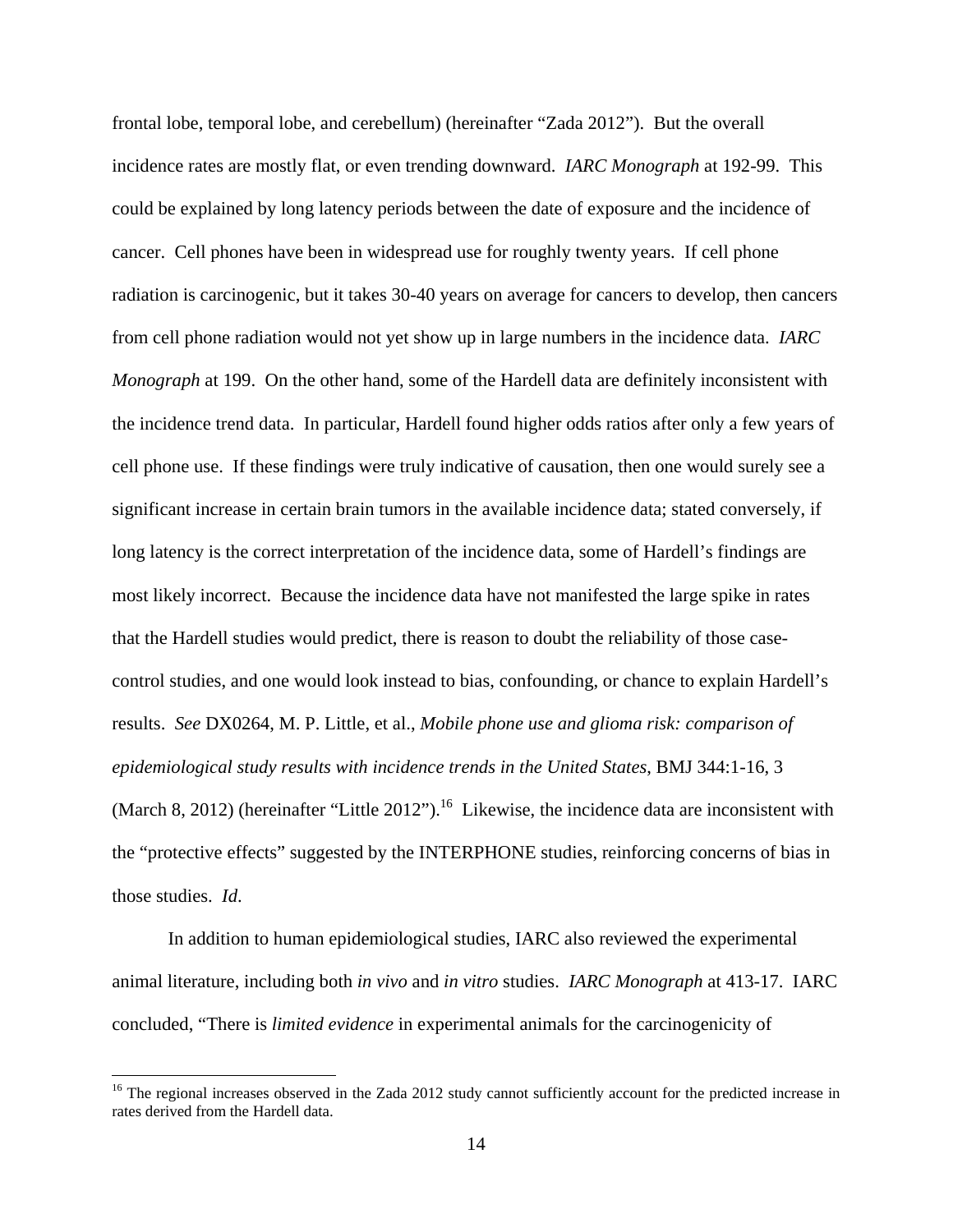radiofrequency radiation." *IARC Monograph* at 419 (emphasis in original). When evaluating the mechanistic evidence, IARC generally found that there was only weak or insufficient evidence that RF radiation could have various cellular or molecular effects. *IARC Monograph* at 414-17.

Many other governmental agencies and other independent organizations have examined whether cell phone radiation is a potential carcinogen. All have concluded that the evidence at this time is insufficient to establish causation with any degree of confidence approaching a scientific certainty, and most recommend that further research is needed. *HPA 2012* at 4 ("limitations to the published research [preclude] a definitive judgment," but so far there is not enough evidence of a risk); Ex. DX0050, *Mobile phones and cancer, Part I: Epidemiology and tumours in the head*, Health Council of the Netherlands, at 8 (June 3, 2013) (further study needed because "no clear and consistent evidence"); Ex. DX0051, Anders Ahlbom, et al., *Radiofrequency Electromagnetic Fields and Risk of Disease and Ill Health*, Swedish Council for Working Life and Research, 7-8 (June 2012); Paolo Vecchia, et al., *Exposure to high frequency electromagnetic fields, biological effects and health consequences (100kHz-300GHz)*, Int'l Comm'n on Non-Ionizing Radiation Prot., 353-54 (2009) (available evidence flawed and insufficient) (hereinafter "*ICNIRP 2009*"); Ex. DX0045, *Cell Phones and Cancer Risk*, Nat'l Cancer Inst. (June 25, 2013) ("more research is needed");17 Ex. DX0044, *Cellular Phones*, Am. Cancer Soc'y (Feb. 23, 2012) (noting insufficient evidence at present and that "it is important that the possible risk of cell phone exposure continue to be researched using strong study methods, especially with regard to use by children and longer term use");<sup>18</sup> Ex. DX3115,

<sup>&</sup>lt;sup>17</sup> http://www.cancer.gov/cancertopics/factsheet/Risk/cellphones<br><sup>18</sup> http://www.cancer.org/cancer/cancercauses/othercarcinogens/athome/cellular-phones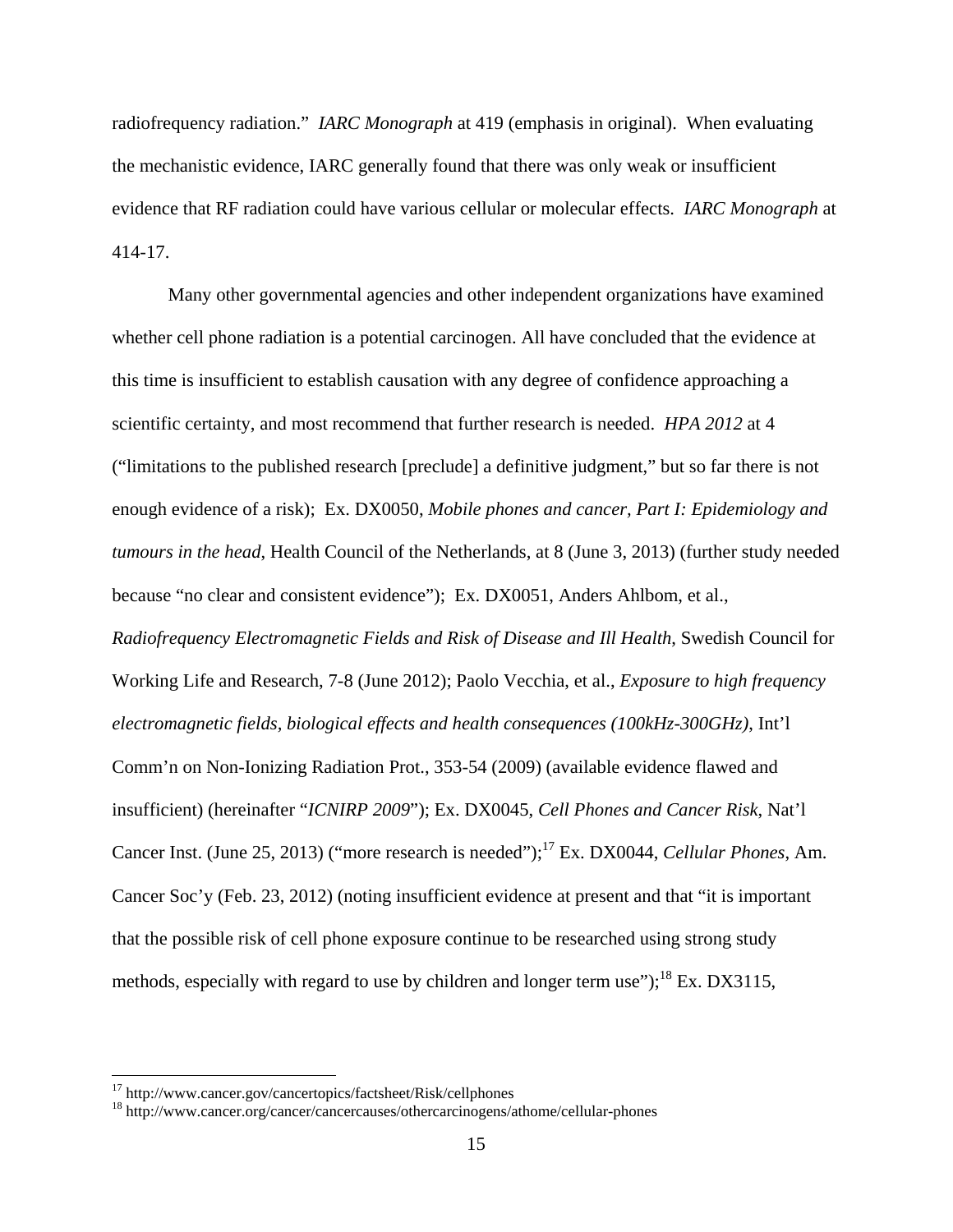*Wireless Devices and Health Concerns*, FCC Consumer Facts (2012); Ex. DX0204, *No Evidence Linking Cell Phone use to Risk of Brain Tumors*, FDA Consumer Health Info. (May 2010).

Although not cited by any party, the Centers for Disease Control ("CDC") also takes a neutral, cautious position on the carcinogenicity of cell phone radiation. "There is no scientific evidence that provides a definite answer to that question. Along with many organizations worldwide, we recommend caution in cell phone use. More research is needed before we know for sure if using cell phones causes cancer." *Frequently Asked Questions about Cell Phones and Your Health*, CDC, June 9, 2014.<sup>19</sup> The consensus throughout the scientific community is that the present state of the science does not permit any definitive answer to the question of whether cell phone RF radiation causes cancer or any other adverse health effects. This is largely because many of the studies that have been conducted so far (including INTERPHONE and Hardell) have significant methodological shortcomings undermining their reliability, and most of the ecological evidence does not show a rise in brain tumors coinciding with the rise in cell phone use. Most organizations agree that there is a need for new, better, more controlled research to determine whether cell phone radiation poses a threat to human health.<sup>20</sup> In the meantime, the definitive evidence of causation is just not there. $21$ 

<sup>&</sup>lt;sup>19</sup> http://www.cdc.gov/nceh/radiation/cell\_phones.\_FAQ.html. CDC also states "We don't know for sure if RF radiation from cell phones can cause health problems years later" and "It's too soon to know for sure [if cell phones cause health problems in children]." 20 Plaintiffs argue that part of the reason the scientific research and literature is inconclusive is due to funding and

sponsorship decisions by the telecommunications industry. Pl. Post-Hr'g Br. at 18-21. They argue that scientists funded by industry have a suspicious tendency to refute earlier positive findings, especially in the animal and *in vitro* studies. *See* PX0816, A. Huss, et al., *Source of funding and results of studies of health effects of mobile phones use: Systematic review of experimental studies*, 115 Envtl. Health Perspectives 1-4 (2007). This is a serious allegation, which the court is not in a position to assess.

 $^{21}$  On May 9, 2014, French researchers published results from a new case-control epidemiological study. Their study found support for "a possible association between heavy mobile phone use and brain tumours," including glioma. Gaëlle Coureau, *et al.*, *Mobile phone use and brain tumours in the CERENAT case-control study*, Occupational & Envtl. Med., May 9, 2014 (*available at* http://oem.bmj.com/content/early/2014/05/09/oemed-2013- 101754.abstract). Plaintiffs brought the study to the court's attention in a recent filing unrelated to the present motion. Because the study was published after the *Dyas/Frye* hearing and was not the subject of expert testimony at the hearing, the court is not able to assess its findings or its effect on the current state of scientific knowledge.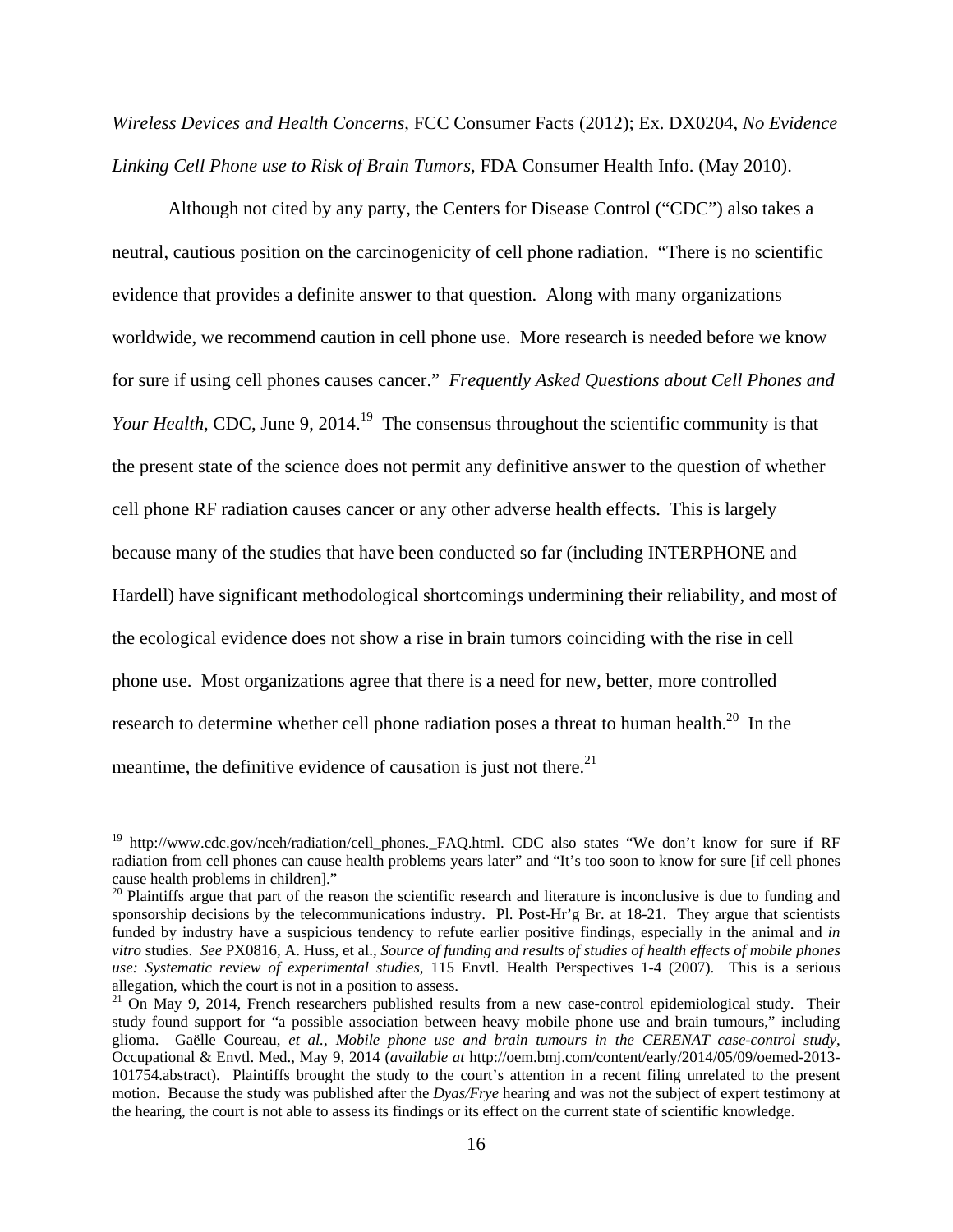### **III. Legal Standard**

 In the District of Columbia, the court applies a three-part test when determining whether to admit expert testimony:

(1) the subject matter "must be so distinctively related to some science, profession, business or occupation *as to be beyond the ken of the average layman*"; (2) "the witness must have sufficient skill, knowledge, or experience in that field or calling as to make it appear that his opinion or inference *will probably aid the trier in his search for truth*"; and (3) expert testimony is inadmissible if "the state of the pertinent art or scientific knowledge does not permit a reasonable opinion to be asserted even by an expert."

*Dyas v. United States*, 376 A.2d 827, 832 (D.C. 1977) (quoting *McCormick on Evidence*, § 13 at 29-31 (E. Cleary, 2d ed. 1972)), *cert. denied* 434 U.S. 973 (1977) (emphasis in original). Even if the proposed expert testimony satisfies the three-part test, the court will exclude the testimony if its probative value is substantially outweighed by its potential for unfair prejudice, including the risk of confusing or misleading the jury. *Ibn-Tamas*, 407 A.2d at 632; *accord Girardot v. United States*, \_\_ A.3d \_\_, slip op. at 4-5 n. 3 (D.C. June 12, 2014); *In re L.C.*, \_\_ A.3d \_\_, slip op. at 11 (D.C. June 5, 2014).

Expert witnesses are necessary to convey relevant scientific, technical, and other specialized knowledge to the court and the jury. Before an expert can testify, the court must determine that the expert has the proper qualifications and would aid the jury. "Because of the authoritative quality which surrounds expert opinion, courts must reject testimony which might be given undue deference by jurors and which could thereby usurp the truth-seeking function of the jury." *Smith v. United States*, 389 A.2d 1356, 1359 (D.C. 1978). The proper role of the trial judge, however, is to verify credentials and methodology, not to weigh the persuasiveness of the testimony. *Ibn-Tamas v. United States*, 407 A.2d at 638; *accord Benn v. United States*, 978 A.2d 1257, 1274 (D.C. 2009). The trial court has broad discretion to admit or exclude expert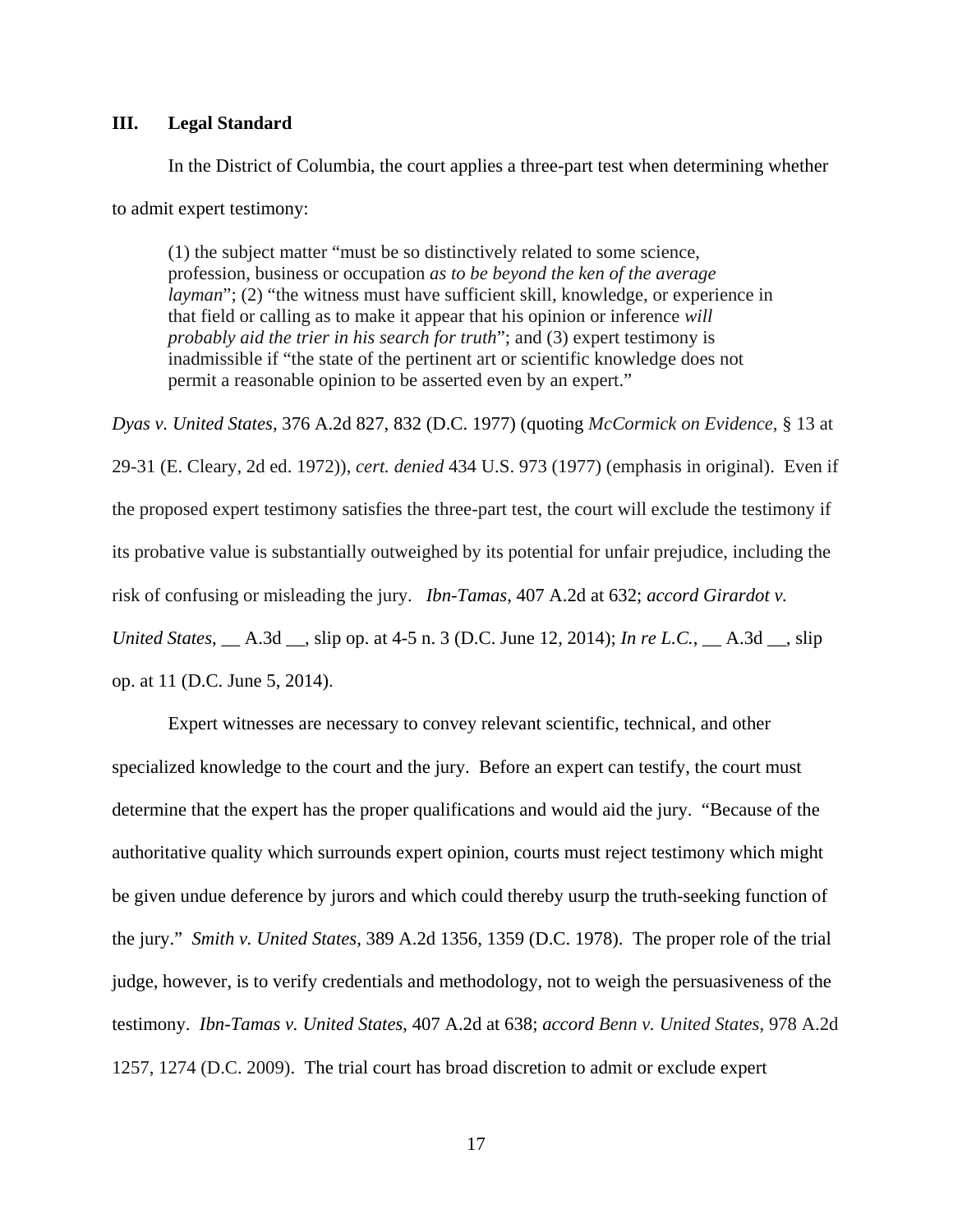witnesses, so long as it "take[s] no shortcuts." *Ibn-Tamas*, 407 A.2d at 635; *(James) Johnson v. United States*, 398 A.2d 354, 363-67 (D.C. 1979).<sup>22</sup>

A. *"Beyond the Ken"*

1

Under the first prong of *Dyas*, the court examines the subject matter of the proposed expert testimony to determine whether it is outside the knowledge or understanding of the average layperson. *Perkins v. Hansen*, 79 A.3d 342, 344 n. 7 (D.C. 2013) (expert testimony appropriate when subject matter is "'beyond the ken' of the average lay juror"). Even if the subject matter is appropriate for expert testimony, the court must confine the expert to opinions that do not invade the province of the jury to decide the ultimate issues of fact in the case. *Ibn-Tamas*, 407 A.2d at 632.

B. *Qualifications and Aid to the Factfinder*

Under the second prong of *Dyas*, the proponent of the testimony must establish the

expert's qualifications and show that the opinion the expert offers is likely to aid the jury in its

<sup>&</sup>lt;sup>22</sup> The court has reviewed pre-hearing briefs, four weeks of expert testimony, thousands of pages of exhibits, posthearing briefs, various treatises on expert testimony and admissibility, and dozens of trial court and appellate decisions, including, *inter alia*: *Kumho Tire Co. v. Carmichael*, 526 U.S. 137 (1999); *Gen. Elec. Co. v. Joiner*, 522 U.S. 136 (1997); *Old Chief v. United States*, 519 U.S. 172 (1997); *Daubert v. Merrill Dow Pharms. Inc.*, 509 U.S. 579 (1993); *(William) Johnson v. United States*, 683 A.2d 1087 (D.C. 1996) (*en banc*); *In re Melton*, 597 A.2d 892 (D.C. 1991) (*en banc*); *Girardot v. United States*, \_\_ A.3d \_\_ (D.C. June 12, 2014); *In re L.C.*, \_\_ A.3d \_\_ (D.C. June 5, 2014); *Perkins v. Hansen*, 79 A.3d 342 (D.C. 2013); *Pres. & Dirs. of Georgetown College v. Wheeler*, 75 A.3d 280 (D.C. 2013); *Wilson Sporting Goods v. Hickox*, 59 A.3d 1267 (D.C. 2013); *Minor v. United States*, 57 A.3d 406 (D.C. 2012); *Robinson v. United States*, 50 A.3d 508 (D.C. 2012); *Pettus v. United States*, 37 A.3d 213 (D.C. 2012); *(Ricardo) Jones*, 27 A.3d 1130 (D.C. 2011); *(John) Jones*, 990 A.2d 970 (D.C. 2010); *Benn v. United States*, 978 A.2d 1257 (D.C. 2009); *Comford v. United States*, 947 A.2d 1181 (D.C. 2008); *Roberts v. United States*, 916 A.2d 922 (D.C. 2007); *United States v. Jenkins*, 887 A.2d 1013 (D.C. 2005); *Haidak v. Corso*, 841 A.2d 316 (D.C. 2004); *Bahura v. S.E.W. Investors*, 754 A.2d 928 (D.C. 2000); *Nixon v. U.S.*, 728 A.2d 582 (D.C. 1999); *United States v. Porter*, 618 A.2d 629 (D.C. 1992); *Allen v. United States*, 603 A.2d 1219 (D.C. 1992); *Street v. Hedgepath*, 607 A.2d 1238 (D.C. 1992); *Coates v. United States*, 558 A.2d 1148 (D.C. 1989); *(Nathaniel) Jones v. United States*, 548 A.2d 35 (D.C. 1988); *Sponaugle v. Pre-Term, Inc.*, 411 A.2d 366 (1980); *Ibn-Tamas v. United States*, 407 A.2d 626 (D.C. 1979); *Middleton v. United States*, 401 A.2d 109 (D.C. 1979); *(James) Johnson v. United States*, 398 A.2d 354 (D.C. 1979); *Smith v. United States*, 389 A.2d 1356 (D.C. 1978); *Dyas v. United States*, 376 A.2d 827 (D.C. 1977), *cert. denied* 434 U.S. 973 (1977); *Frye v. United States*, 293 F. 1013 (D.C. Cir. 1923); *United States v. Frazier*, 387 F.3d 1244, (11th Cir. 2004) (*en banc*), *cert. denied*, 544 U.S. 1063 (2005); *United States v. McBride*, 786 F.2d 45 (2nd Cir. 1986); *Western Indus., Inc. v. Newcor Can., Ltd.*, 739 F.2d 1198 (7th Cir. 1984); *Dollar v. Long Mfg., N.C., Inc.*, 561 F.2d 613 (5th Cir. 1977); *In re "Agent Orange" Prod. Liab. Litig.*, 611 F.Supp. 1223 (E.D.N.Y. 1985), *aff'd*, 818 F.2d 187 (2nd Cir. 1987), *cert. denied*, 487 U.S. 1234 (1988).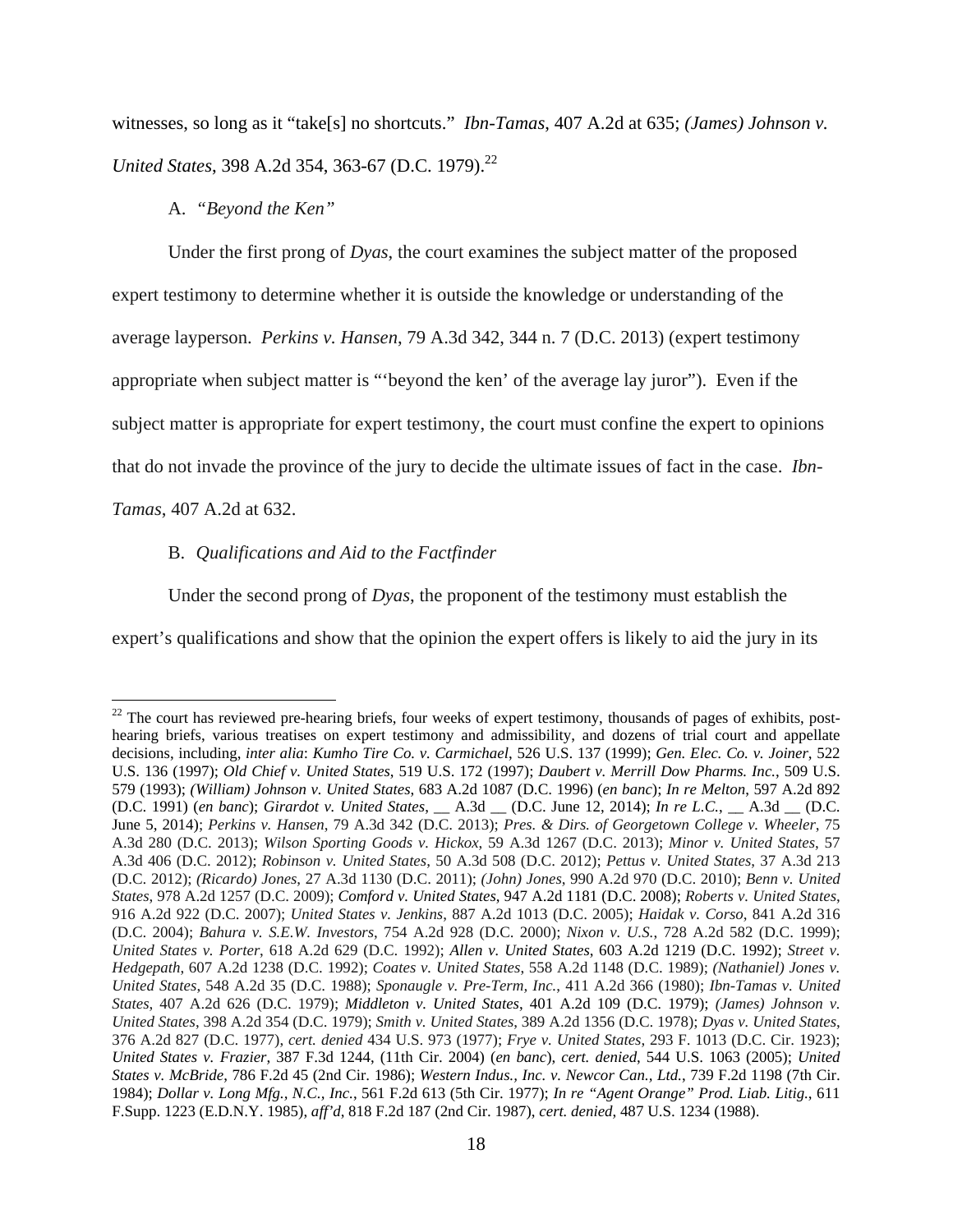search for the truth. The expert must possess specialized knowledge derived from education and research, practical experience, or a combination of the two. *McCormick on Evidence*, § 13 at 70  $(6<sup>th</sup>$  ed. 2006). While certain subjects may require a member of a particular profession, specialization within the profession is generally not required. *Id*. For example, a medical doctor can ordinarily testify as an expert on any medical matter, even if it is not within her specialty. *In re Melton*, 597 A.2d 892, 897 (D.C. 1991) (*en banc*) (citing *Baerman v. Reisinger*, 363 F.2d 309, 310 (D.C. Cir. 1966)). The adequacy of the training and specialization of the witness generally goes to the weight the jury should give to the expert's testimony, not to admissibility. *Id*. at 897- 98. In addition, the expert must show that his or her opinion *"will probably aid the trier in his search for truth." Dyas*, 376 A.2d at 832 (emphasis in original). "Implicit in that requirement is that the expert have a 'reliable basis for [his] theory' steeped in 'fact or adequate data,' as opposed to offering 'a mere guess or conjecture.'" *Perkins*, 79 A.3d at 345 (quoting *Haidak v. Corso*, 841 A.2d 316, 327 (D.C. 2004)); *accord Robinson v. United States*, 50 A.3d 508, 523 (D.C. 2012) (court may exclude "outright speculation").

## C. *The Frye Test*

The third part of the *Dyas* test asks the question – first articulated in *Frye v. United States*, 293 F. 1013, 1014 (D.C. Cir. 1923) – whether the expert used a generally accepted methodology in reaching his or her opinion. The *Frye* test "does not ask – or even permit – the court to ascertain scientific validity for itself." *The New Wigmore: A Treatise on Evidence*, § 5.3 at 161 (2004). Instead, "satisfaction of the third *Dyas* criterion begins – and ends – with a determination of whether there is a general acceptance of a particular scientific methodology, not an acceptance, beyond that, of particular study results based on that methodology." *Ibn-Tamas*, 407 A.2d at 638; *accord Pres. & Dirs. of Georgetown College v. Wheeler*, 75 A.3d 280, 291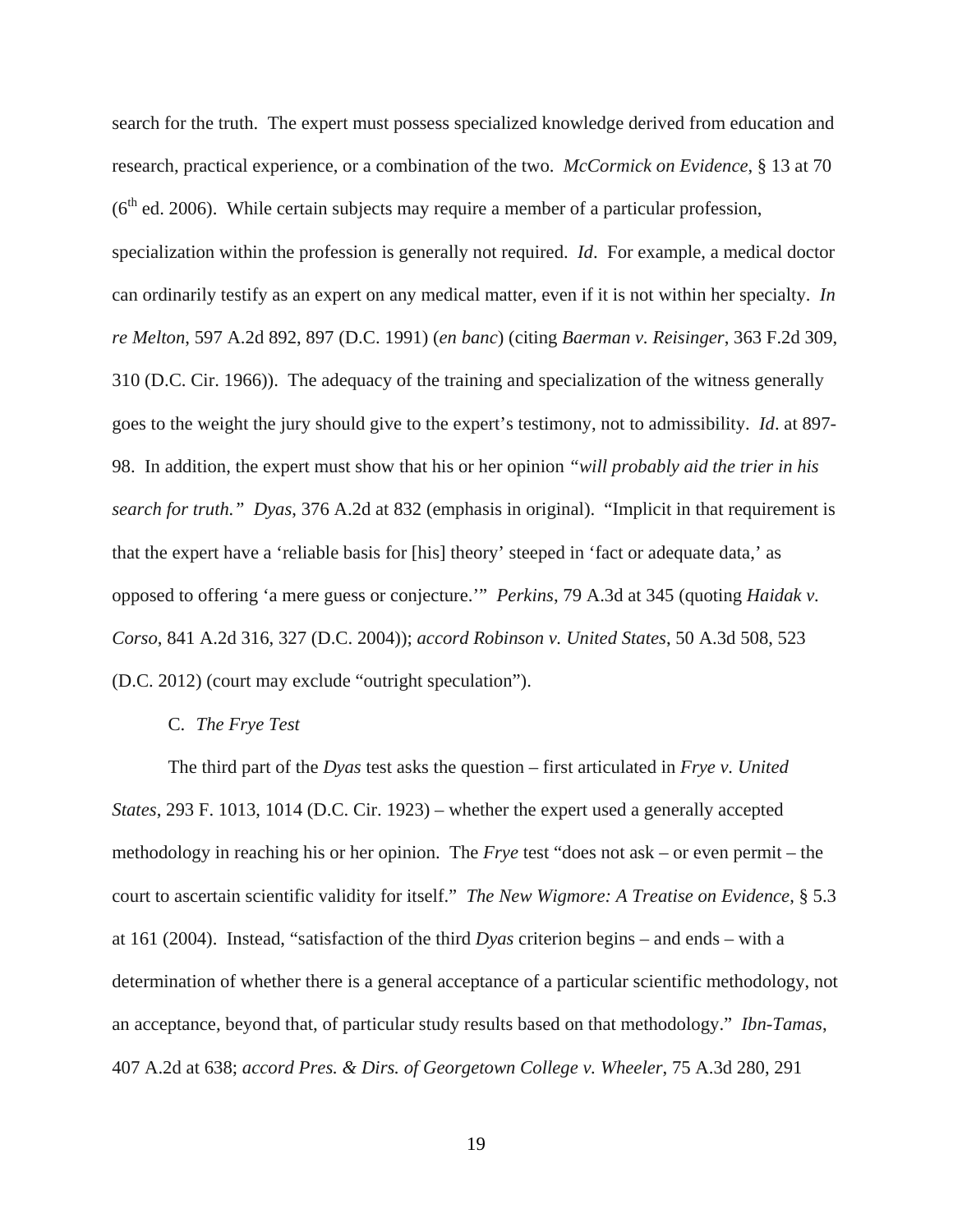(D.C. 2013) (the witness' methodology, not conclusion, is the focus of the inquiry); *Wilson Sporting Goods Co. v. Hickox*, 59 A.3d 1267, 1272 (D.C. 2013); *Minor v. United States*, 57 A.3d 406, 420-21 (D.C. 2012); *(John) Jones v. United States*, 990 A.2d 970, 977 (D.C. 2010); *Benn*, 978 A.2d at 1274-75 (admissibility standard relies on adversarial system to guard against weak evidence). $^{23}$ 

The *Frye* test focuses on whether the expert's methodology has been "generally accepted" within the pertinent field. The expert must be able to identify the methodology in question and must explain what he or she did to enable the court to determine that the expert actually used the methodology. *See Wilson Sporting Goods*, 59 A.3d at 1273 (expert adequately "explained his reasoning, step by step" even if he "did not fully explain every aspect"). A scientific method requires more than just "accumulation of observations and intuitively plausible deductions" – there must be a hypothesis, systematic data collection, careful documentation, and structured analysis. *(John) Jones*, 990 A.2d at 980; *see also Wilson Sporting Goods*, 59 A.3d at 1273 ("courts should exclude expert testimony that consists of mere assertions"). It is not sufficient for an expert to say, "I used the XYZ Method" without explaining the actual steps he took and *showing* that he used the XYZ Method. However, at the admissibility stage, the expert does *not* need to show flawless execution or generally accepted conclusions. Those are questions for the factfinder. *United States v. Porter*, 618 A.2d 629, 636 (D.C. 1992) ("Any failure by the scientists to adhere to the appropriate procedure is, of course, a proper subject of inquiry, but does not raise an issue which implicates *Frye*."); *see also Perkins*, 79 A.3d at 345-46

 $^{23}$  The defendants have attempted to broaden the scope of the *Frye* inquiry. In their pre- and post-hearing briefs, as well as during the *Frye* hearing itself, defendants repeatedly challenged plaintiffs' experts on the ground that their conclusions and opinions are not generally accepted, equated holding a minority viewpoint with a failure to satisfy the *Frye* test, and argued that a flawed execution of an accepted methodology constituted a failure to use a generally accepted methodology. The *Frye* standard calls for a more limited inquiry; *Frye* is satisfied if the expert used a generally accepted methodology, even if the expert's execution of the methodology was flawed or the conclusion he reached is not generally accepted.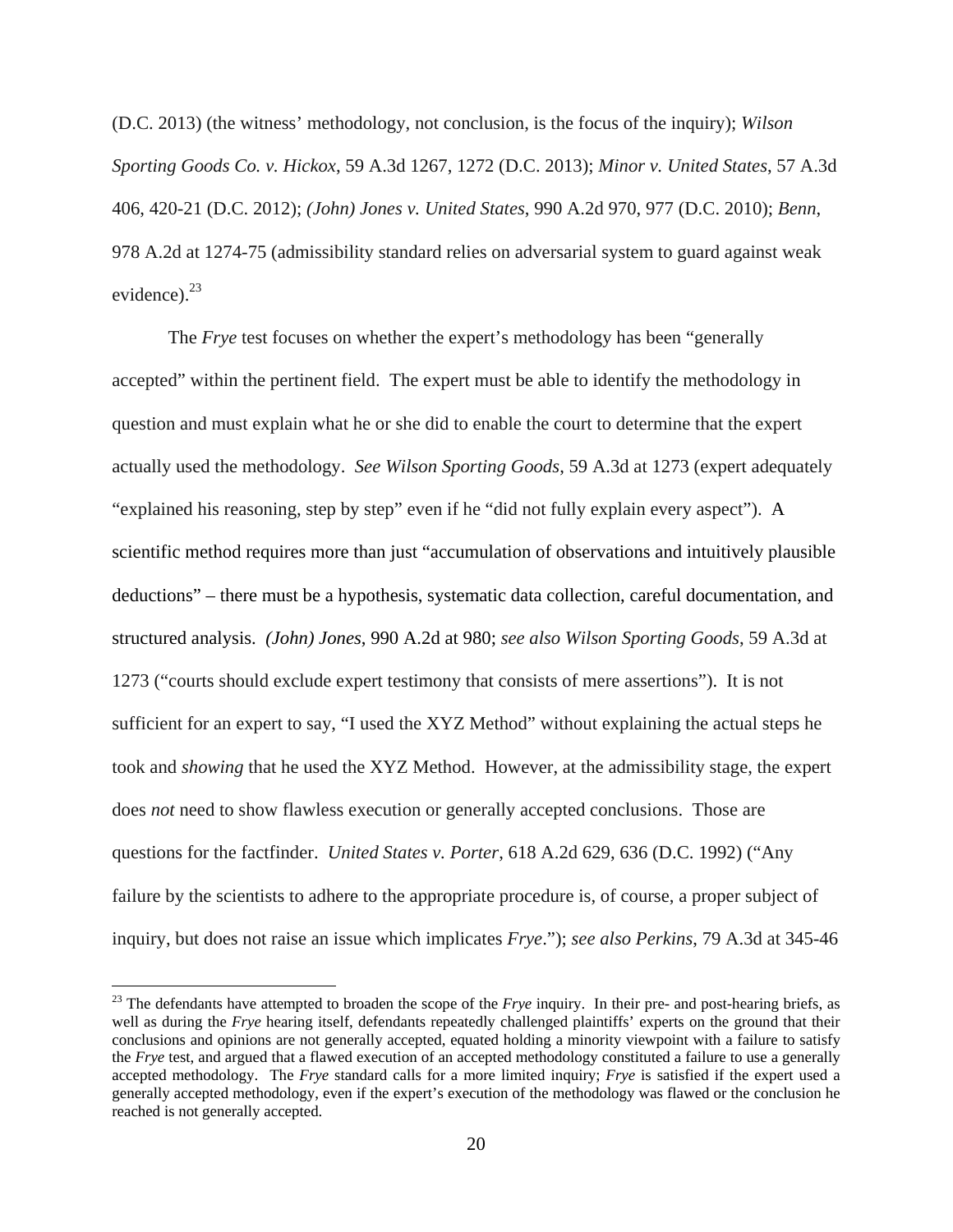(expert's failure to consider relevant data in his analysis does not bar admission). Two qualified experts using the same generally accepted methodology can draw different inferences from the data, and both would ordinarily be permitted to testify under *Frye*. The court's proper and limited role is to ensure that the expert has collected, analyzed, and presented the data in accordance with a methodology, and then to determine if that methodology is generally accepted.

Determining whether a particular methodology is generally accepted by other experts in the relevant field is a *categorical* inquiry applying to all potential experts using that methodology. General acceptance means that the answer "does not vary according to the circumstances of each case." *(Nathaniel) Jones v. United States*, 548 A.2d 35, 40 (D.C. 1988) (quoting *Reed v. State*, 391 A.2d 364, 367 (Md. 1978)). The *Frye* test applies only to novel techniques and methodologies. *Minor*, 57 A.3d at 419; *Pettus v. United States*, 37 A.3d 213, 217 (D.C. 2012); *(Ricardo) Jones v. United States*, 27 A.3d 1130, 1137 (D.C. 2011). Once a methodology has been generally accepted, it is "presumptively reliable," and otherwise qualified experts using it should ordinarily be admitted. *Street v. Hedgepath*, 607 A.2d 1238, 1244 (D.C. 1992); *accord Minor*, 57 A.3d at 419 n. 8; *(Ricardo) Jones*, 27 A.3d at 1136; *(Nathaniel) Jones*, 548 A.2d at 39-40.

Moreover, general acceptance does not require unanimity; the issue is consensus versus controversy. *(Ricardo) Jones*, 27 A.3d at 1136; *(Nathaniel) Jones*, 548 A.2d at 42. This means there must be majority, though not necessarily universal, approval. *See* Giannelli & Imwinkelried, *Scientific Evidence*, § 1.06(c) (5<sup>th</sup> ed. 2012). However, "[i]t is not the court's role to resolve disputes within the scientific community. The very existence of a dispute precludes admission." *United States v. Jenkins*, 887 A.2d 1013, 1022 (D.C. 2005). A novel methodology will fail the *Frye* test if there are scientists in either number or experience who publicly oppose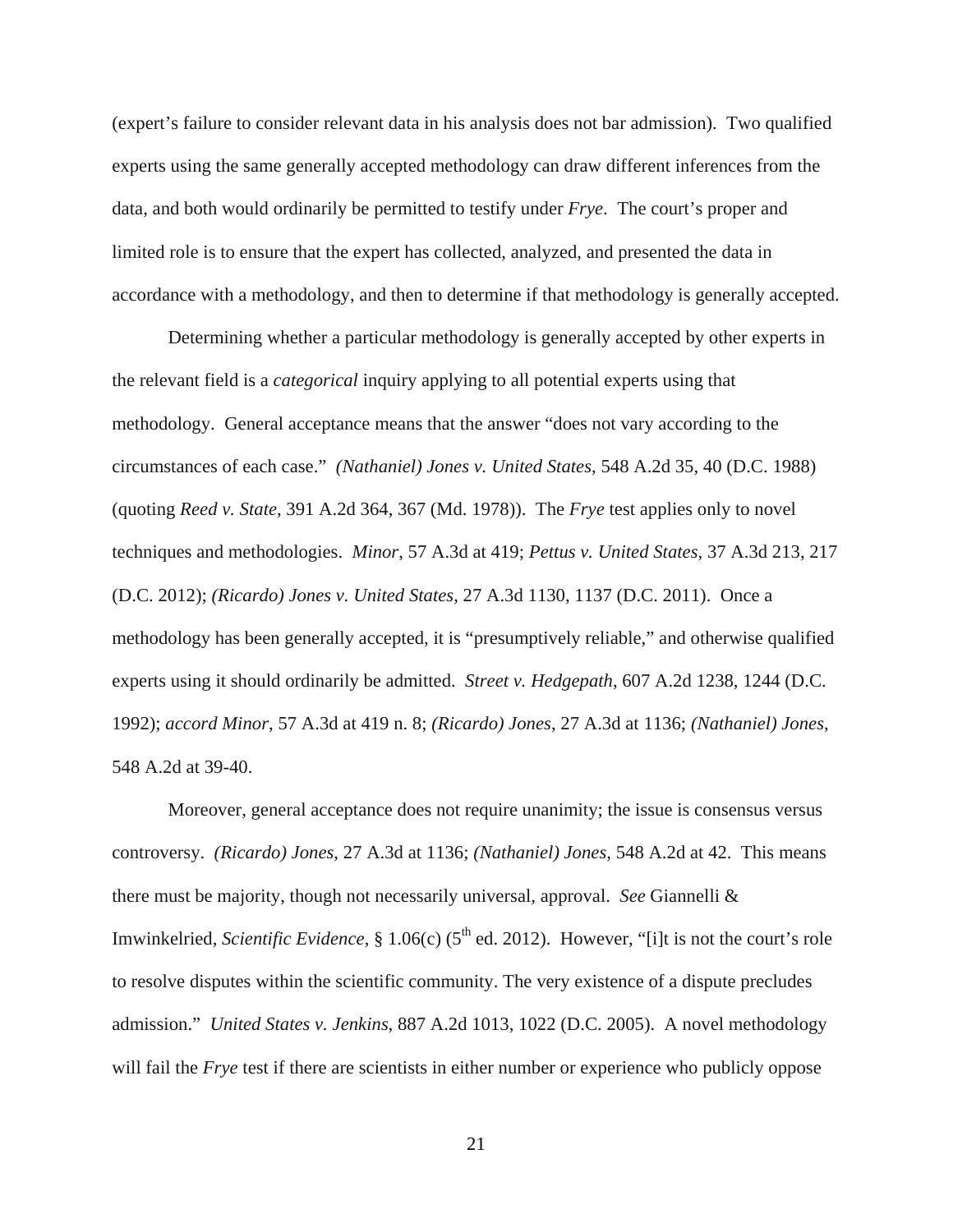it. *Minor*, 57 A.3d at 420; *Porter*, 618 A.2d at 634. The party offering the novel technique must prove general acceptance by a preponderance of the evidence. *Pettus,* 37 A.3d at 217; *Porter*, 618 A.2d at 633; *Scientific Evidence*, § 1.06 at 27. In determining general acceptance, the court may survey scientific publications and prior judicial decisions and may receive testimony from scientists as to the degree of acceptance of the methodology in the relevant scientific community. *Benn*, 978 A.2d at 1278; *(Nathaniel) Jones*, 548 A.2d at 41-42; *McCormick on Evidence*, § 203 at 828-29; *Scientific Evidence*, § 1.06 at 27.

Once the court determines that the expert's methodology has been suitably identified and is generally accepted, the *Frye* inquiry ends. *E.g.*, *(Ricardo) Jones*, 27 A.3d at 1136; *Ibn-Tamas*, 407 A.2d at 638. Because the *Frye* test is not applied on a case-by-case basis, and because generally accepted methodologies are presumptively reliable, the question of whether an expert used a particular generally accepted methodology correctly is not at issue when determining the expert's admissibility. Instead, the opposing party may challenge the application of the methodology by cross-examination designed to convince the jury to disregard or give little weight to the expert's opinion. *Minor*, 57 A.3d at 419 n. 8; *Pettus*, 37 A.3d at 218; *(Ricardo) Jones*, 27 A.3d at 1136; *Coates v. United States*, 558 A.2d 1148, 1152 (D.C. 1989); *Ibn-Tamas*, 407 A.2d at 638 n. 23. In general, "relevant, unprivileged evidence should be admitted and its weight left to the factfinder. . . . [Testimony] may be countered not only as erroneous in a particular case but also as generally so unreliable that it should be ignored." *In re Melton*, 597 A.2d at 899; *see also McCormick on Evidence*, § 13 at 833 ("Any relevant conclusions supported by a qualified expert witness should be received unless there are distinct reasons for exclusion.").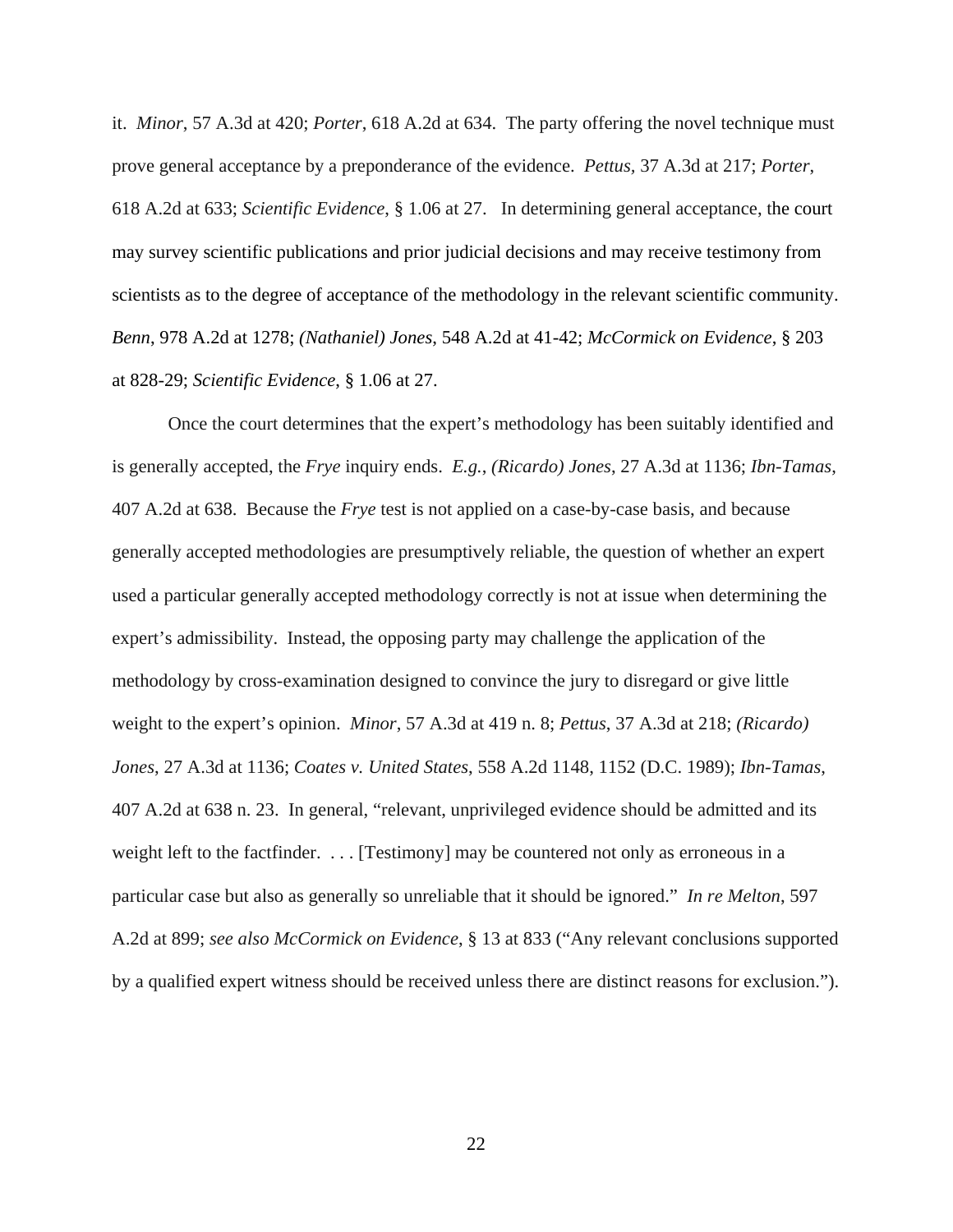D. *Rule 403* 

 $\overline{a}$ 

The District of Columbia has adopted Federal Rule  $403^{24}$  as the applicable rule of evidence in this jurisdiction. *(William) Johnson v. United States*, 683 A.2d 1087, 1099 (D.C. 1996) (*en banc*). Even if proposed expert testimony satisfies the *Dyas/Frye* criteria, the trial court has discretion to exclude the testimony if its probative value is substantially outweighed by the danger of unfair prejudice, including the risk of confusing or misleading the jury. *See, e.g.*, *Ibn-Tamas*, 407 A.2d at 632; *Middleton v. United States*, 401 A.2d 109, 131 (D.C. 1979) (trial court has discretion to exclude an expert if the testimony would cause undue prejudice). Evidence will be unfairly prejudicial if it creates an "undue tendency to suggest decision on an improper basis." *Comford v. United States*, 947 A.2d 1181, 1187 (D.C. 2008) (citing *Old Chief v. United States*, 519 U.S. 172, 180 (1997)); *see also Dollar v. Long Mfg., N.C., Inc.*, 561 F.2d 613, 618 (5th Cir. 1977) (prejudice not "unfair" simply because evidence is adverse to opposing party). The Rule 403 standard is a lenient one "admitting as much relevant evidence as it is reasonable and fair to include." *(William) Johnson*, 683 A.2d at 1100. "Probative evidence should not be excluded because of crabbed notions of relevance or excessive mistrust of juries." *Allen v. United States*, 603 A.2d 1219, 1224 (D.C. 1992) (citation omitted); *accord Comford*, 947 A.2d at 1187. But where the probative value of the testimony is weak and the potential for unfair prejudice is strong, the court's discretion under Rule 403 is properly invoked to protect the fairness of the proceedings.

Expert testimony, because of its powerful potential to mislead or confuse juries, can be excluded under Rule 403 even if it would otherwise meet the standard for admissibility. *United States v. Frazier*, 387 F.3d 1244, 1263 (11th Cir. 2004) (*en banc*) (trial court has more discretion

<sup>&</sup>lt;sup>24</sup> Federal Rule of Evidence 403 states: "The court may exclude relevant evidence if its probative value is substantially outweighed by a danger of one or more of the following: unfair prejudice, confusing the issues, misleading the jury, undue delay, wasting time, or needlessly presenting cumulative evidence."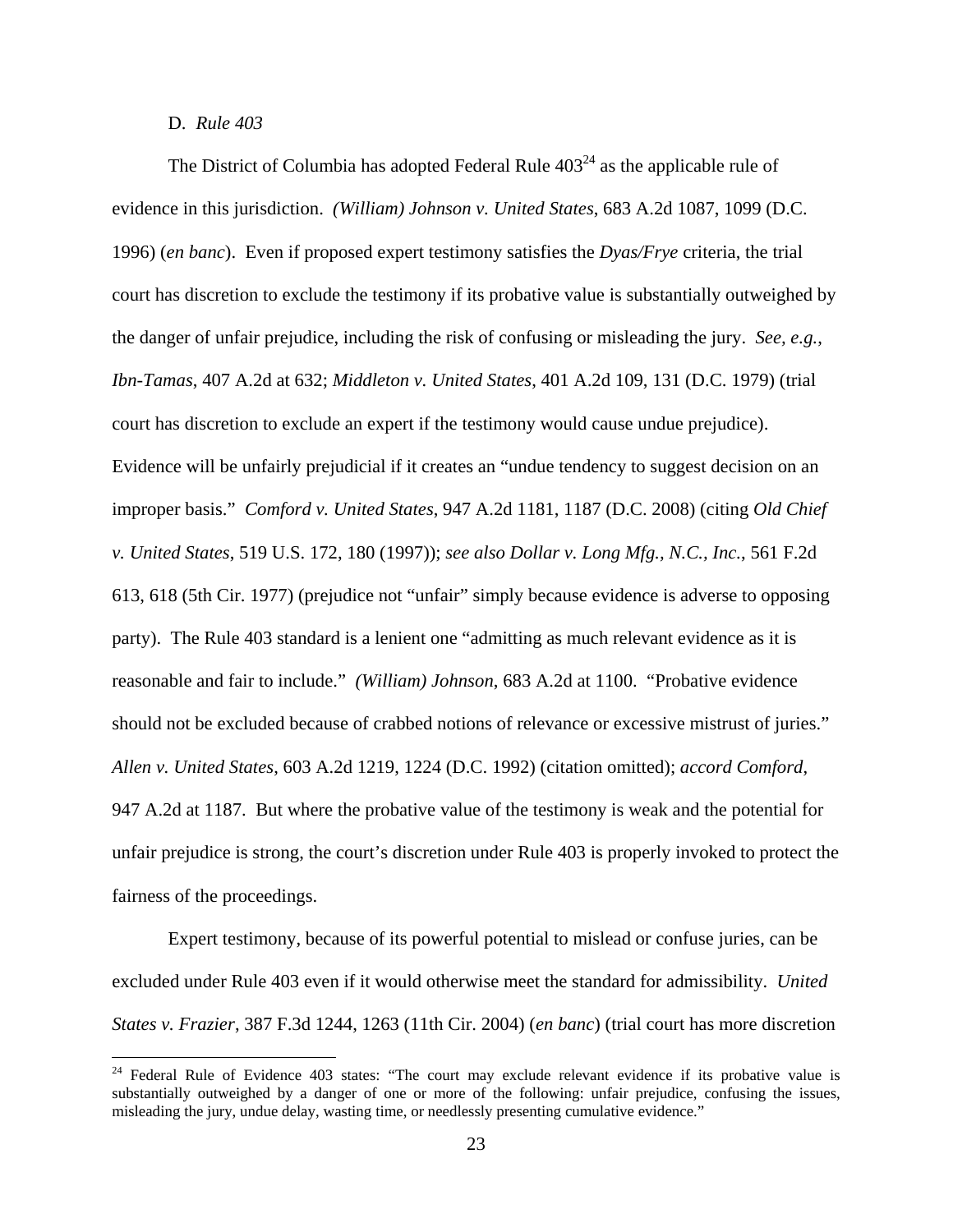to exclude experts than lay witnesses because "expert testimony may be assigned talismanic significance in the eyes of lay jurors"), *cert. denied*, 544 U.S. 1063 (2005); *see also Middleton*, 401 A.2d at 131; *Smith*, 389 A.2d at 1359. The more "imprecise and unspecific" an expert's proffered opinion is, the greater the risk that it will confuse or mislead the jury. *Frazier*, 387 F.3d at 1266. However, "[t]he mere fact that there may be conflicting testimony by experts is not a sufficient basis" to find a risk of jury confusion and exclude the experts under Rule 403. *United States v. McBride*, 786 F.2d 45, 51 (2nd Cir. 1986); *see also In re L.C.*, \_\_ A.3d \_\_, slip op. at 15 (trial judge may not "exclude relevant and otherwise admissible expert testimony merely because it is against the expected weight of the evidence.") (citing *Western Indus., Inc. v. Newcor Can., Ltd.*, 739 F.2d 1198, 1202 (7th Cir. 1984)).

In assessing the application of Rule 403 to expert testimony, the court is guided in part by Judge Weinstein's thorough analysis in *In re "Agent Orange" Prod. Liab. Litig.*, 611 F.Supp. 1223, 1245 (E.D.N.Y. 1985), *aff'd*, 818 F.2d 187 (2nd Cir. 1987), *cert. denied*, 487 U.S. 1234  $(1988).^{25}$  In that case, Vietnam War veterans alleged that exposure to the herbicide Agent Orange caused various health problems. Judge Weinstein ruled that expert testimony should be excluded under Rule 403 if it is based on an inadequate scientific foundation because of an unacceptable risk that it would confuse the jury. 611 F. Supp. at 1243 (satisfaction of Rule 702 does not equate to satisfaction of Rule  $403$ ).<sup>26</sup> As Judge Weinstein aptly stated: "If the underlying data is so lacking in probative force and reliability that no reasonable expert could base an opinion on it, an opinion which rests entirely upon it must be excluded. The jury will not be permitted to be misled by the glitter of an expert's accomplishments outside the courtroom."

<sup>25</sup> It is worth noting that Judge Weinstein literally wrote the book on the rules of evidence. *See* Jack B. Weinstein & Margaret A. Berger, WEINSTEIN'S FEDERAL EVIDENCE (Joseph M. McLaughlin ed., 2d. ed. 2010).<br><sup>26</sup> *Agent Orange* was not in the same procedural posture as this case. Judge Weinstein was considering a motion for

summary judgment, and the causation issues before him concerned both general and specific causation. In the present case, only admissibility of expert testimony on general causation is ripe for consideration.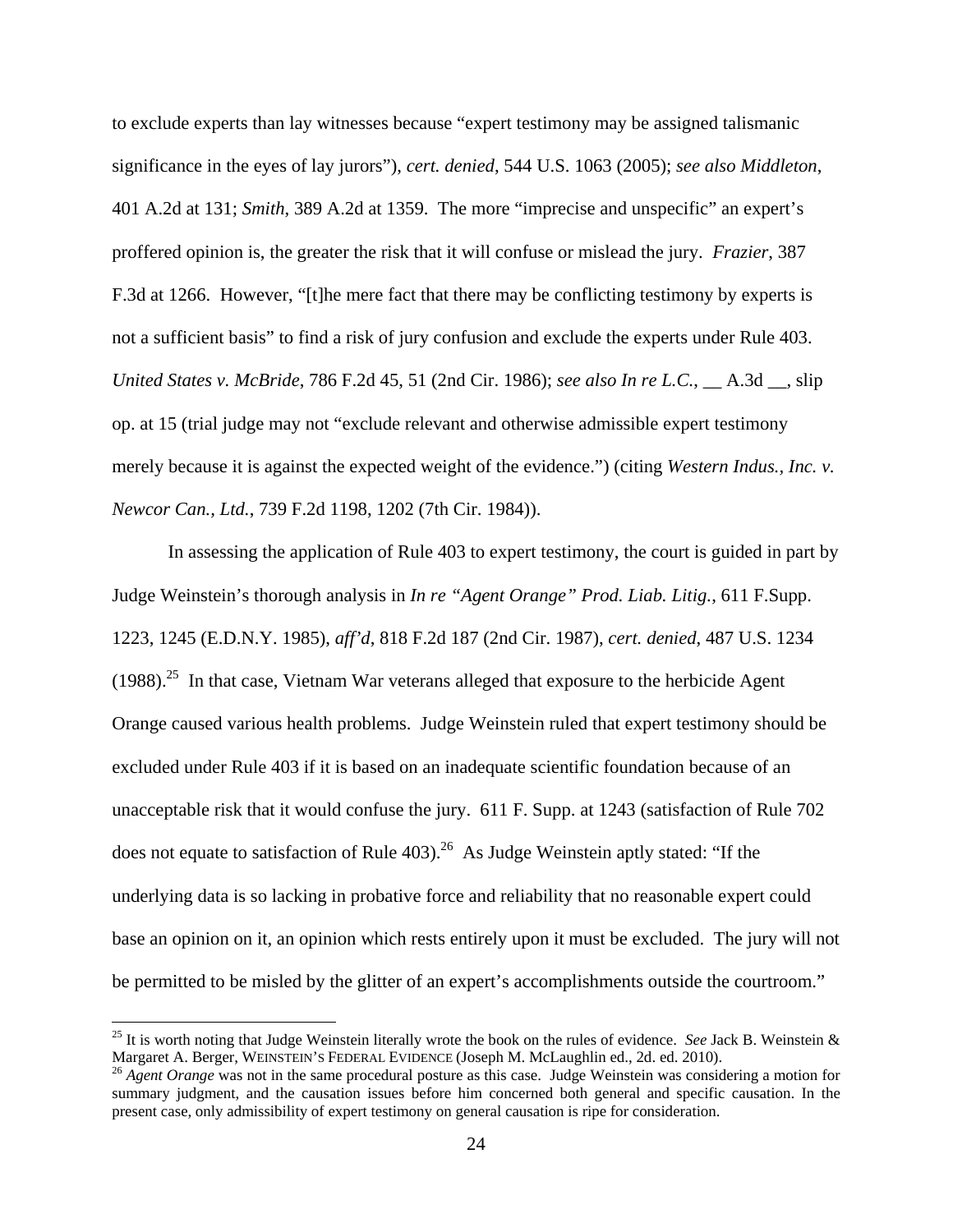611 F.Supp. at 1245; *see also In re Melton*, 597 A.2d at 903 (quoting this passage from *Agent Orange*).<sup>27</sup> This is especially true for disease causation issues. *Agent Orange*, 611 F.Supp. at 1249-50 (discussing experts' failure to properly assess epidemiological studies). After a thorough analysis of Rule 403 case law, Judge Weinstein excluded two experts whose testimony created a strong probability for jury confusion because of its "false aura of scientific infallibility, coupled with low probative value." 611 F.Supp. at 1255-56. The experts had low probative value in part because the epidemiological studies they relied upon were "virtually useless in establishing causation." 611 F.Supp. at  $1238^{28}$ 

# E. *Frye versus Daubert*

 $\overline{a}$ 

The District of Columbia does not follow *Daubert*, which governs the admissibility of expert testimony in the federal courts and most states.29 *See Pettus*, 37 A.3d at 217 n.4 (*Frye* prevails until Court of Appeals *en banc* decides to adopt *Daubert*); *(John) Jones*, 990 A.2d at 982 n. 38; *Benn*, 978 A.2d at 1269 n.44. However, the scientific dispute in this case illustrates that the choice of one approach over the other can be outcome determinative. The opinions offered in this case that may be admissible under the District's "methodology only" application of *Frye* would almost certainly be excluded under *Daubert* because the carcinogenicity of cell

 $^{27}$  In this section of the opinion, Judge Weinstein is discussing Rule 703, but the point applies equally to Rule 403. 28 Although Judge Weinstein ultimately excluded the two experts, he found that they *had* satisfied the methodology requirements of pre-*Daubert* Federal Rule of Evidence 702. The experts' "general scientific technique consist[s] of making an inference from epidemiologic data and animal studies. . . [that] an affliction [is] causally connected to Agent Orange exposure. This technique has been accepted by a sufficient number of courts to allow judicial notice to be taken of its general acceptance." 611 F.Supp. at 1243 (citations omitted). Federal Rule of Evidence 702 was subsequently amended to conform to the *Daubert* rule.

<sup>29</sup> The so-called Daubert rule is actually from a trilogy of decisions, beginning with *Daubert v. Merrill Dow Pharms. Inc.*, 509 U.S. 579 (1993), and continuing through *Gen. Elec. Co. v. Joiner*, 522 U.S. 136 (1997), and *Kumho Tire Co. v. Carmichael*, 526 U.S. 137 (1999). Approximately forty states have adopted the federal rules of evidence, which incorporate *Daubert* in Rule 702, or have explicitly decided to follow the *Daubert* rule. Some of those jurisdictions have hybrid regimes and others have adopted *Daubert*, but not necessarily its successors, *Joiner* and *Kumho Tire*. *Scientific Evidence*, §1.11. It appears that a small minority of jurisdictions, including the District, continue to follow *Frye*, at least with respect to novel scientific discoveries or novel methodologies. The District's rule, focusing on methodology only, is perhaps the most orthodox approach. *Id*. at §§1.06(c), 1.11. Some *Frye* jurisdictions scrutinize the general acceptance of the underlying science as well as methodology. *Id.* at §1.06(c).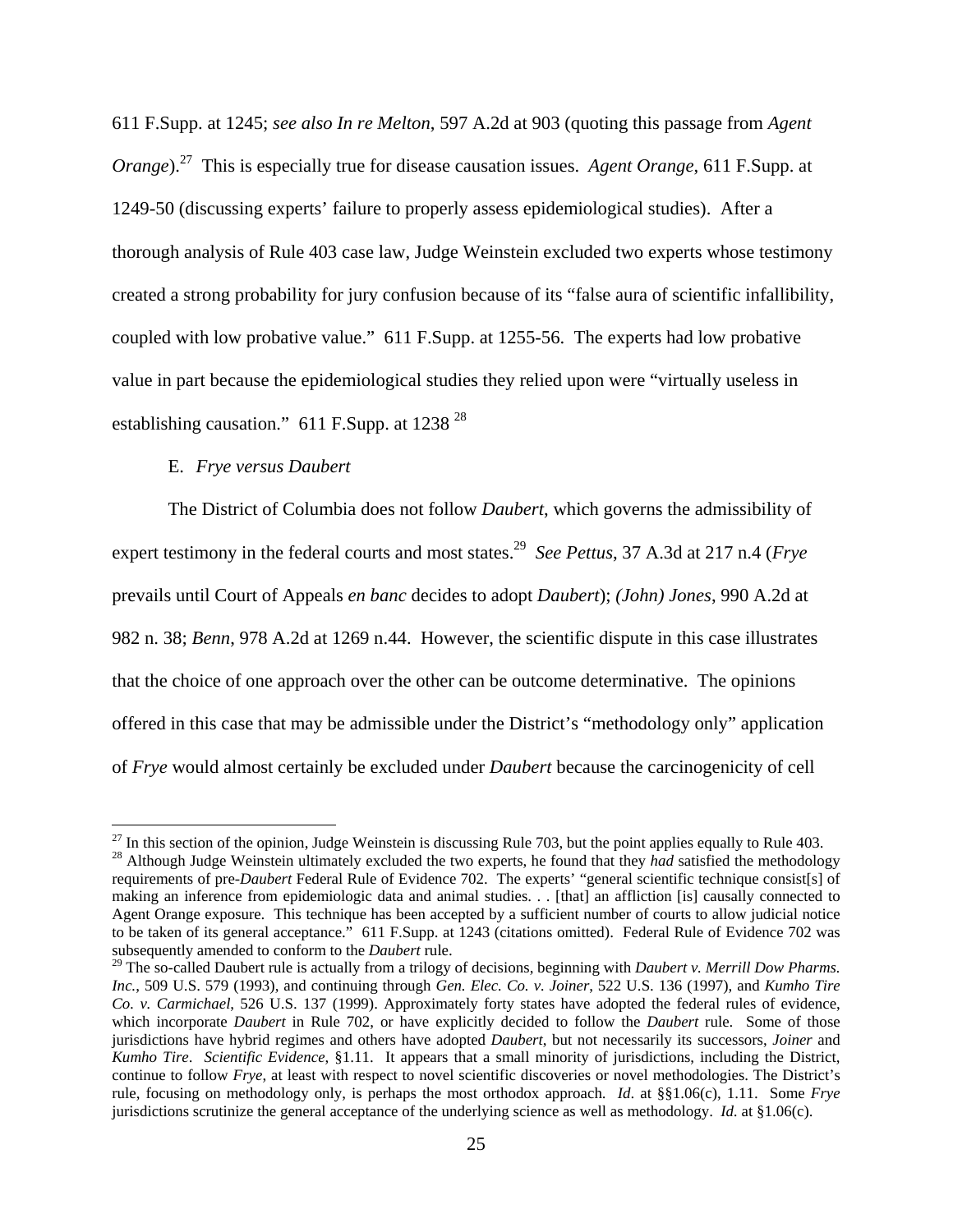phones, *vel non*, is such an unsettled science. In a toxic tort case like this one, *Daubert* tends to insulate manufacturers from products liability by excluding expert testimony on causation until the scientific community has reached a clear consensus.30 *Daubert* jurisdictions typically "scrutinize reliability more carefully and appl[y] stricter standards." Lloyd Dixon & Brian Gill, *Changes in the Standards for Admitting Expert Evidence in Federal Civil Cases Since the*  Daubert *Decision*, RAND Inst. for Civ. Just., xiv-xx (2001);<sup>31</sup> *Scientific Evidence*, §1.08(h). The *Frye* test tends to make it easier for causation experts to get before the jury, even when they are in the minority and the underlying science on causation is still quite controversial. *See, e.g.*  Margaret A. Berger, *What Has a Decade of Daubert Wrought?*, 95 Am. J. Pub. Health S59-S65 (Jul. 27, 2004) (discussing the disproportionate impact of *Daubert* on toxic tort plaintiffs versus defendants);<sup>32</sup> Margaret A. Berger & Aaron D. Twerski, *Uncertainty and Informed Choice: Unmasking Daubert*, 104 Mich. L. Rev. 257, 265-67 (2005) (discussing difficulty of admitting epidemiological evidence after *Joiner*). Put another way – and at the risk of over-simplification – if a reliable, but not yet generally accepted, methodology produces "good science," *Daubert* will let it in, and if an accepted methodology produces "bad science," *Daubert* will keep it out; conversely, under *Frye*, as applied in this jurisdiction, even if a new methodology produces "good science," it will usually be excluded, but if an accepted methodology produces "bad science," it is likely to be admitted.  $33$ 

For the above reasons, if cell phones do not cause brain cancer (a question the court is not called upon to answer), exclusion of causation experts under a *Daubert* standard would protect

<sup>&</sup>lt;sup>30</sup> For better or for worse, *Daubert* also obliges judges to become "amateur scientists" in order to exercise their gatekeeping function, *Daubert*, 509 U.S. at 600-601 (Reinquist, C.J. concurring and dissenting); under *Frye* a judge

<sup>&</sup>lt;sup>31</sup> Available at http://www.rand.org/content/dam/rand/pubs/monograph\_reports/2005/MR1439.pdf.<br><sup>32</sup> Available at http://ajph.aphapublications.org/doi/pdf/10.2105/AJPH.2004.044701.<br><sup>33</sup> However, the differences between *Fr* easy *Frye* and difficult *Daubert*; it is between strict and lax scrutiny.'" *Scientific Evidence*, §1.11 (quoting M. Redmayne, *Expert Evidence and Criminal Justice* 113 (2001).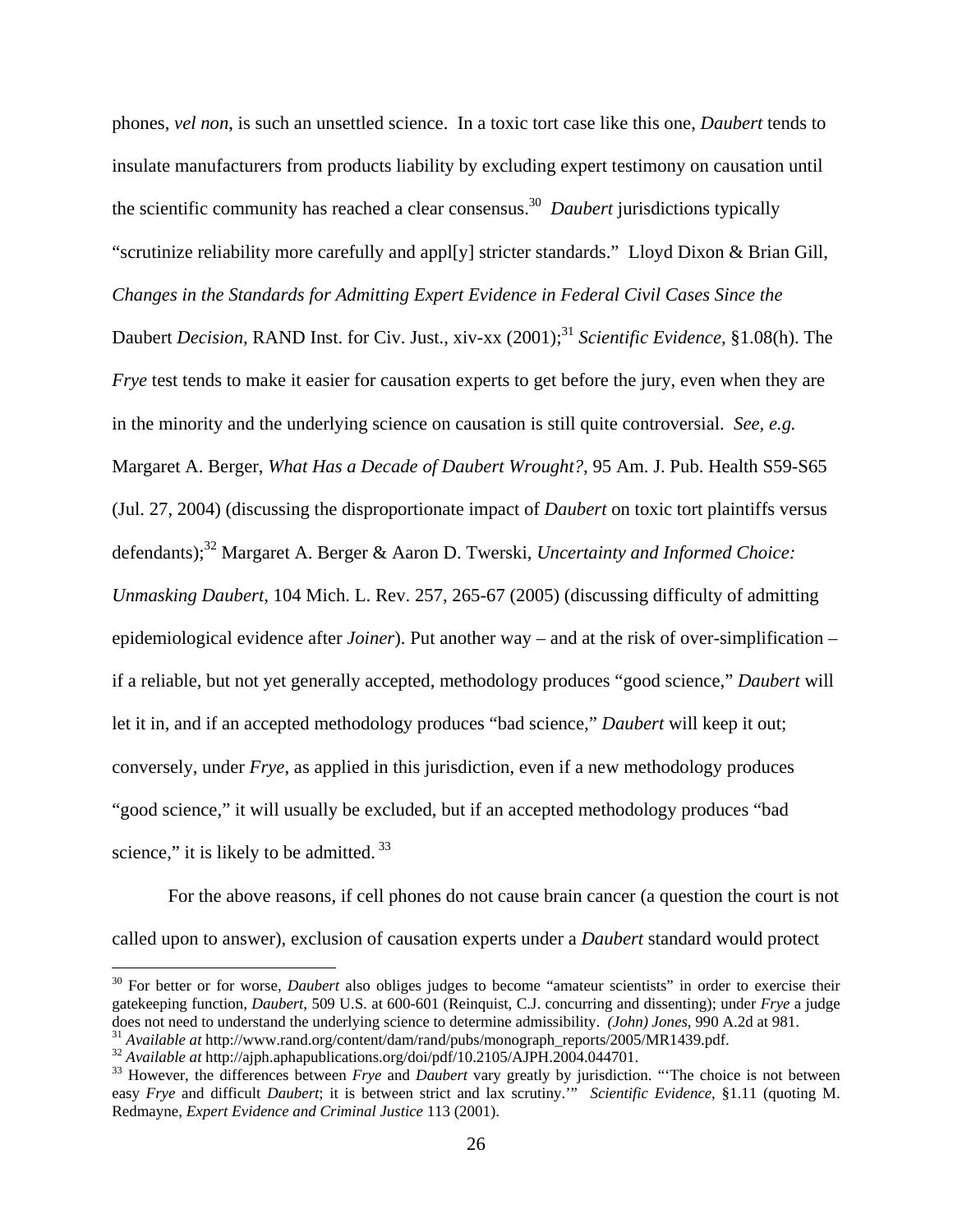defendants from erroneous decisions on liability and enormous, unnecessary, litigation costs. On the other hand, if cell phones do cause brain cancer, *Frye* increases the likelihood that cancer victims and their families can receive just compensation, without having to wait until the scientific community reaches consensus. Indeed, if cell phone radiation is carcinogenic, one would hope that courts would find a way to recognize that fact before a "phenomenal increase in the number of deaths attributed to cancer . . . provides one of the most striking changes in the pattern of mortality," and not forty years later. Richard Doll and A. Bradford Hill, *Smoking and Carcinoma of the Lung: Preliminary Report, Brit. Med. J. 2(4682), 739 (Sept. 30, 1950).*<sup>34</sup>

There is another limitation of the *Frye* standard in a case such as this. Proving causation depends – first and foremost – on epidemiology, which is largely an inductive, not deductive, science. Epidemiology depends on drawing inferences from observed conditions, both in nature and in the laboratory. There is nothing novel about the methodologies that are generally accepted in the field of epidemiology. Although they go by different names, most accepted methodologies rely heavily on, and share much in common with, Sir Austin Bradford Hill's famous nine causation factors. Ex. PX0107, A. Bradford Hill, *The Environment and Disease: Association or Causation?*, Sec. of Occupational Med., Proc. of the Royal Soc'y of Med., 7-12  $(1965)$ <sup>35</sup> Whether an epidemiologist uses a literature review, or a weight of the evidence analysis, or directly applies the Bradford Hill criteria, all are attempting to answer the same question: does an exposure to a certain agent cause a particular biological effect in humans? Absent a known biological mechanism, this is often an attempt to know what cannot be proven definitively, and it is not unusual for competent epidemiologists to view the evidence, using the

<sup>&</sup>lt;sup>34</sup> *Available at* http://www.ncbi.nlm.nih.gov/pmc/articles/PMC2038856/pdf/brmedj03566-0003.pdf.<br><sup>35</sup> The Bradford Hill factors are: Strength, Consistency, Specificity, Temporality, Biological Gradient, Plausibility, Coherence, Experiment, and Analogy.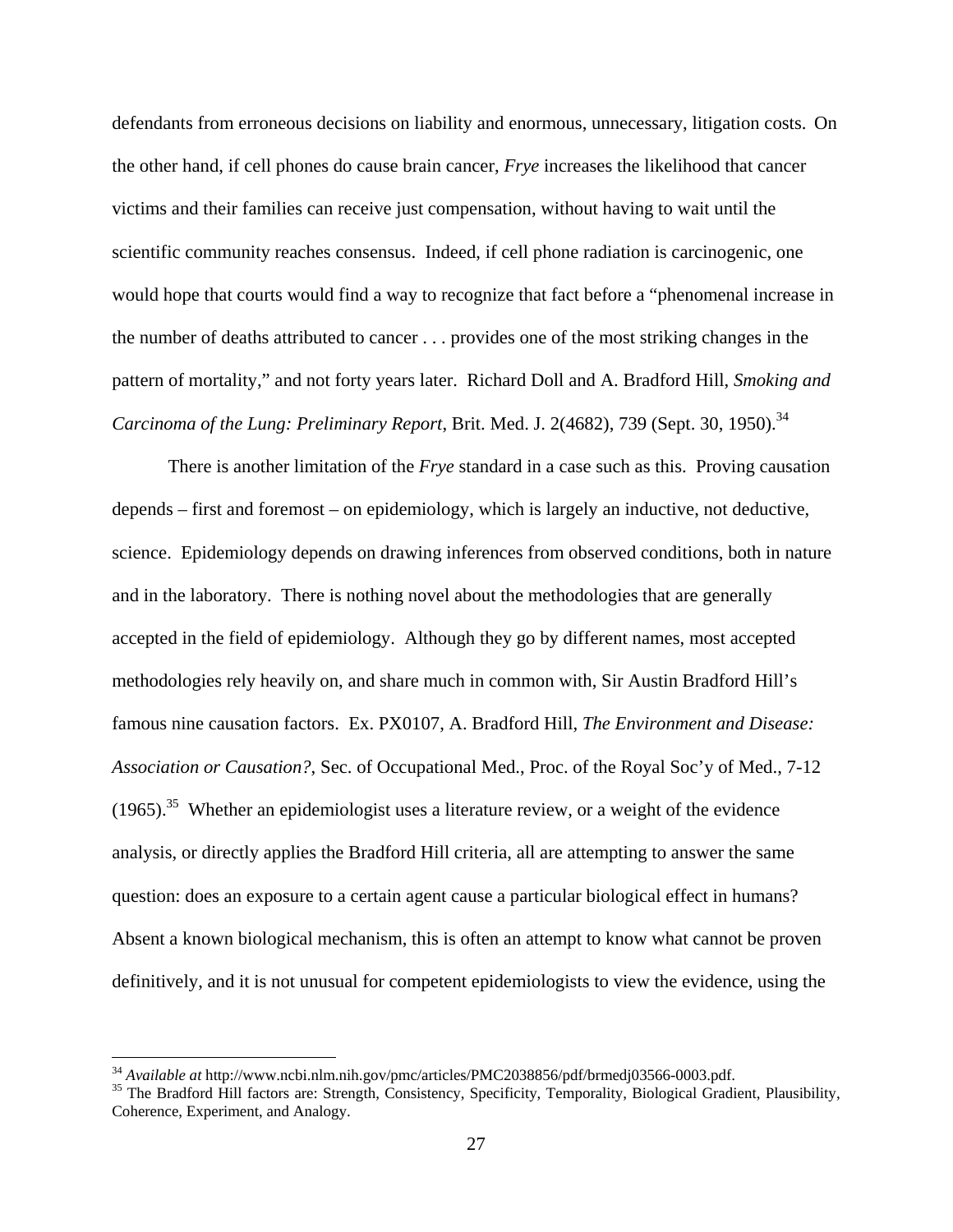same accepted methodology, and come to opposite conclusions on causation, particularly in close cases.

*Frye*'s targeted focus on the general acceptance of methodology works well enough for the deductive sciences: forensics, mathematics, applied physics, chemistry, and the like. But the test is not a good gatekeeper for inductive sciences such as epidemiology or psychology. Deductive reasoning employs fixed, quantifiable processes which, if applied correctly, should produce the same results regardless of the expert. Inductive reasoning, on the other hand, necessarily requires the subjective judgment of the expert to infer from premises to conclusions. In a litigation setting, it is difficult to separate the legitimate exercise of subjective judgment from the illegitimate advocacy of a biased, pre-determined opinion.

The problem with *Frye* in the present context – at least as applied here, where an accepted methodology is the be all and end all of admissibility – is that it does not distinguish between close cases and extreme cases. Under *Dyas*/*Frye*, if the methodology is accepted, the evidence generally comes in, and we trust the jury to decide based on competing experts on either side of the causation divide. Even if 99 out of 100 scientists come out on one side of the causation inference, and only one comes out on the other, as long as the one used a "generally accepted methodology," *Frye* allows the lone expert to testify for one party and one of the other ninety-nine to testify for the opposing party. If the jury finds the lone expert more persuasive, that party prevails, even though "in the real world" the evidence is overwhelming that the case should come out the other way. At least where the science is as fraught with doubt as inferences of causation in epidemiology can be, *Frye* does not seem like the best way to ensure a just result.36

<sup>&</sup>lt;sup>36</sup> When first articulated in *Dyas*, the third factor appeared to address "bad" science with the statement "expert testimony is inadmissible if the state of the pertinent art or *scientific knowledge* does not permit a reasonable opinion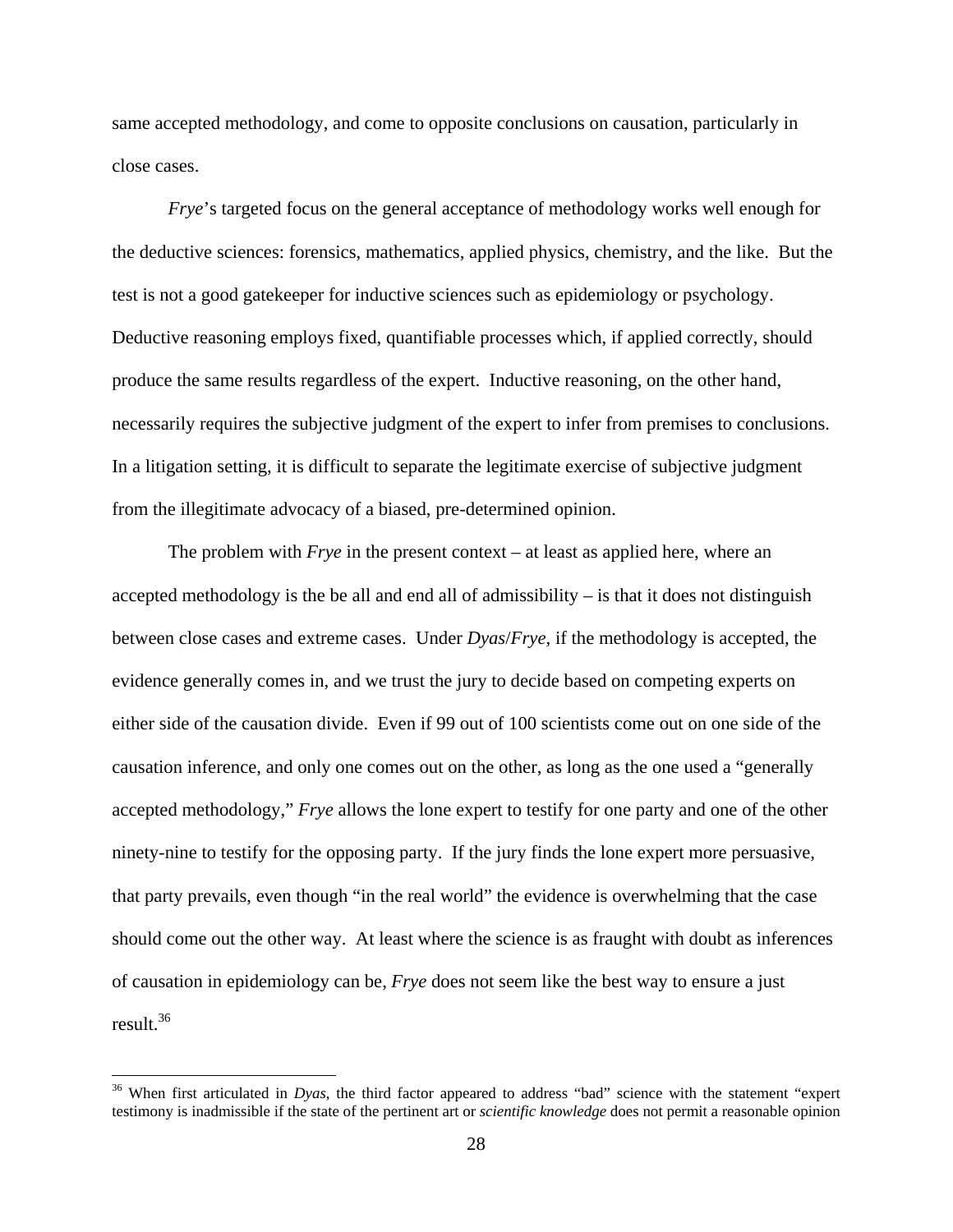One last preliminary observation may be in order. If there is even a reasonable possibility that cell phone radiation is carcinogenic, the time for action in the public health and regulatory sectors is upon us. Even though the financial and social cost of restricting such devices would be significant, those costs pale in comparison to the cost in human lives from doing nothing, only to discover thirty or forty years from now that the early signs were pointing in the right direction. As the inconclusive results of the IARC Monograph make clear, more research is necessary to answer definitively the fundamental question of carcinogenicity. If the probability of carcinogenicity is low, but the magnitude of the potential harm is high, good public policy dictates that the risk should not be ignored. *See* Richard Posner, *Catastrophe: Risk and Response* (2004). The court recognizes, however, that policy debates of this kind do not belong in the judicial branch. The question of admissibility before the court is a narrow one, and the court is bound by the precedents applying *Frye* unless and until an *en banc* decision of the Court of Appeals says otherwise.

### **IV. Plaintiff's Proposed Expert Witnesses**

#### A. *Dr. Shira Kramer*

### *i. Field and Opinion "Beyond the Ken"*

Dr. Shira Kramer is an epidemiologist. She studies the occurrence, patterns, and causation of disease in human populations. To determine disease causation, epidemiologists review multiple sources of scientific data coming from human case-control studies, human cohort studies, incidence data ("ecological analyses"), and *in vitro* and *in vivo* laboratory

to be asserted even by an expert." 376 A.2d at 832 (internal quotations omitted) (emphasis added). Under that formulation, where the science is inconclusive, outlying minority views claiming science is capable of providing an answer could be excluded. However, subsequent case law quickly moved away from this broad language and restricted the trial court's inquiry to the narrow review of methodology under the *Frye* test. *See Ibn-Tamas*, 407 A.2d at 638 ("In summary, satisfaction of the third *Dyas* criterion begins – and ends – with a determination of whether there is general acceptance of a particular scientific methodology, not an acceptance, beyond that, of particular study results based on that methodology."); *accord Nixon v. U.S.*, 728 A.2d 582, 588 n. 14 (D.C. 1999).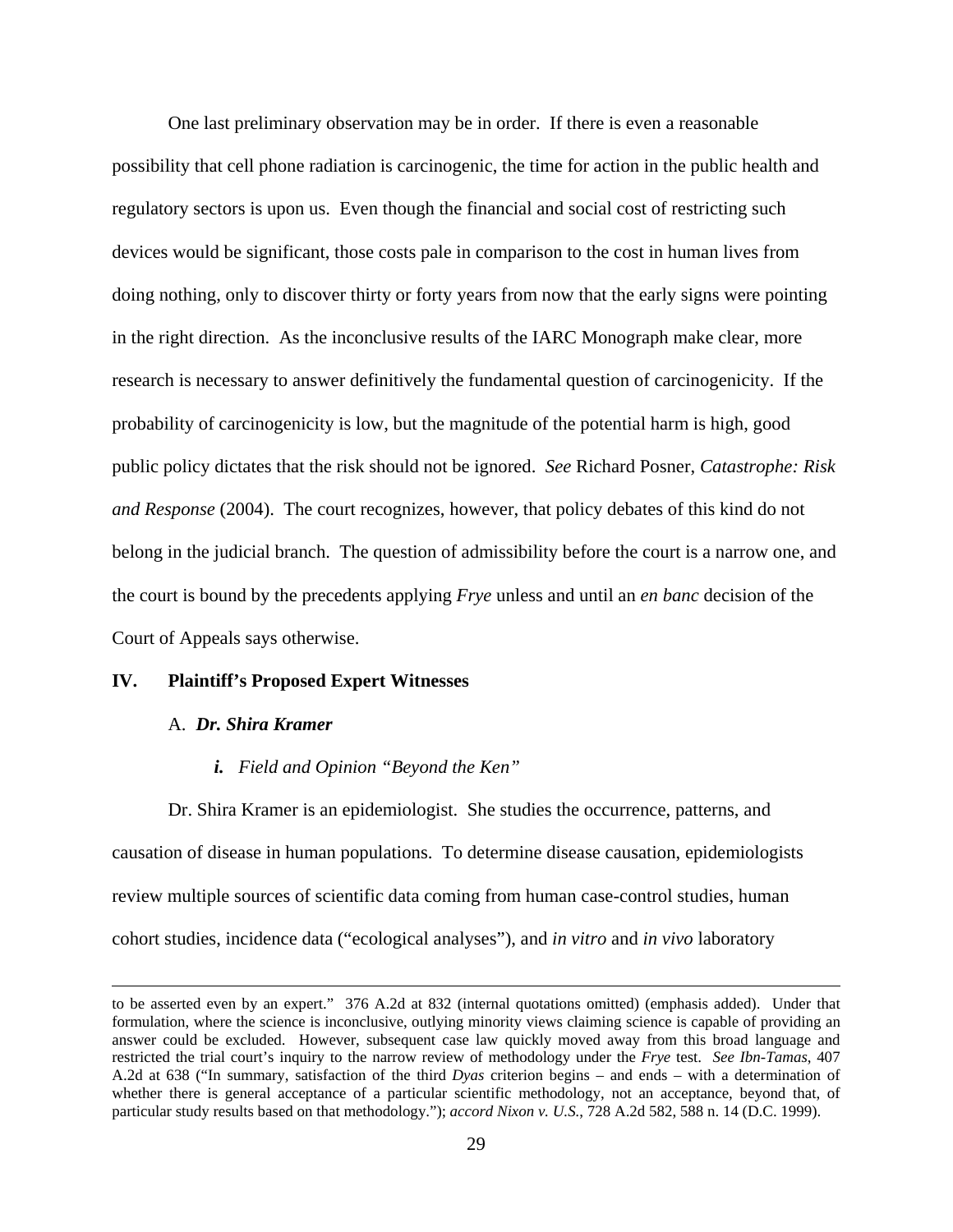experiments. Dr. Kramer offers her opinion, "to a reasonable degree of scientific certainty, that exposure to radiation from cellular phones is causally associated with increased risks of glioma and acoustic neuroma." Kramer Exp. Rpt. at 11. Dr. Kramer's field of expertise and her opinion are beyond the ken of a layperson, and she therefore satisfies the first requirement of *Dyas*.

#### *ii. Qualifications and Aid to the Factfinder*

Dr. Kramer received a masters degree in human genetics in 1975 and a PhD in epidemiology in 1979 from Johns Hopkins School of Public Health. From 1978 to 1984, she was an assistant professor of epidemiology at the University of Pennsylvania School of Medicine, where she taught courses and co-authored a textbook on epidemiology. During this same time period Dr. Kramer was also an epidemiologist at the Children's Cancer Research Center at the Children's Hospital of Philadelphia. She conducted research on childhood cancers using incidence data and case-control studies of potential risk factors. Since 1984, Dr. Kramer has worked for what is now known as Epidemiology International, Inc., a research and consulting firm she founded. Epidemiology International conducts epidemiological studies on a wide variety of diseases, including cancer, for clients in industry, academic institutions, federal and state agencies, and professional trade organizations. Dr. Kramer's past research has been funded by the National Institutes of Health, the EPA, the CDC, the FDA, the Department of Defense, and the State of Maryland, among others. She has been qualified to testify as an expert in epidemiology in both *Frye* and *Daubert* jurisdictions.

Defendants do not challenge Dr. Kramer's qualifications, and the court does not doubt her general competency. *See Haidak v. Corso*, 841 A.2d 316, 327 (D.C. 2004). While Dr. Kramer has not done any research specifically focused on glioma, acoustic neuroma, or cell phone radiation, an otherwise competent epidemiologist is qualified to testify on any matter

30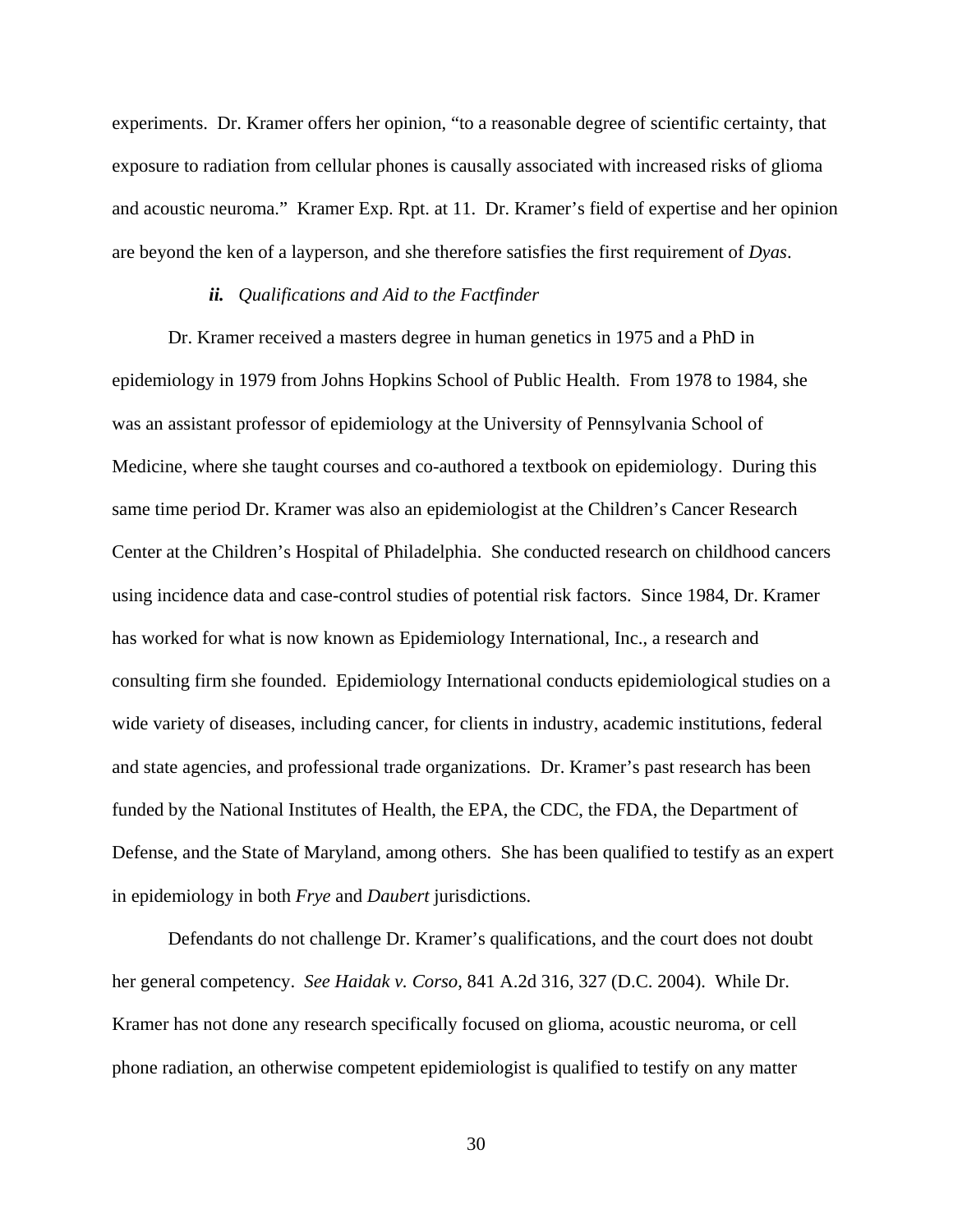related to the field of epidemiology. *See In re Melton*, 597 A.2d at 897-98 (adequacy of specialization goes to weight, not admissibility). Dr. Kramer's proffered testimony satisfies the second requirement of *Dyas*.

# *iii. General Acceptance of Methodology*

Dr. Kramer testified that she reviewed the relevant scientific literature and sifted it through a weight of the evidence ("WOE") analysis. There is such a thing as the WOE methodology, and in certain scientific circles it is generally accepted. Indeed, IARC uses a form of the WOE methodology in producing its Monographs. However, as Dr. Kramer plainly demonstrated at the *Frye* hearing, she did not faithfully or rigorously apply a true WOE methodology or, for that matter, any other generally accepted methodology. The preponderance of the evidence does not support Dr. Kramer's satisfaction of the third requirement of *Dyas*.

Before the court may determine whether a methodology is generally accepted, an expert must identify her methodology and establish that she actually did what she said she did. The expert must follow a scientific method, starting from a neutral position, by developing a hypothesis, systematically collecting relevant data, and subjecting all of the data – both that which supports the hypothesis and that which opposes  $i - t$  a carefully documented structured analysis. *See (John) Jones*, 990 A.2d at 980. The expert must "explai[n] his reasoning, step by step" but need not "fully explain every aspect." *Wilson Sporting Goods*, 59 A.3d at 1273. The preponderance of the evidence in the record makes clear that Dr. Kramer did not proceed in this manner. Dr. Kramer does not fail the *Dyas/Frye* test because her *conclusions* lack general acceptance or because she applied WOE, but did so poorly. Rather, the evidence and testimony at the *Frye* hearing show that what Dr. Kramer actually did to reach her conclusions was so far removed from what is generally accepted as a true WOE analysis that her methodology amounts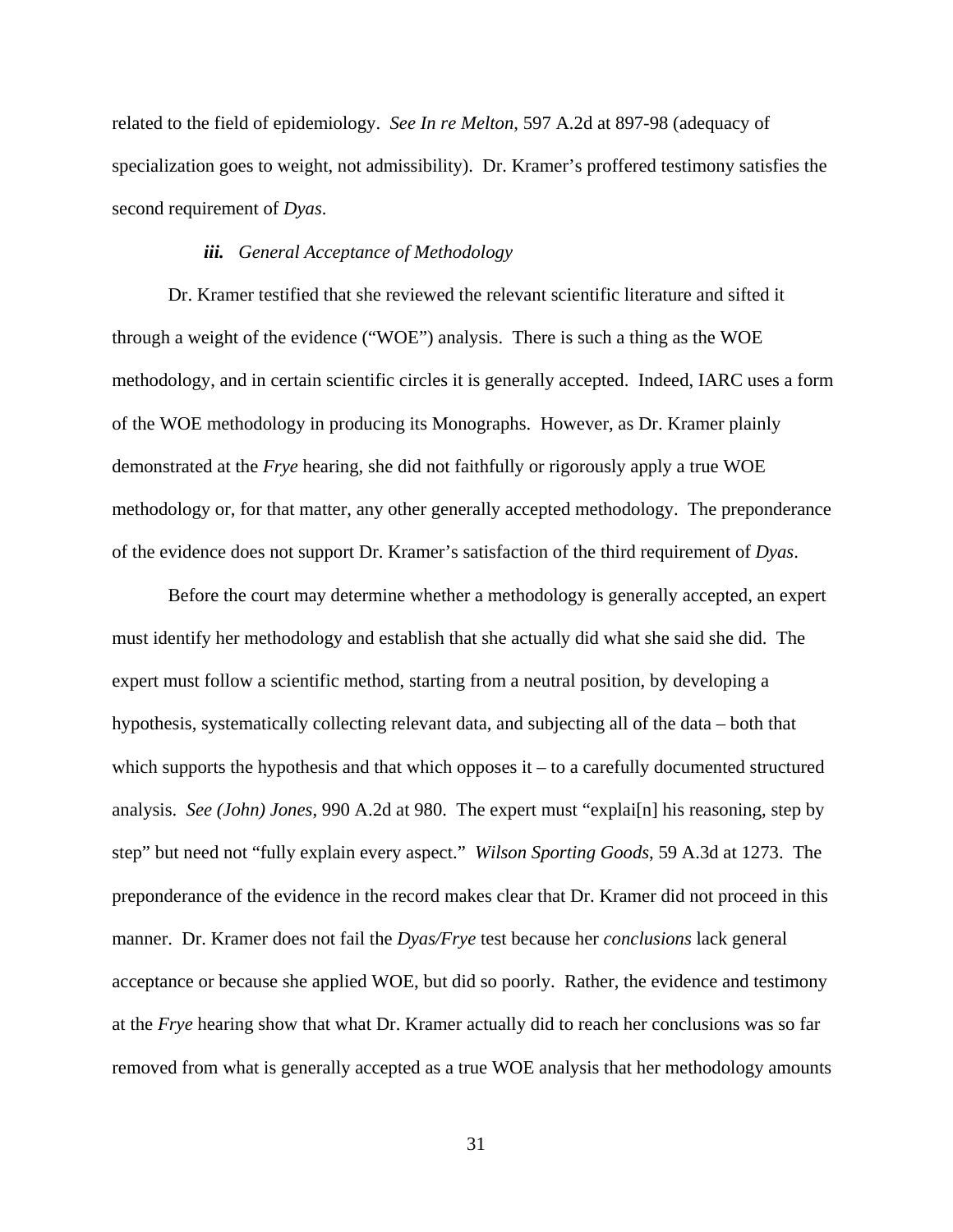to little more than a subjective selection of sources and data to support her pre-determined causation opinion, to the exclusion of all contrary evidence, which is not WOE or any other generally accepted scientific methodology.

In scientific parlance, WOE sometimes refers to a methodology for answering scientific questions such as causation, but at other times it is a loose term that can mean different things in different contexts. It requires a concrete definition when used as a scientific methodology. Ex. DX3496, Douglas L. Weed, *Weight of Evidence: A Review of Concept and Methods*, 25 Risk Analysis 1545 (2005). Dr. Sheldon Krimsky, who has been cited favorably by both plaintiffs and defendants as an authority on scientific methods, describes WOE as "a process or method in which *all* scientific evidence that is relevant to the status of a causal hypothesis is taken into account." Ex. DX0091, Sheldon Krimsky, *The Weight of Scientific Evidence in Policy and Law*, 95 Am. J. Pub. Health, S129-S136, S129 (2005) (emphasis added). Many governmental bodies, such as the EPA, NCI, IARC, and the U.S. National Toxicology Program use some variant of the WOE method in their epidemiological evaluations. Kramer Exp. Rpt. at 25; Hr'g Tr. 1904:19- 1905:2 Dec. 18, 2013. When used in the manner of these agencies, WOE is a generally accepted methodology. But because of the frequent lack of specificity and transparency as to what is included in a WOE analysis, proof of its rigor in any given case requires more than a bald assertion by the expert that "I used the WOE method." *See* Krimsky at S130. "Without an explication of how evidence is 'weighed' or 'weighted,' the claim WOE seems to be coming out of a 'black box' of scientific judgment." *Id*. at S131. Thus, unlike someone claiming to have employed the Bradford Hill criteria, conducted a literature review, or used another methodology that is not particularly amorphous, an expert asserting that she used the WOE method needs to supply more detail as to what her methodology entails.

32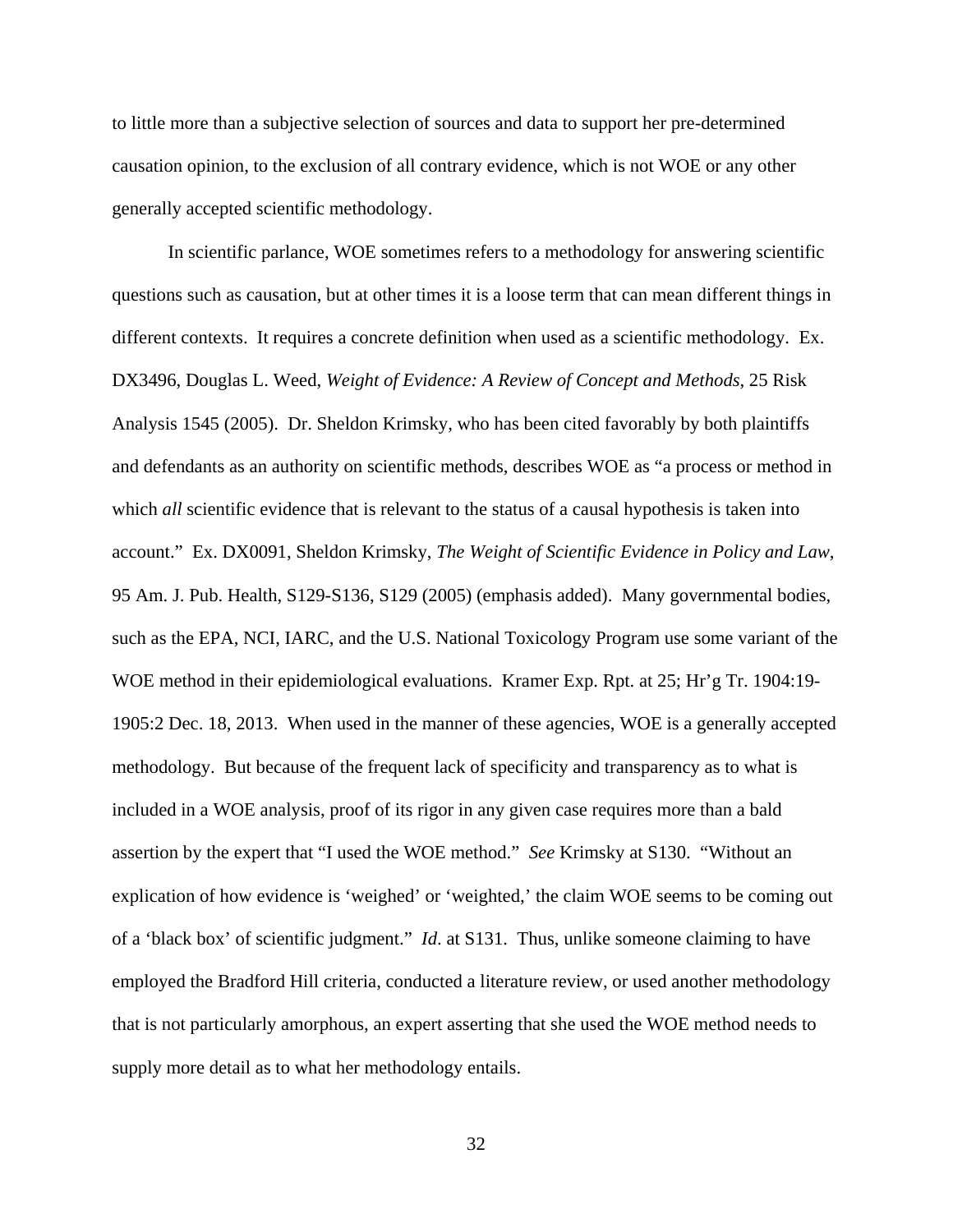In her report, Dr. Kramer writes that "[a] WOE analysis is the formal review and synthesis of a body of literature and data about a subject" that "evaluates trends in the literature based on consistency, biological plausibility, and convergence towards a particular conclusion." Kramer Exp. Rpt. at 10. "A WOE analysis utilizes evidence provided from a multitude of disciplines in order to assess causation, and causal conclusions are formed on the basis of the collective weight of the evidence." *Id*. at 23. Dr. Kramer reiterates again and again in her report that an investigator must use her best judgment when considering the weight of all of the evidence, the totality of the evidence, the convergence of the evidence, etc. "Inferences on disease causation are made on the basis of a logical deductive process that makes use of a mosaic of evidence, yet is not dictated by any single piece of evidence." *Id*. According to Dr. Kramer, a WOE analysis should examine all of the evidence from medicine, toxicology, epidemiology, and other sciences, which come in the form of animal studies, clinical case reports, randomized controlled trials, and observational epidemiological studies, among others. *Id*. However, WOE does not require a "specific weighting or ranking scheme" but instead ultimately comes down to a "subjective interpretation[n] of 'reality' implied by various lines of scientific evidence." *Id*. at 24.

In her report, Dr. Kramer states that she conducted a "systematic search of the epidemiological literature" as well as "relevant review articles and key primary research studies on the range of adverse effects of EMF radiation, particularly from cellular phones, in humans, animal models, and in genotoxicity and *in vitro* assays." *Id*. at 27. She reviewed epidemiological studies with positive, negative, and null association findings. *Id*. at 28. These included case-control studies done by INTERPHONE and Hardell, cohort studies, pooled and meta-analyses, and "ecological studies" of incidence data. *Id*. at 28-32. So far, so good.

33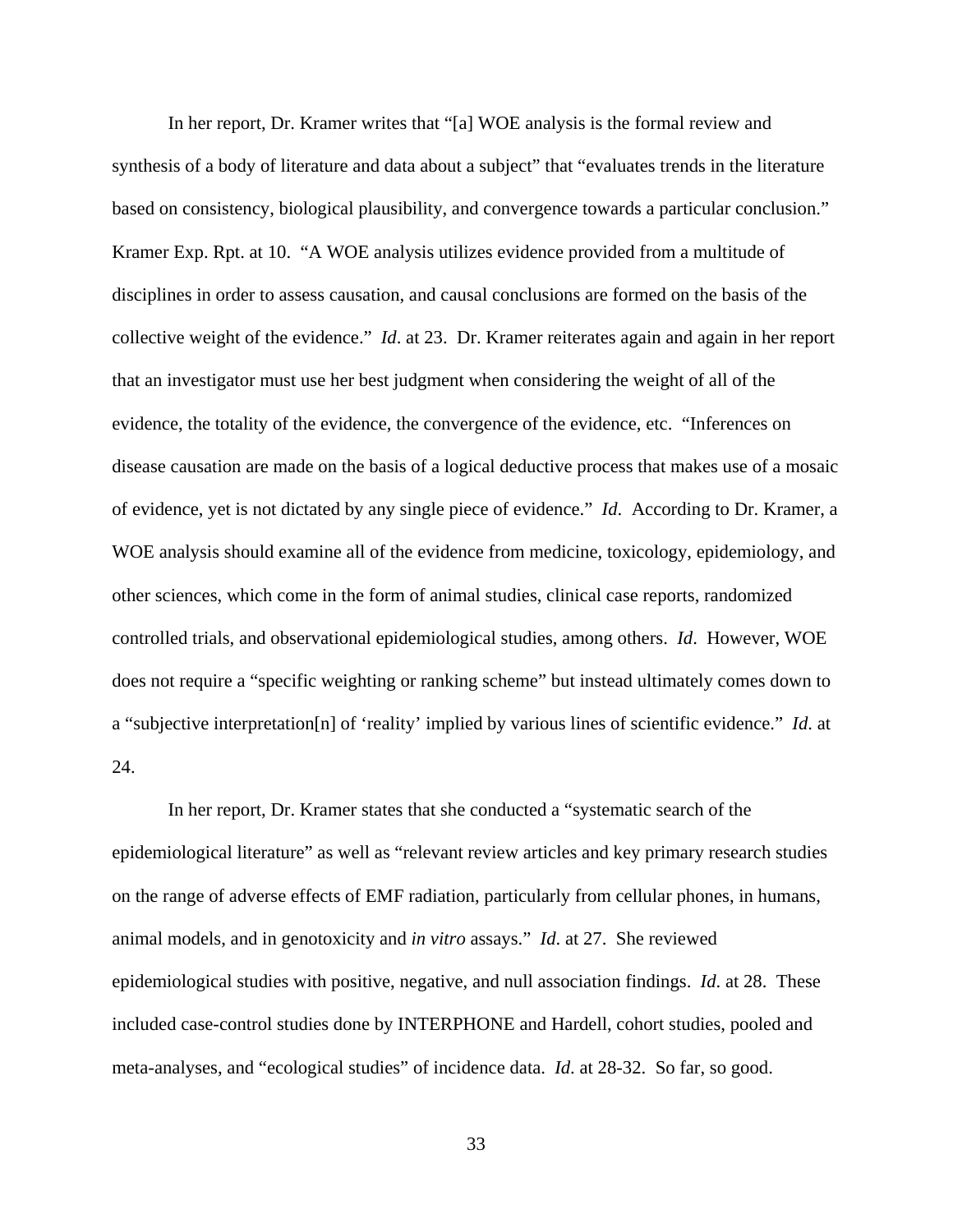But despite claiming to have "reviewed" all of the literature in all the relevant fields, Dr. Kramer supports her opinion almost exclusively with the INTERPHONE and Hardell epidemiological studies. Hr'g Tr. 2253:1-2254:3 Dec. 19, 2013. She testified that the heightened odds ratios from Hardell and portions of the INTERPHONE data show that cell phone radiation causes or contributes to the development of glioma and acoustic neuroma.<sup>37</sup> Dr. Kramer drew a sharp distinction between the publications she "reviewed" and the publications upon which she "relied" for her opinions.

Dr. Kramer disregarded or "did not rely on" animal or *in vitro* studies to support her opinion, Hr'g Tr. 2081:23-2082:19 Dec. 18, 2013, despite testifying and writing in her report that they are an important part of a WOE analysis in that they help determine biological plausibility. *E.g.* Kramer Exp. Rpt. at 36; Hr'g Tr. 2068:8-2069:1 Dec. 18, 2013. She testified that biological plausibility is unnecessary if the epidemiological evidence is sufficient, so she did not need to examine the largely negative data from the animal studies in depth. Hr'g Tr. 2082:20-2084:6 Dec. 18, 2013.

Dr. Kramer disregarded or "did not rely" on the reviews and reports of major bodies such as ICNIRP, HPA, or IEEE, Hr'g Tr. 2155:23-25, 2191:24-2192:22, 2258:16-2263:1 Dec. 19, 2013, despite testifying and writing in her report that such reviews are valuable to a WOE analysis. *E.g.* Kramer Exp. Rpt. at 28; Hr'g Tr. 2154:13-2156:11 Dec. 19, 2013. Dr. Kramer said that in general she thought it was more important to rely on primary data than review articles.

Dr. Kramer disregarded or "did not rely" on trends in the incidence data, Hr'g Tr. 2118:9- 2122:12, despite writing in her expert report that such ecological studies are helpful epidemiological data. Kramer Exp. Rpt. at 27-32. One of the many difficulties with any opinion

<u>.</u>

 $37$  Dr. Kramer testified that she thought that parts of INTERPHONE's data were unreliable and other parts reliable.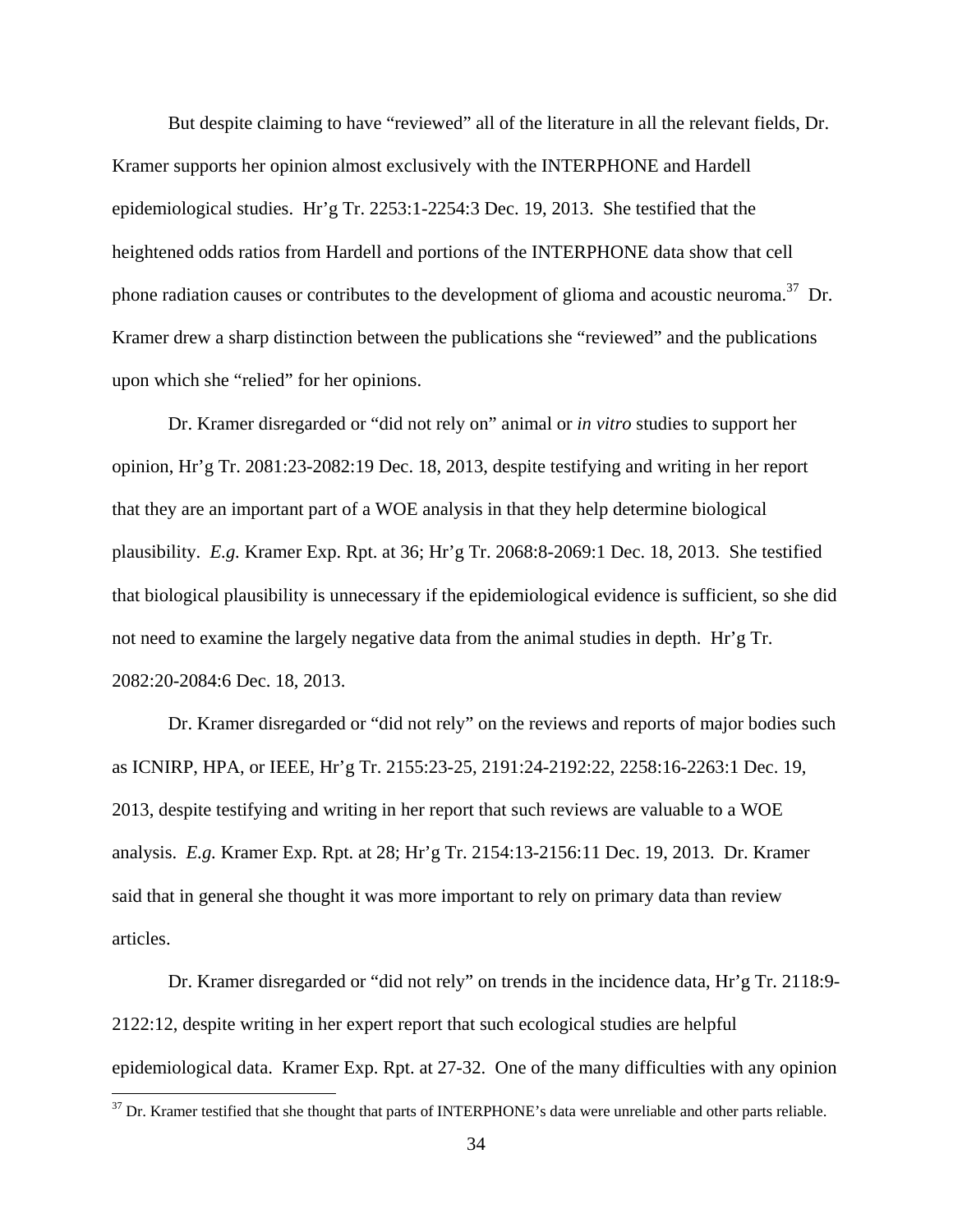that cell phone radiation can cause or promote brain cancer is that the worldwide incidence data for brain cancer are essentially flat during the same period when cell phone use across the globe has skyrocketed (IARC estimated 4.6 billion subscribers in 2009). Some causation experts have speculated that the incidence data remain flat because the latency period for glioma and acoustic neuroma may be so long (perhaps as long as thirty to forty years from exposure), there has not been enough time for the increased cancers from cell phones to show up in the data. Dr. Kramer, however, went so far as to testify that even if incidence data still showed no increase in brain cancer rates by 2040, she would reject the incidence data before she would question the correctness of her opinion that cell phones cause brain cancer. Hr'g Tr. 1934:2-1935:11 Dec. 18, 2013.<sup>38</sup> This does not accord with the WOE methodology, which seeks to "assemble a picture" that is consistent with the majority of the clear and definite . . . and most relevant . . . evidence." Kramer Exp. Rpt. at 23-24. Likewise, Dr. Kramer disregarded or "did not rely on" metaanalyses and a host of other epidemiological studies and reviews. Hr'g Tr. 2210:3-2213:3 Dec. 19, 2013.

Dr. Kramer did not conduct a weight of the evidence analysis of the cancer risk from cell phones. Instead she looked at the broad range of data, picked out the pieces she preferred, and found convenient reasons to ignore the rest. Had Dr. Kramer actually conducted a WOE analysis similar to those undertaken by EPA or IARC, she would have followed a generally accepted methodology. But what she actually did is far removed from what those organizations do. Because plaintiffs failed to demonstrate that Dr. Kramer used any describable methodology at

 $38$  Dr. Kramer testified that she thought the incidence data were uninformative and speculated that some other factor might be "masking" the rise in brain cancer rates. But she could not identify any such masking agent. "[A] mere guess or conjecture" unsupported by adequate data will not be helpful to the jury. *Perkins*, 79 A.3d at 345 (quoting *Haidak*, 841 A.2d at 327).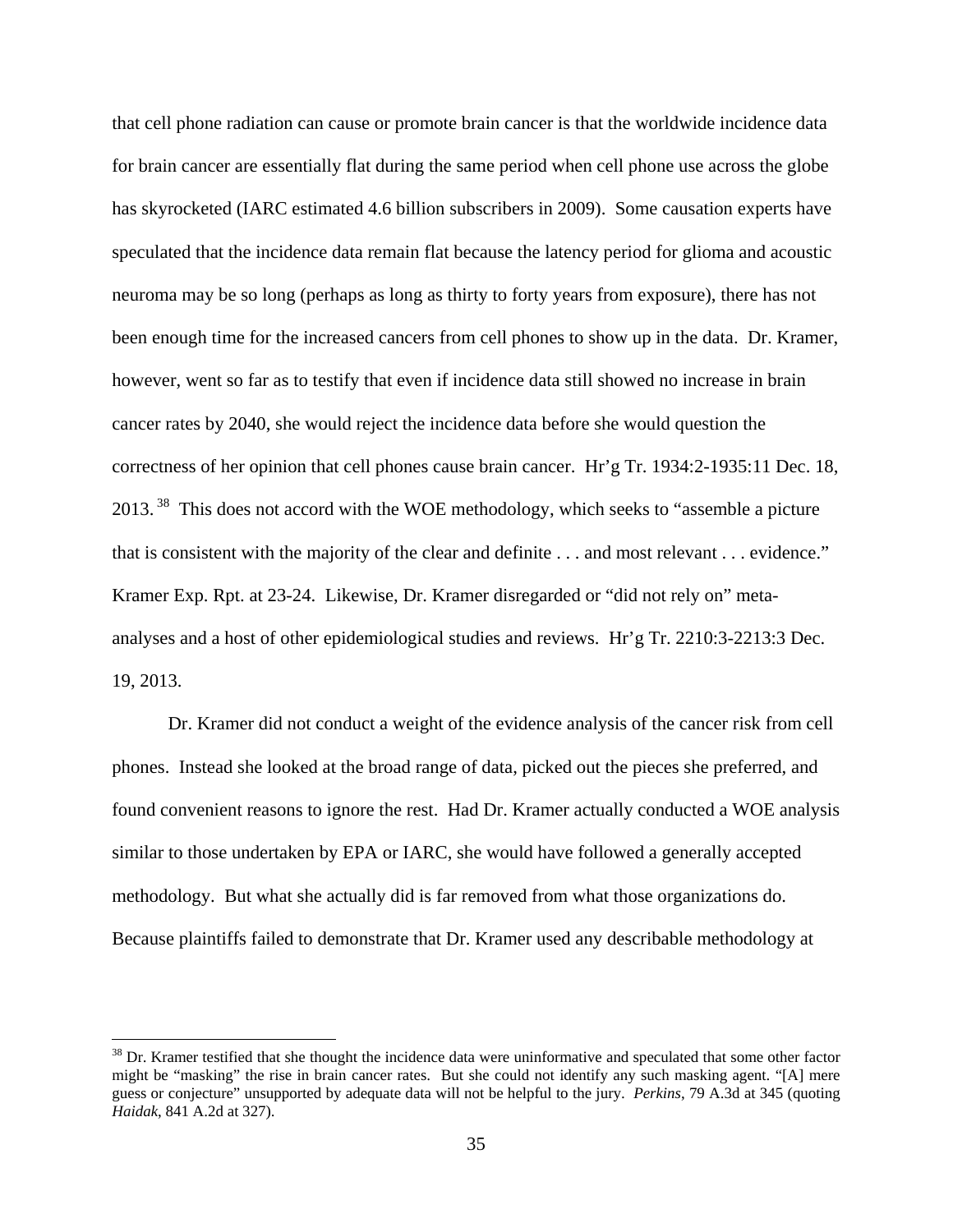all, much less a generally accepted methodology, her proffered testimony fails to satisfy the *Frye* test and the third requirement of *Dyas*.

## *iv. Probative vs. Prejudicial*

 $\overline{a}$ 

In addition to concluding that Dr. Kramer's testimony does not satisfy the *Dyas/Frye* test, the court would also exclude her testimony under Rule 403, because the probative value of her testimony is substantially outweighed by the risk of misleading and confusing the jury. Fed. R. Evid. 403; *(William) Johnson*, 683 A.2d at 1099; *Ibn-Tamas*, 407 A.2d at 832; *Frazier*, 387 F.3d at 1263. In *Agent Orange*, Judge Weinstein ruled that a causation expert should be excluded under Rule 403 when the studies the expert relies upon are "virtually useless in establishing causation" because they lack any significant probative force. *Agent Orange*, 611 F.Supp. at 1238.39

Dr. Kramer relies almost entirely on the results of the INTERPHONE and Hardell studies, while brushing aside the mountains of other empirical data and analyses (most of which cast doubt on her fundamental conclusions). *See* Hr'g Tr. 2253:1-2254:3 Dec. 19, 2013. But scientists and agencies have roundly criticized the methodologies of both the Hardell and INTERPHONE case control studies. Plaintiffs tend to cite criticisms of INTERPHONE (which generally showed no association between cell phone radiation and brain cancer), while defendants tend to cite criticisms of Hardell (which showed some positive associations between cell phone radiation and brain cancer). Both camps admit that both sets of studies suffered from recall bias, selection bias, and participation bias. Hardell is criticized for producing results that have not been validated by other researchers and that are out of step with most other epidemiological evidence. INTERPHONE is criticized for methodological flaws producing a

<sup>&</sup>lt;sup>39</sup> In *Agent Orange*, the experts relied primarily on animal studies and epidemiological studies of industrial accidents to extrapolate to causation in humans, while ignoring an extensive epidemiological literature with negative or inconclusive results. *Agent Orange*, 611 F.Supp. at 1230-34, 1237-38.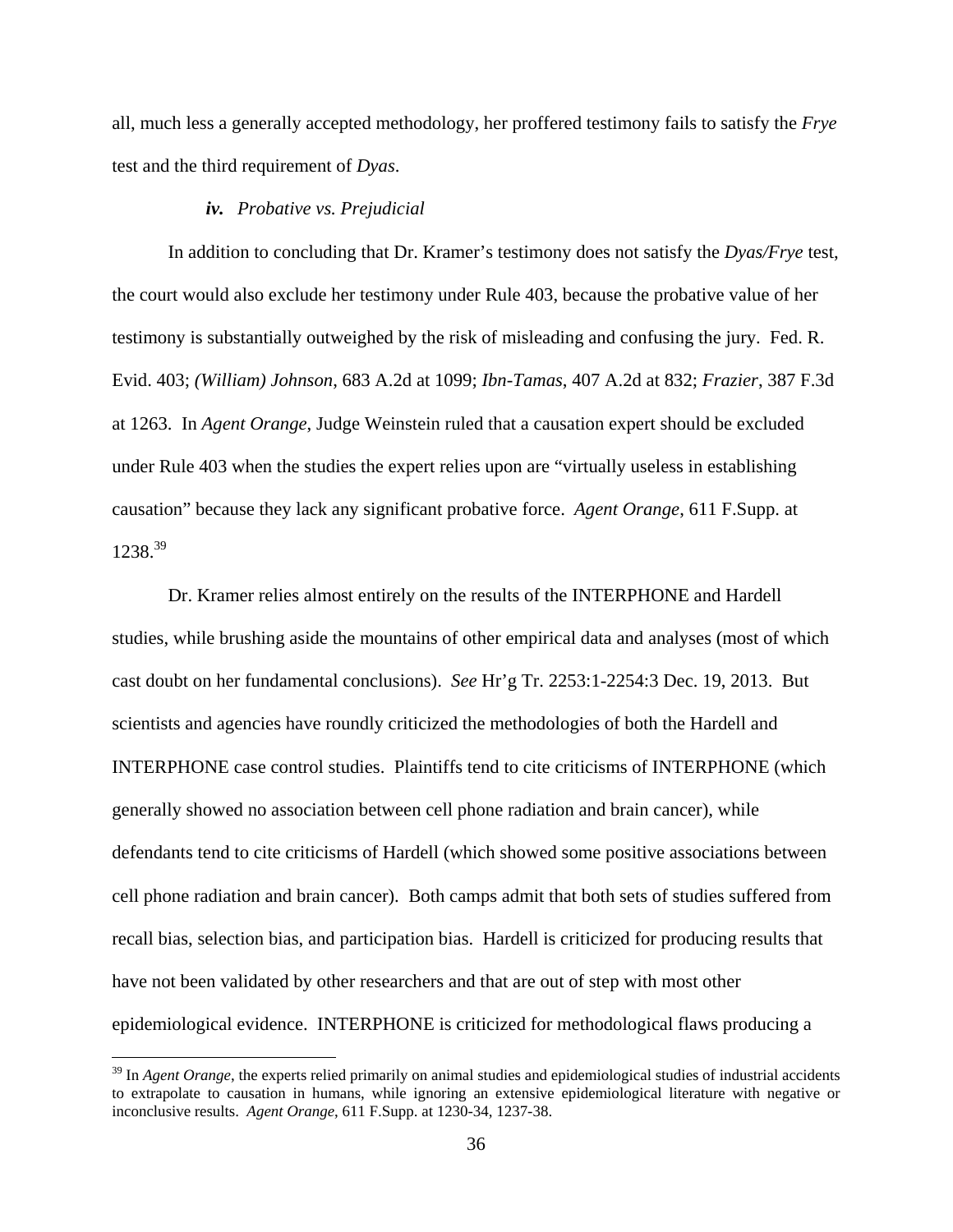"bias toward the null," with critics pointing out that some of the INTERPHONE data could be interpreted to suggest that cell phone radiation has a protective effect *against* cancer, which is biologically implausible. Although IARC described Hardell and INTERPHONE as "the most robust evidence on risk of tumours of the brain associated with wireless-phone use," *IARC Monograph* at 409, its ultimate conclusion was that cell phone radiation could only be classified as a "possible carcinogen," based on the "limited evidence" to support causation. Every other major health agency or organization that has examined the issue has likewise concluded that the epidemiological evidence is inconclusive at best. Simply put, Hardell and INTERPHONE are of such limited probative force and reliability that a reasonable expert could not infer causation based solely on those sources. *See Agent Orange*, 611 F.Supp. at 1245. Dr. Kramer's testimony, relying almost entirely on these two sources, lacks substantial probative value.

Moreover, the risk that Dr. Kramer's testimony would mislead or confuse the jury is high. Because of the "talismanic significance" and "authoritative quality" that surrounds expert opinions, the court must be vigilant to prevent jury confusion caused by misleading testimony. *Smith*, 389 A.2d at 1359; *Frazier*, 387 F.3d at 1263; *accord Ibn-Tamas*, 407 A.2d at 632; *Middleton*, 401 A.2d at 131. Dr. Kramer perused the available scientific source material, chose those studies that she felt would best support the opinion she wished to convey, and then found "reasons" to disregard contradictory evidence. In some cases, data she relied upon (Hardell and the high exposure category of INTERPHONE) suffered from some of the same failings as studies she criticized (the rest of INTERPHONE). Other times, she disregarded entire lines of evidence that she herself had said were relevant to a disease causation determination. For example, after stating that biological plausibility is an important factor in determining causation, she disregarded all of the animal and *in vitro* studies that could be informative on this point.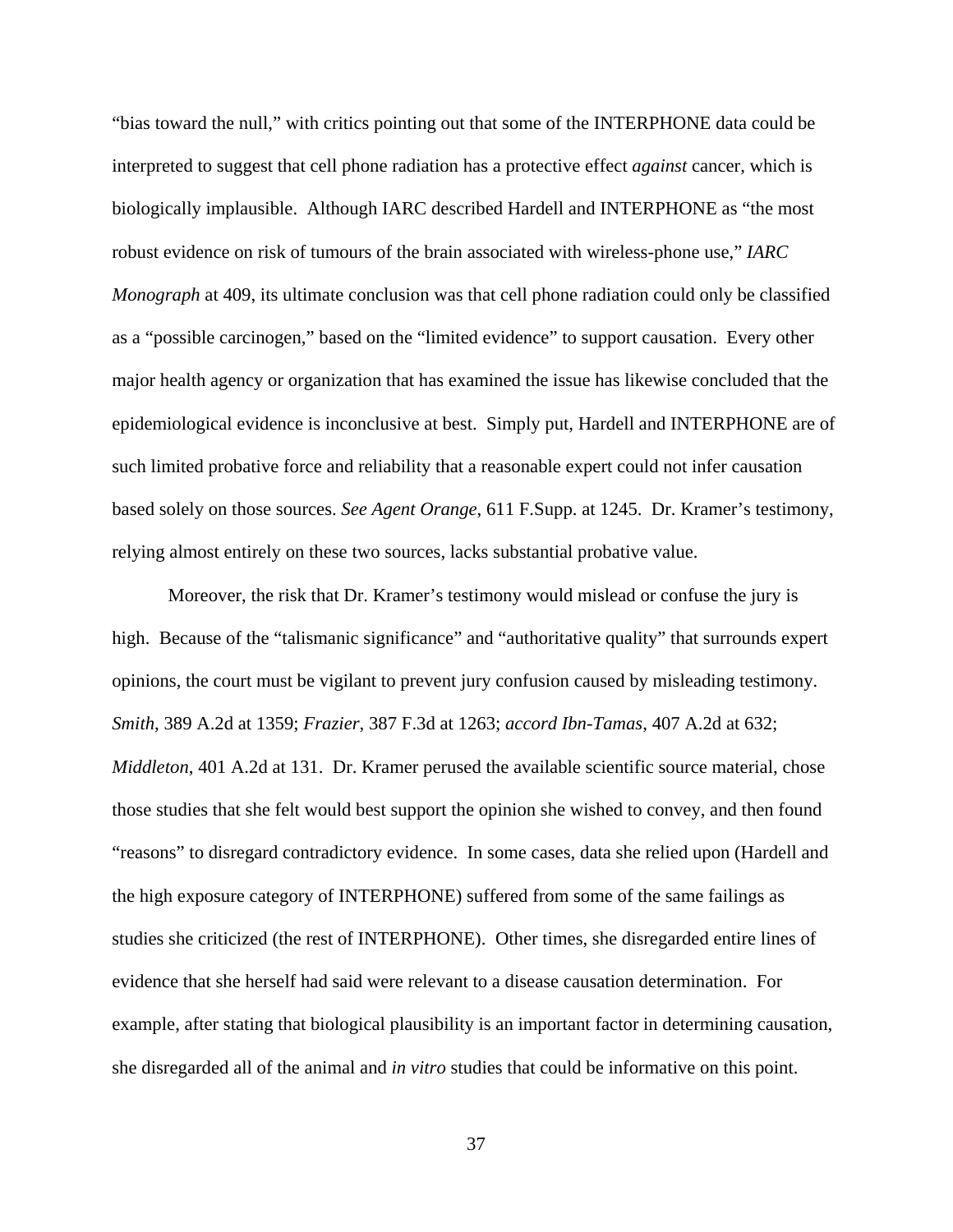Likewise, Dr. Kramer disregarded incidence data trends showing no significant overall increase in brain cancer, despite the fact that Hardell's studies, if correct, would predict that brain cancer rates should have already spiked upward. *See* Little 2012.

At a few points, Dr. Kramer even presented evidence in a manner that could hoodwink a jury. In her report Dr. Kramer quotes statements from some government agencies, including the FDA and FCC, and describes them as "precautions and advisories regarding the safety of cellular phones." Kramer Exp. Rpt. at p. 20-21. These quotes contain advice on how an individual can reduce exposure to cell phone radiation. In the context of her report, Dr. Kramer makes it sound like these agencies have concluded that such exposure could be dangerous. However, Dr. Kramer took these quotes unfairly out of context. The  $FCC^{40}$  and  $FDA^{41}$  documents from which Dr. Kramer lifted these quotes explicitly state that there is insufficient scientific evidence to establish a causal link between cell phones and cancer, but then go on to offer advice to consumers who are nonetheless apprehensive. Hr'g Tr. 2194:11-2203:22. In short, Dr. Kramer clipped statements that supported her position and used them, out of context, to distort the positions of these authoritative government agencies.

Although defendants are ably represented and have prestigious experts of their own, the court cannot be confident that effective advocacy can eliminate the risk that a jury would be misled by Dr. Kramer's testimony and reach a result on an improper basis. Because of the

<sup>40</sup> Def. Ex. 203, *Wireless Devices and Health Concerns – FCC Consumer Facts*, FCC (2012) ("Even though no scientific evidence currently establishes a definite link between wireless device use and cancer or other illnesses. . . some consumers are skeptical of the science and/or the analysis that underlies the FCC's RF exposure guidelines. Accordingly, some parties recommend taking measures to further reduce exposure to RF energy. **The FCC does not endorse the need for these practices,** but provides information on some simple steps that you can take to reduce your exposure to RF energy from cell phones.") (emphasis in original). Dr. Kramer omitted this section of the document and just listed the exposure reduction steps that followed.

<sup>41</sup> Def. Ex. 204, *No Evidence Linking Cell Phone Use to Risk of Brain Tumors*, FDA (May 2010) ("Although evidence shows little or no risk of brain tumors for most long term users of cell phones, FDA says people who want to reduce their RF exposure can: reduce the amount of time spent on the cell phone; use speaker mode or a headset to place more distance between the head and the cell phone."). When quoting this passage, Dr. Kramer omitted the entire first clause and began with "…people who want to reduce."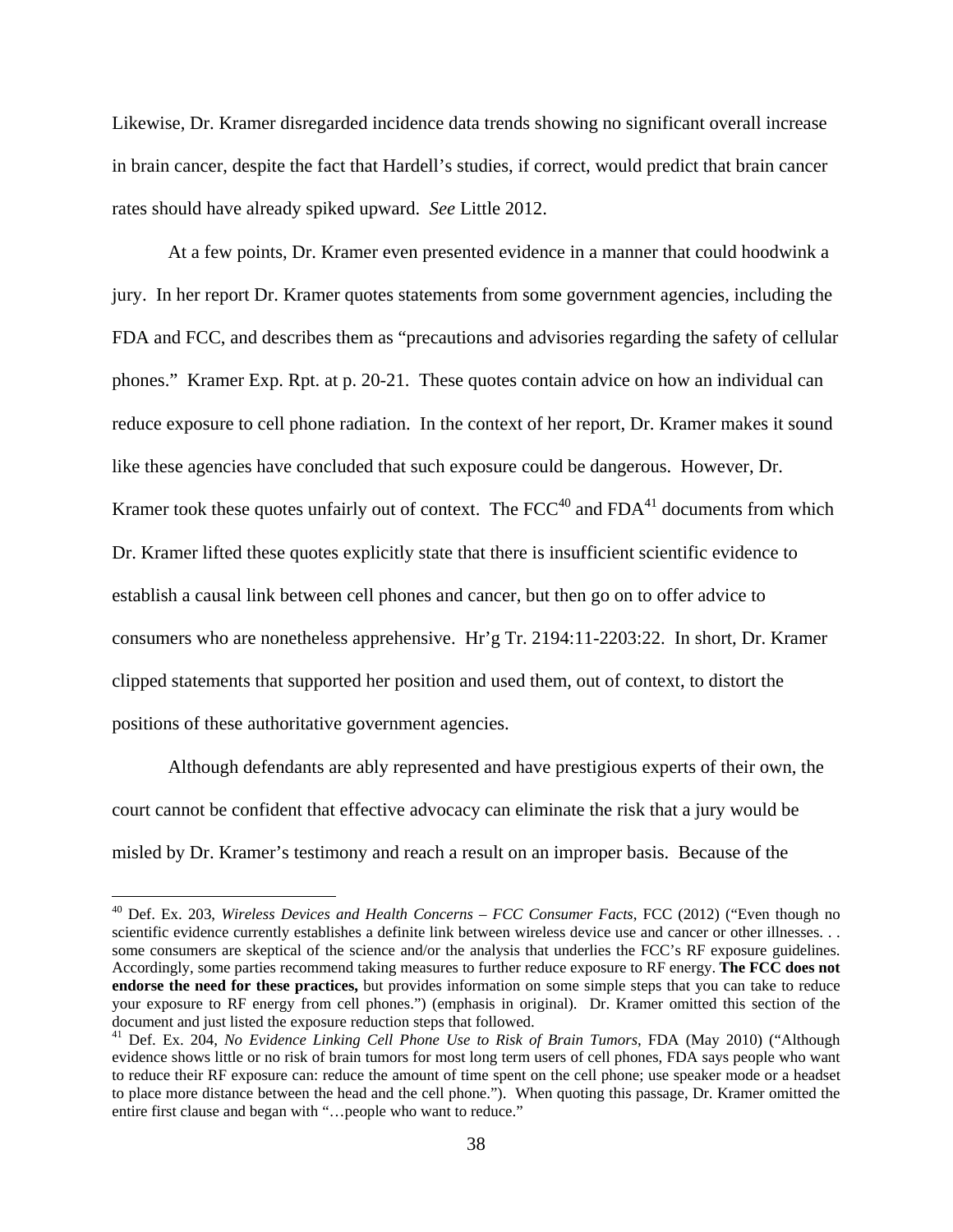significant risk that the jury would be confused or misled by her testimony, the limited probative value of Dr. Kramer's expert opinion is substantially outweighed by the risk of unfair prejudice, and her testimony is not admissible under Rule 403.

### B. *Dr. Michael Kundi*

 $\overline{a}$ 

### *i. Field and Opinion "Beyond the Ken"*

Dr. Michael Kundi is a professor of epidemiology and occupational health at the Medical University of Vienna. Dr. Kundi offers his opinion, to a reasonable degree of scientific certainty, that cell phone radiation more likely than not causes an increased risk of brain tumors, including glioma and acoustic neuroma. Kundi Exp. Rpt. at 3, 15. Dr. Kundi's field and opinion are beyond the ken of a layperson, and he therefore satisfies the first requirement of *Dyas*.

# *ii. Qualifications and Aid to the Factfinder*

Dr. Kundi received his PhD in psychology and mathematics from the University of Vienna in 1979. He received his medical habilitation degree in epidemiology and occupational health from the Medical University of Vienna in  $1989<sup>42</sup>$  He has been a professor of epidemiology and occupational health at the Medical University of Vienna since 1990. He was appointed head of the Department for Occupational and Social Hygiene in 1996, and head of the Institute of Environmental Health in 2004. He is the coordinator of the PhD program at the University. Dr. Kundi has taught courses in hygiene, microbiology, preventative medicine, occupational health and epidemiology, environmental and occupational medicine, public health, biostatistics, epidemiological research methods, and qualitative research methods. He researches the health effects of occupational and environmental factors and conducts epidemiological research of infectious diseases.

 $42$  A medical habilitation degree, a step above a PhD, is the highest academic degree one can obtain in many parts of Europe. In some countries, it is a prerequisite to supervise doctoral candidates.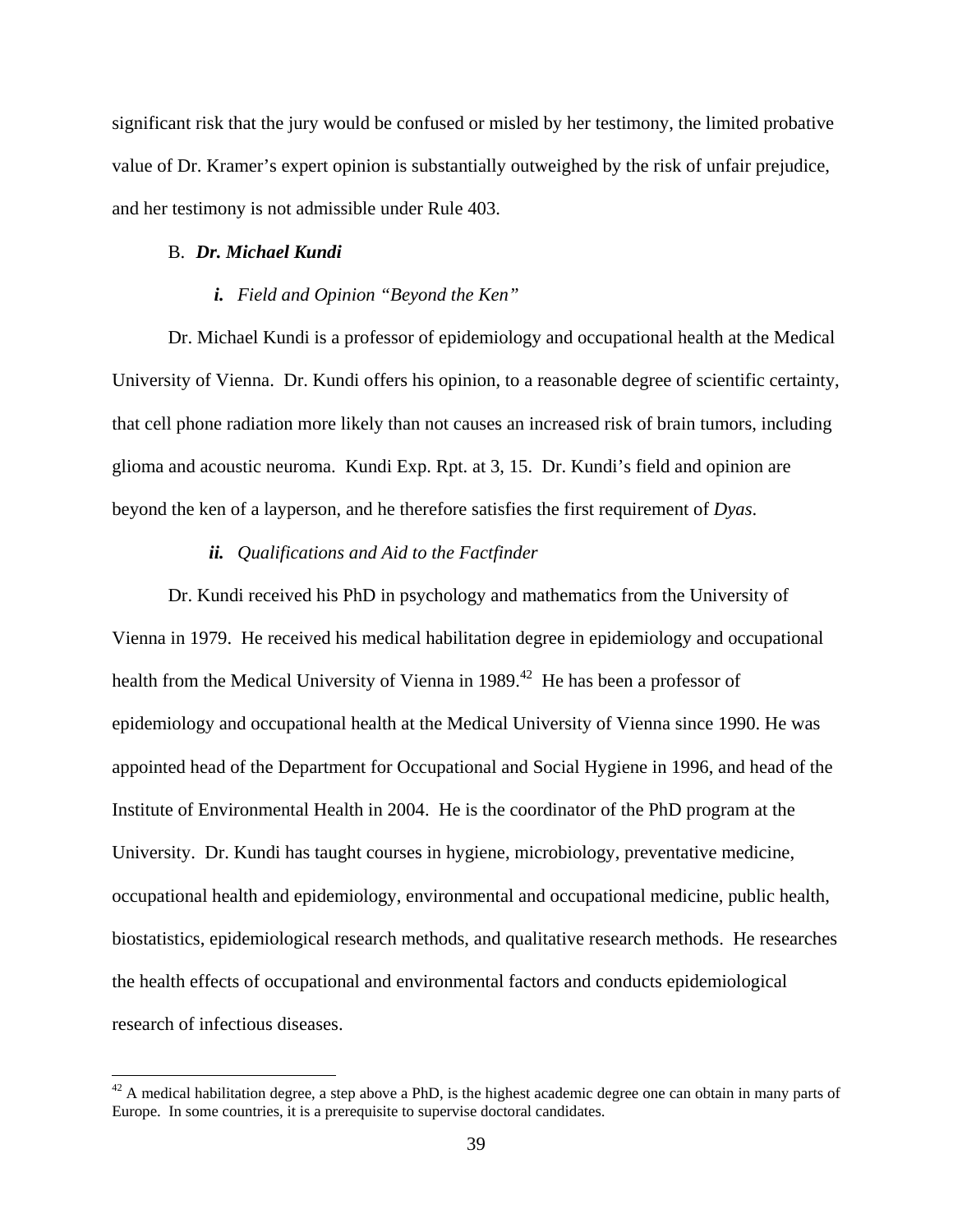Dr. Kundi is the deputy head of the Austrian Standards Committee for Electromagnetic Fields, head of the toxicology working group at the Austrian Ministry for the Environment, and a member of the EMF working group of the Highest Health Council at the Austrian Ministry of Health. He has been invited by the WHO to be a member of an advisory board to develop a research agenda for EMF. Dr. Kundi has authored or co-authored more than 300 peer-reviewed articles, including original epidemiological studies, meta-analyses, review articles, and other biomedical research. He has authored more than 30 articles relevant to the health effects of cell phone radiation.

Defendants do not challenge Dr. Kundi's qualifications, and the court has no reason to doubt his competency. *See Haidak*, 841 A.2d at 327. He is certainly qualified to render an opinion on the general causation issues in this case, and his proffered testimony satisfies the second requirement of *Dyas*.

# *iii. General Acceptance of Methodology*

 Dr. Kundi used what he calls the "Pragmatic Dialogue Method" ("PDM") to reach his opinions. Dr. Kundi explained PDM in a 2006 article, *Causality and the Interpretation of Epidemiologic Evidence.* 114 Envtl. Health Perspectives 969-74 (July 2006). In the article, Dr. Kundi discusses the Bradford Hill criteria and the ways in which scientists conduct causation determinations generally (not just in epidemiology), and he proposes a framework for systematic disease risk assessments. He highlights the logical fallacy of equating "insufficient evidence of causation" with "evidence of no causation," believes scientists sometimes apply the Bradford Hill criteria incorrectly, and describes a "dialogue approach" for applying Bradford Hill in a proper manner. Under this approach, scientists must start with epidemiologic evidence and examine what he calls 1) temporal relation, 2) association, 3) environmental equivalence, and 4)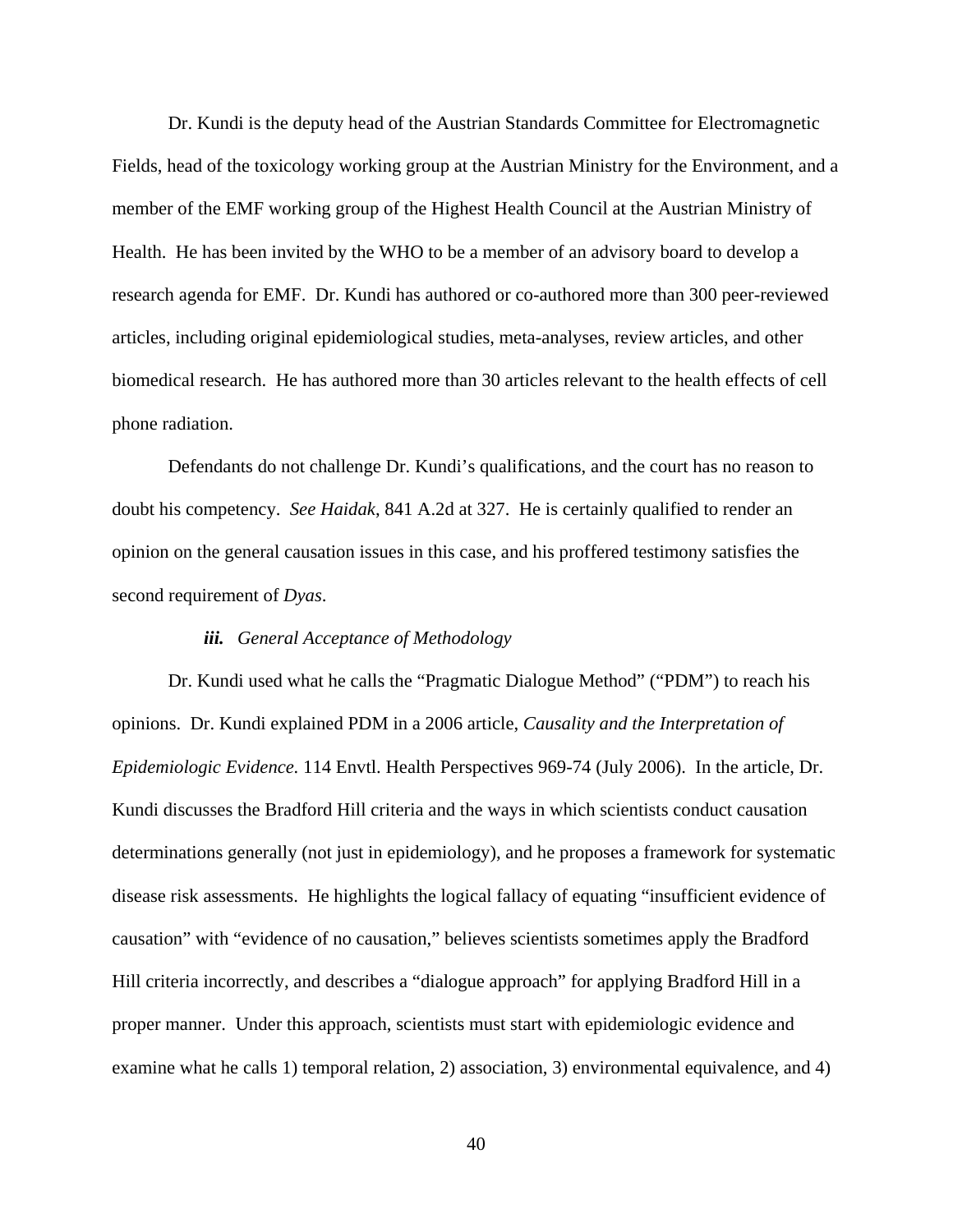population equivalence. If the evidence for a factor weighs in favor of causation and there are no valid counterarguments, then the examiner should consider that factor to be supporting causation. If epidemiologic evidence is insufficient to make a determination on its own, other types of evidence (such as *in vitro* and *in vivo* studies) should be weighed as well. Finally, if there is evidence of causation, Dr. Kundi believes that public health officials should not postpone action "until better evidence is available if our present knowledge appears to demand immediate measures for health protection." *Id*. at 969. He calls this the "precautionary principle."

 Defendants characterize PDM as a novel and not generally accepted methodology. They argue that other scientists have not explicitly used PDM to make a cancer causation determination. Defendants portray Dr. Kundi as someone seeking to "replace" Bradford Hill with PDM as the preferred methodology for inferring causation, even though no other scientist agrees with him. In particular, defendants argue that the "precautionary principle" pervades PDM and leads to a finding of causation, where the totality of evidence does not support causation under generally accepted epidemiological methodologies. According to defendants, unlike Bradford Hill, PDM starts with an assumption of causation and then seeks to disprove it.<sup>43</sup>

 Defendants' characterization of Dr. Kundi's PDM methodology makes more of its differences with Bradford Hill than the facts will bear. Dr. Kundi's 2006 article and the writings of other scientists who cite to it demonstrate that PDM is not a novel alternative to Bradford Hill as much as it is an explanation of the way the Bradford Hill criteria should be considered. PDM looks at the same lines of evidence as Bradford Hill and interprets them in the same way, albeit with a slightly different vocabulary. The article itself purports to be a commentary on causation

<sup>&</sup>lt;sup>43</sup> Defendants also argue that Dr. Kundi relied entirely on epidemiological evidence and that his failure to consider *in vivo* and *in vitro* studies was not "generally accepted." However, if PDM is a generally accepted methodology, the specific application of a generally accepted methodology is not an issue for the court under *Frye*. Moreover, virtually all accepted methodologies agree that if the epidemiological evidence in humans is strong enough, a causal inference can be drawn without reference to *in vitro* or *in vivo* studies.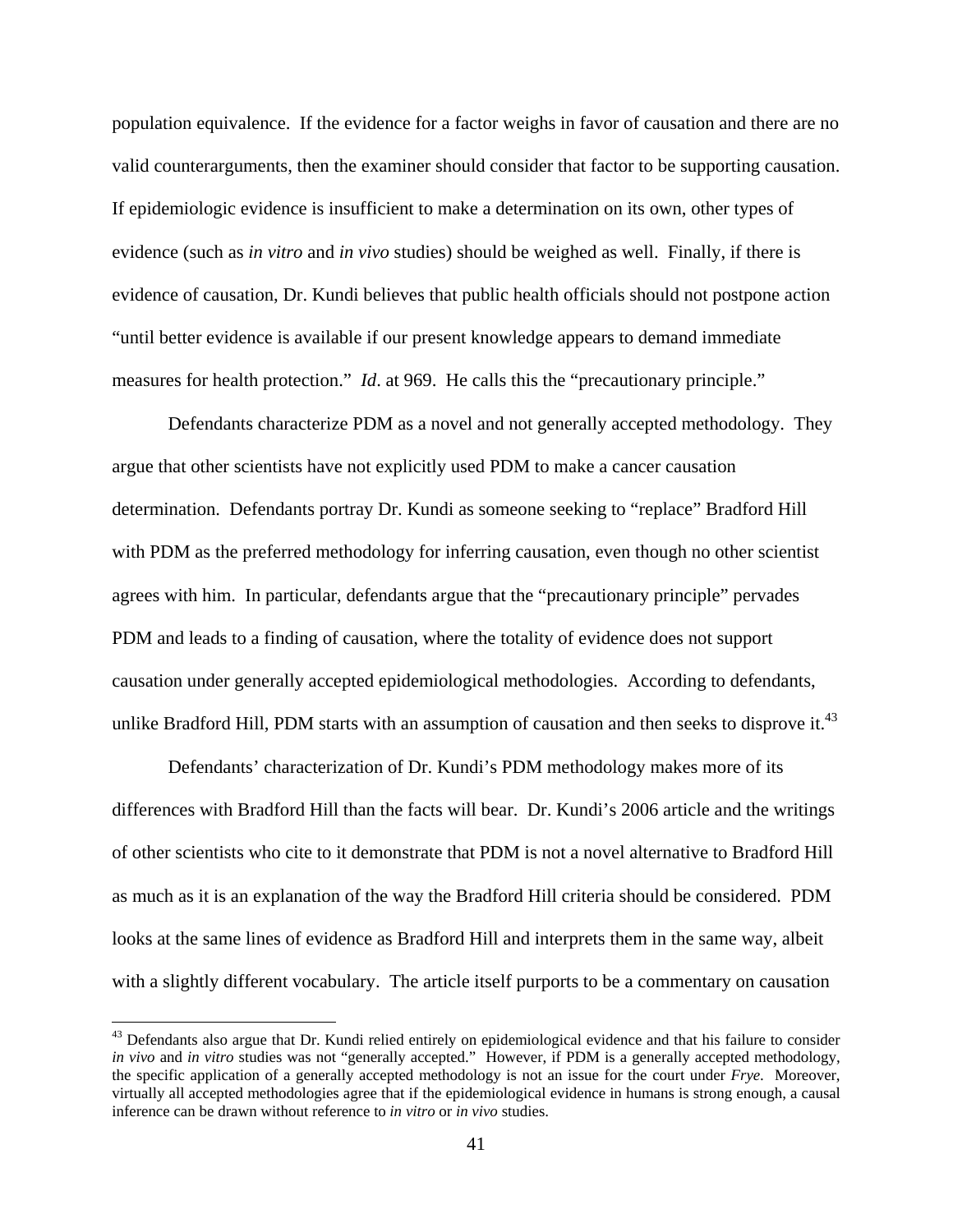and Bradford Hill generally; it is an attempt to standardize the causation discussion (i.e. "pragmatic dialogue"). Dr. Kundi testified that his goal was to "embrace the Bradford Hill criteria and giv[e] it structure, so that it cannot be arbitrarily used." Hr'g Tr. 99:10-12 Dec. 2, 2013. The article is not some groundbreaking new methodology, and it certainly does not appear to have provoked much controversy in the literature. Dr. Kundi's article is often cited together with other articles discussing the Bradford Hill approach and causation, largely without critical or other substantive commentary.44 The handful of citations and lack of commentary do not signify, as defendants assert, that PDM lacks general acceptance. Rather, they show that the scientific community seems to regard PDM as something similar to, and not incompatible with, Bradford Hill, and for that reason PDM has not generated any significant controversy, outside of this litigation.

 The "precautionary principle" is not a fundamental component of a disease causation assessment using PDM. Defendants' arguments to the contrary hold up no better than their attempt to debunk the methodology itself. As Dr. Kundi wrote in his article and explained in his testimony, the precautionary principle is a consideration for policy makers; it is not a component

<sup>44</sup> Articles citing Dr. Kundi's 2006 publication include: Ex. PX0109, Adami, et al., *Toxicology and Epidemiology: Improving the Science with a Framework for Combining Toxicological and Epidemiological Evidence to Establish Causal Inference*, 122 Toxicological Sci. 223-243 (2011) (uses method similar to Dr. Kundi's); Ex. PX0633, Gallagher, et al., *Blood and Urine Cadmium, Blood Pressure, and Hypertension: A systematic Review and Meta-Analysis*, 118 Envtl. Health Perspectives 1676-84, 1681 (2010) (discusses Dr. Kundi and Bradford Hill); Ex. PX0634, Ward, *The role of causal criteria in causal inferences: Bradford Hill's "aspects of association,"* 6:2 Epidemiologic Perspectives And Innovations (June 17, 2009) (references Dr. Kundi and Bradford Hill); Ex. PX0635, Barbui, et al., *Perspectives on thrombosis in essential thrombocythemia and polycythemia vera: Is leukocytosis a causative factor?*, 114(4) Blood 759-763 (2009) (cites Dr. Kundi as an interpretation of Bradford Hill); Ex. PX0636, Schroeder, et al., *Food Allergy is Associated with an Increased Risk of Asthma*, 39(2) Clin. Exp. Allergy 261-270 (2009) (cites Dr. Kundi to define causality); Ex. PX0637, Uzoigwe, et al., *Epidemiological evidence for Mycobacterium avium subspecies paratuberculosis as a cause of Crohn's disease*, 135 Epidemiol. Infect. 1057-1068 (2007) (cites Dr. Kundi when defining causation). An article by Russo & Williamson quotes Dr. Kundi three times: to explain the Bradford Hill criteria, in a discussion of the history of disease causation determinations, and to critique philosophical definitions of causation that depend too much on probabilistic evidence while discounting the role of mechanistic evidence. Ex. DX3376, Federica Russo & Jon Williamson, *Interpreting Causality in the Health Sciences*, 21 Int'l Studies in the Philosophy of Sci. 157-70 (July 2007).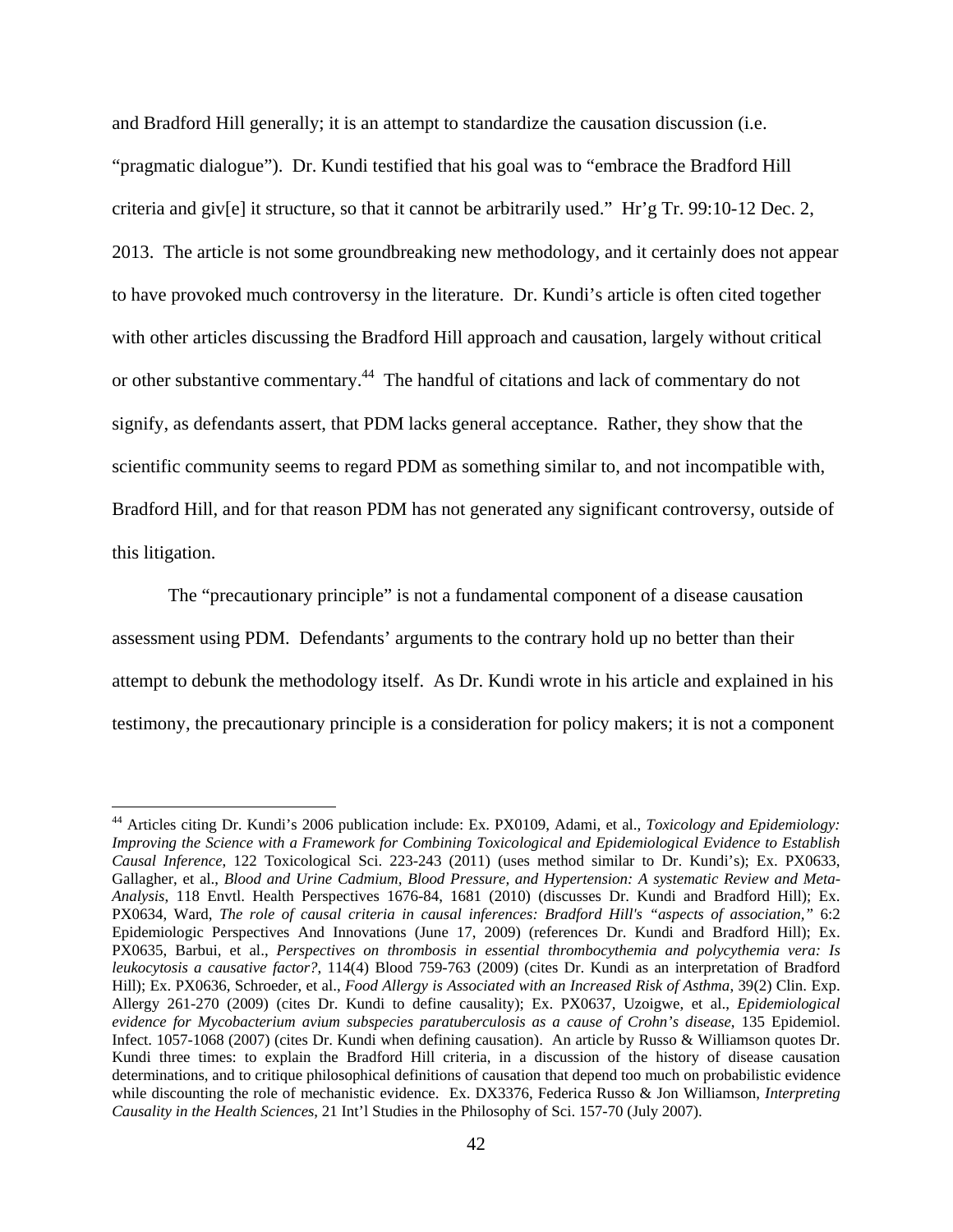of a scientific inquiry by an epidemiologist. Hr'g Tr. 157:17-164:24 Dec. 2, 2013.45 Basically, if a public health official is considering whether to regulate an exposure, and there is some evidence that the exposure might pose a health risk, the precautionary principle states that the official should "assume the worst" until more conclusive evidence is available. But an epidemiologic causation determination is a scientific endeavor that starts from the null position and then weighs the evidence, as Sir Bradford Hill prescribed.<sup>46</sup> This is what Dr. Kundi claims to have done in developing his opinions in this case.

Dr. Kundi might prefer to call his methodology the "Pragmatic Dialogue Method," but he is essentially doing a Bradford Hill analysis. A name change does not render an accepted methodology unacceptable. Because it cannot be disputed that use of the Bradford Hill criteria to determine causation is a generally accepted methodology, Dr. Kundi's methodology is generally accepted. Whether or not Dr. Kundi properly applied that methodology is a question for the factfinder and is beyond the scope of a *Frye* inquiry. *See*, e*.g.*, *Minor*, 57 A.3d at 419 n.8; *Pettus*, 37 A.3d at 218; *Ibn-Tamas*, 407 A.2d at 638 n.23. Therefore, Dr. Kundi satisfies the third requirement of *Dyas*.

#### *iv. Probative vs. Prejudicial*

1

 Admissibility of Dr. Kundi's testimony under Rule 403 is a close call. The causation opinions rendered by Dr. Kundi are probative as to the ultimate issue in this case. He has an

<sup>&</sup>lt;sup>45</sup> Whether or not Dr. Kundi allowed the precautionary principle to bias his own assessment of the evidence is an issue to be raised on at trial, which may affect the weight a jury gives to Dr. Kundi's testimony. But the specific application of an accepted methodology in a particular case is not part of a *Frye* inquiry. *See, e.g., Porter*, 618 A.2d at 636 ("Any failure by the scientists to adhere to the appropriate procedure is, of course, a proper subject of inquiry, but does not raise an issue which implicates  $Frye$ .").

<sup>&</sup>lt;sup>46</sup> Dr. Kundi's "principle of pessimism," is different from his precautionary principle, and it played no role in his formulation of his opinions about RF radiation causing glioma and acoustic neuroma. As described by Dr. Kundi, the principle of pessimism states that if one has evidence that exposure A causes disease X, and disease Y is very similar to X but so rare as to be difficult to study, one should assume that A can also cause Y. In his report, Dr. Kundi explained that because there is sufficient evidence that cell phone radiation causes glioma, the principle of pessimism allows him to extrapolate that it likely also causes other similar, yet very rare, brain tumors. Because it played no role in the formation of his pertinent causation opinions, the principle of pessimism is irrelevant on the question of Dr. Kundi's admissibility.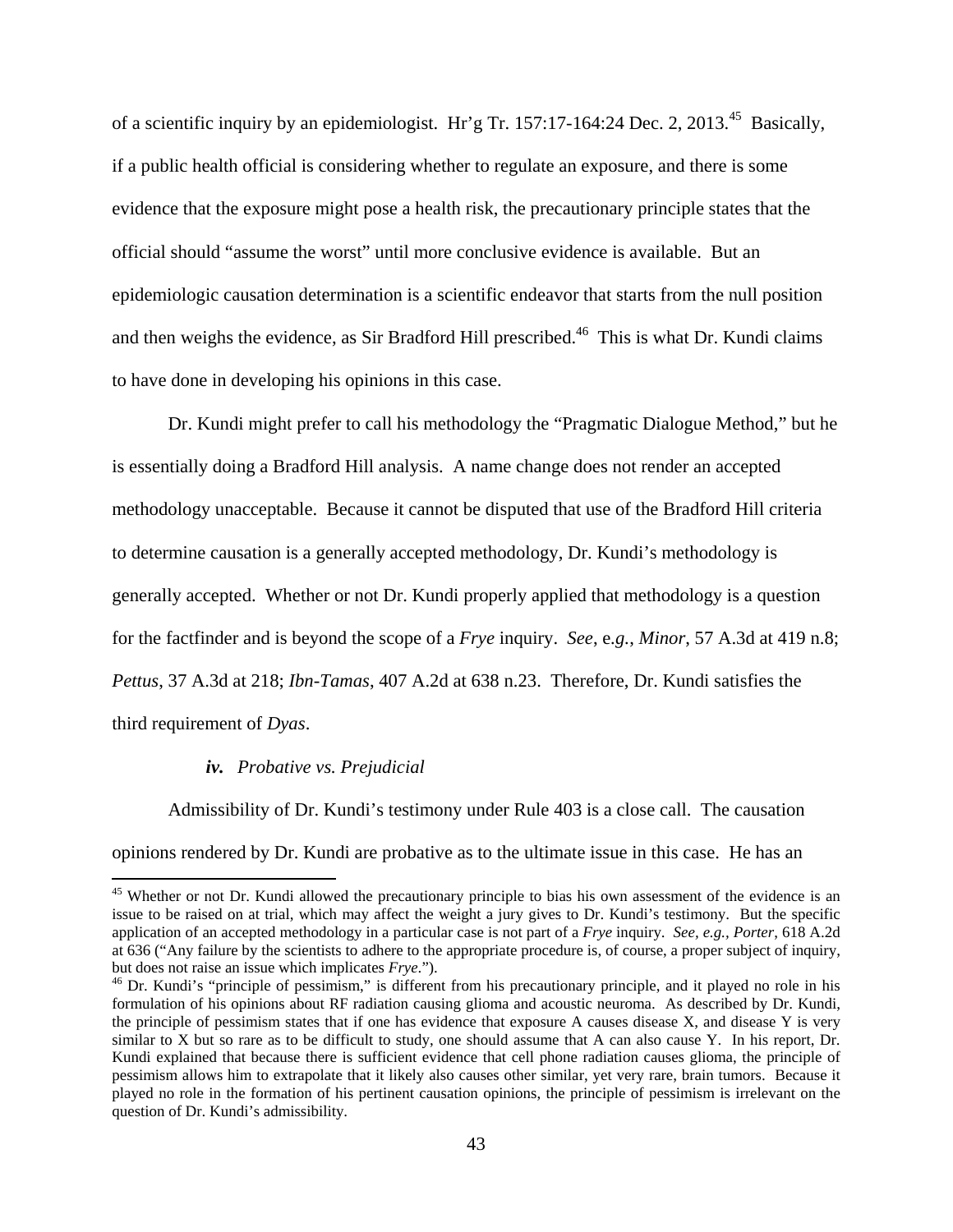impressive resume, a lengthy list of publications in the field, and significant experience researching EMFs. He is well-qualified to render an opinion on epidemiological issues generally and cell phone radiation specifically. Dr. Kundi believes that IARC misclassified the carcinogenicity of cell phone radiation; he would have classified it as 2A had he been on the IARC panel. But he also thinks the gap between 2A and 2B is quite narrow and that both meet the "more probable than not" evidentiary legal standard. Hr'g Tr. 143:24-144:15 Dec. 2, 2013.

 Dr. Kundi's impressive credentials are precisely what make his causation testimony problematic. Any jury is likely to treat his opinions as authoritative and weighty even though the scientific basis for those opinions may be thin. Dr. Kundi believes the epidemiology alone is strong enough to support an inference of causation, even with only limited evidence from the animal studies and without a known biological mechanism. Hr'g. Tr. 326:22-327:10 Dec. 3, 2013. He testified as to why he supports the Hardell studies and thinks the INTERPHONE studies are partially biased toward the null. *See* Hr'g. Tr. 82:21-87:1 Dec. 2, 2013; Kundi Exp. Rpt. at 6-10. He discounts the absence of evidence in the incidence data because of the long latency periods of the tumors at issue in this case. *See* Hr'g. Tr. 254-10-255:21.47

Moreover, Dr. Kundi appears to apply his scientific knowledge as an advocate. It is apparent that he believes cell phone radiation poses a serious public health risk. While he asserts that the precautionary principle is not a component of his scientific methodology, it is not obvious that he is able to separate the two. He believes cell phone radiation is carcinogenic even though every authoritative government body has said the evidence is inconclusive at this point. Obviously he is entitled to hold his point of view and to express it in the realm of public policy. But in court, in the context of private civil litigation, he must be able to separate health hazards

 $47$  Unlike Dr. Kramer, however, Dr. Kundi at least accounted for the inconclusive incidence data, and he was willing to acknowledge that if the incidence data remained flat to the year 2040, he would need to rethink his causation opinion. Hr'g. Tr. 257:6-258:14 Dec. 3, 2013.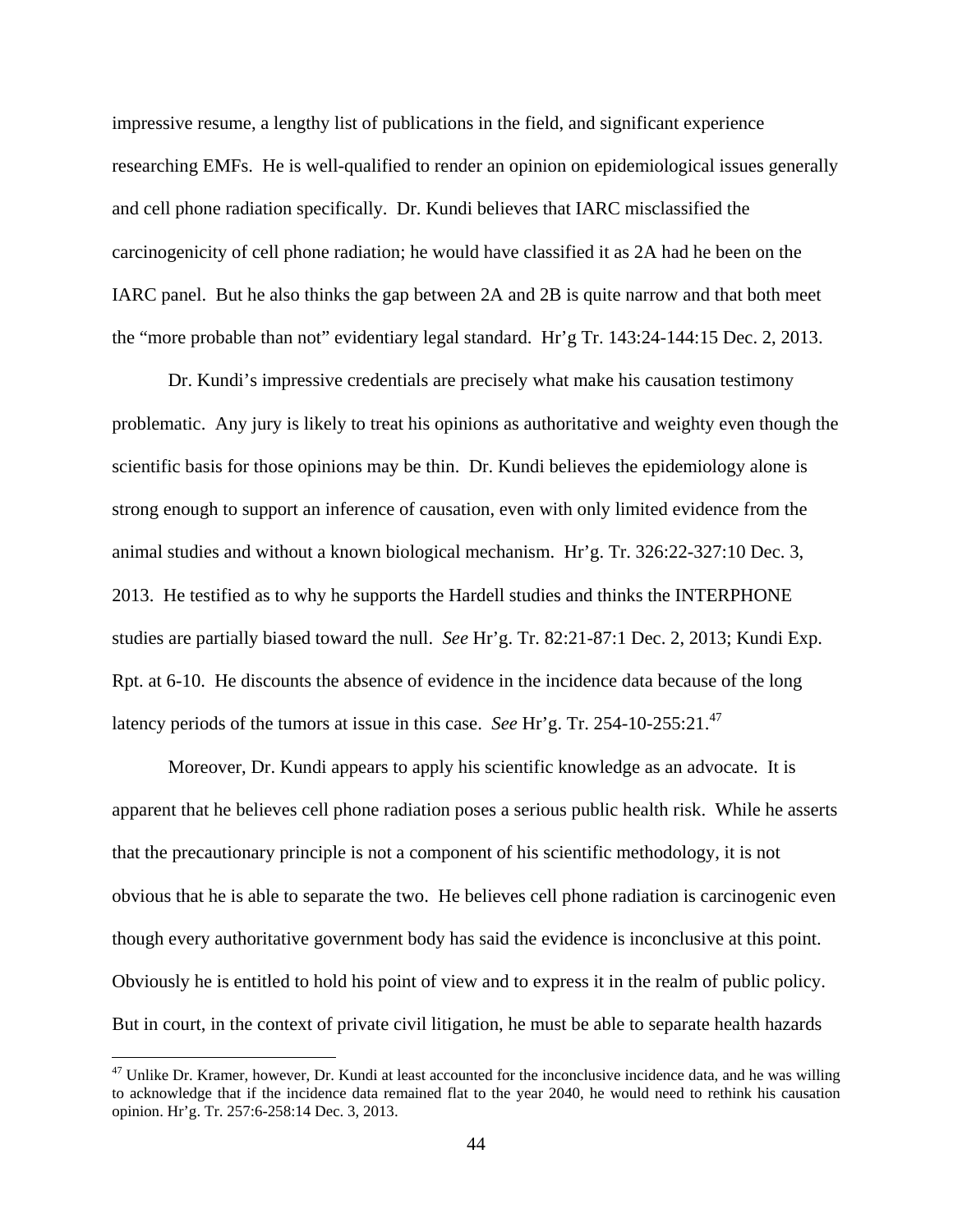that are known with the requisite degree of scientific certainty from those that are not known, but may pose enough of a risk that policy makers should be willing to act on the available evidence. Because of the high magnitude of harm that would result if cell phones are carcinogenic, the precautionary principle instructs Dr. Kundi that action needs to be taken sooner rather than later. As was thoroughly discussed at the hearing, the probabilities and magnitudes of harm might support a policy proposal, but they are not a proper basis for a judicial determination on the science. Dr. Kundi's testimony poses a risk of prejudice, confusion, and misleading the jury.

 Given the probative value of Dr. Kundi's proffered testimony and its potential for prejudice, the difficult question under Rule 403 is whether the probative value "is *substantially* outweighed by a danger of unfair prejudice." *See In re L.C.*, slip op. at 14 n. 24 (emphasis in original). Guiding the court's exercise of discretion is the principle that Rule 403 is designed to be a permissive standard that leans toward admitting relevant evidence and cautions not to exclude probative evidence because of "excessive mistrust of juries." *Comford*, 947 A.2d at 1187 (quoting, *(William) Johnson*, 683 A.2d at 1100, and *Allen*, 603 A.2d at 1224). The court cannot "exclude relevant and otherwise admissible expert testimony merely because it is against the expected weight of the evidence." *In re L.C.*, slip op. at 15 (citing *Western Indus. Inc. v. Newcor Can., Ltd.*, 739 F.2d 1198, 1202 (7th Cir. 1984) ("a judge in our system does not have the right to prevent evidence from getting to the jury merely because he does not think it deserves to be given much weight"). Courts must carefully scrutinize expert testimony because of its "aura of special reliability and trustworthiness." *Ibn-Tamas*, 407 A.2d at 632. Nonetheless, the Court of Appeals has clearly stated that exclusion should be a last resort to be used only when there is a substantial risk of jury confusion:

The [Supreme] Court advised that judges should rely on the adversarial system, rather than on the exclusion of evidence, to guard against potential juror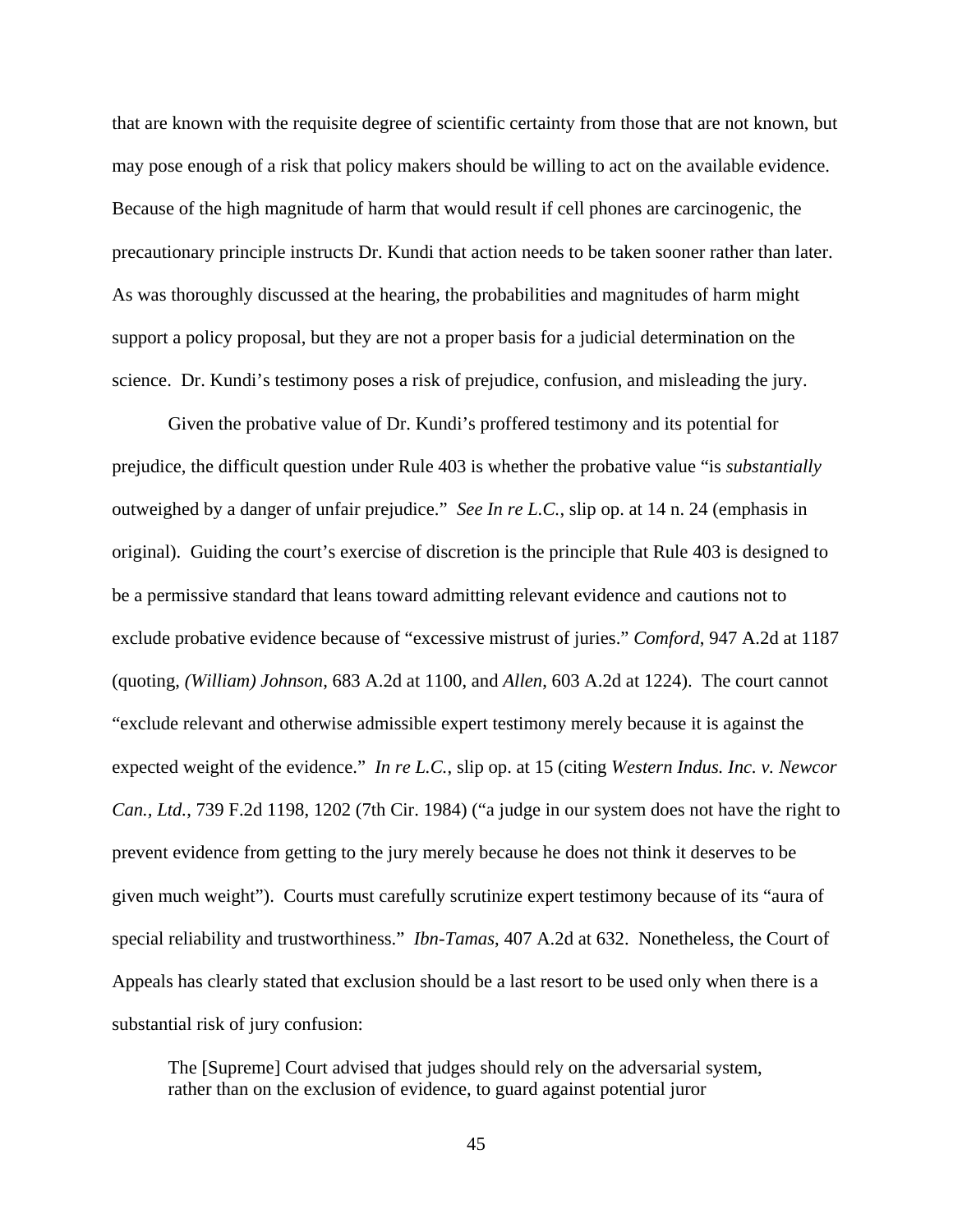confusion from the presentation of scientific evidence, noting that "[vigorous] cross-examination, presentation of contrary evidence, and careful instruction on the burden of proof are the traditional and appropriate means of attacking shaky but admissible evidence." Any remaining concern a trial judge may have that admission of expert testimony could confuse or overwhelm the jury is more appropriately dealt with, not by exclusion, but by placing reasonable limitations on the expert's testimony and instructing the jurors that they – and only they – are the ultimate fact finders.

*Benn*, 978 A.2d at 1275 (citing and quoting *Daubert*, 509 U.S. at 596).

 In this case, while risk of prejudice from Dr. Kundi's testimony is not insignificant, that risk does not "substantially" outweigh the probative value of his opinions. At trial, defendants will have every opportunity to cross-examine and impeach Dr. Kundi, challenge his overreliance on the "limited"epidemiological data, point to the "limited" results of the animal studies, criticize his interpretation of the *in vitro* data, present the contradictory incidence data, undercut the Hardell studies, and attempt to portray Dr. Kundi as a "Chicken Little." Defendants will also have the opportunity to present testimony from their own highly qualified, authoritative expert witnesses. These safeguards, along with proper jury instructions, should be sufficient to protect against the risk of unfair prejudice posed by Dr. Kundi's testimony. *See Benn*, 978 A.2d at 1275.

# C. *Dr. "Vini" Guatam Khurana*

# *i. Field and Opinion "Beyond the Ken"*

Dr. Khurana is a neurosurgeon and associate professor of neurosurgery at the Australian National University in Canberra. He offers, to a reasonable degree of medical certainty, the following epidemiological opinions:

- 1. Radiation emitted from cell phones causes adverse effects in humans, including, but not limited to, increased risk of brain tumors.
- 2. A significant increase in brain cancer incidence has been observed and that a significant increase will be observed internationally within this decade, a substantial contributing cause of which is more probably than not related to cell phone usage.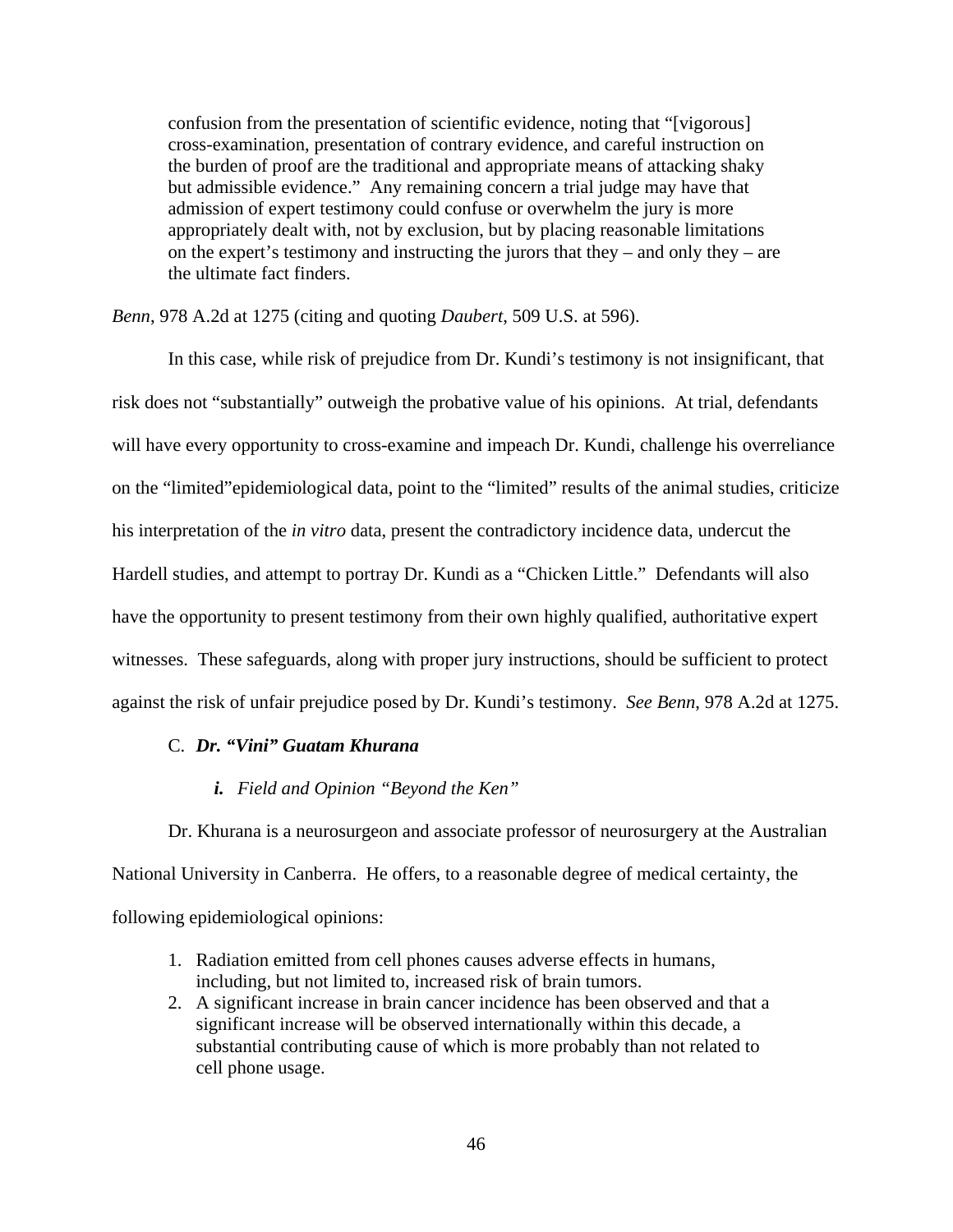Khurana Exp. Rpt. at 8. In his report, Dr. Khurana reviews epidemiological evidence, discusses the potential ways by which non-ionizing radiation can affect DNA and lead to cancer promotion, and asserts that incidence trend data in Australia show increased brain cancer rates, which will be observed in other international databases in the coming years.

 Dr. Khurana's field of expertise and opinions are beyond the ken of a layperson, and his proffered testimony therefore he satisfies the first requirement of *Dyas*.

# *ii. Qualifications and Aid to the Factfinder*

Dr. Khurana received his medical degree from the University of Sydney Medical School in 1994. He worked at the Mayo Clinic in Rochester, Minn., from 1996 to 2005, where he was a neurosurgery resident. In 2001, he earned a PhD from the Mayo Clinic and received accolades for his doctoral research. From 2005 to 2006, he was a fellow at the Barrow Neurological Institute and a neurosurgeon at St. Joseph's Hospital in Phoenix, Ariz., where he conducted research on brain aneurysms and tumors. Since 2006, Dr. Khurana has practiced as a neurosurgeon at The Canberra Hospital in the Australian Capital Territory, with a stint as a visiting neurosurgeon at the Royal Melbourne Hospital from 2010 to 2012. Since 2007, he has instructed and supervised medical students as an associate professor of neurology at the Australian National University. In his clinical practice, Dr. Khurana regularly treats and operates on patients with brain tumors and brain cancer. He also conducts clinical research and supervises graduate student research. He holds two U.S. patents related to gene delivery and genetic testing in relation to brain aneurysms. He has received a number of awards for his past work and research, and he has published dozens of journal articles.

Defendants challenge Dr. Khurana's qualifications to offer an expert opinion on epidemiology. They argue that he does not have sufficient "expertise to critically analyze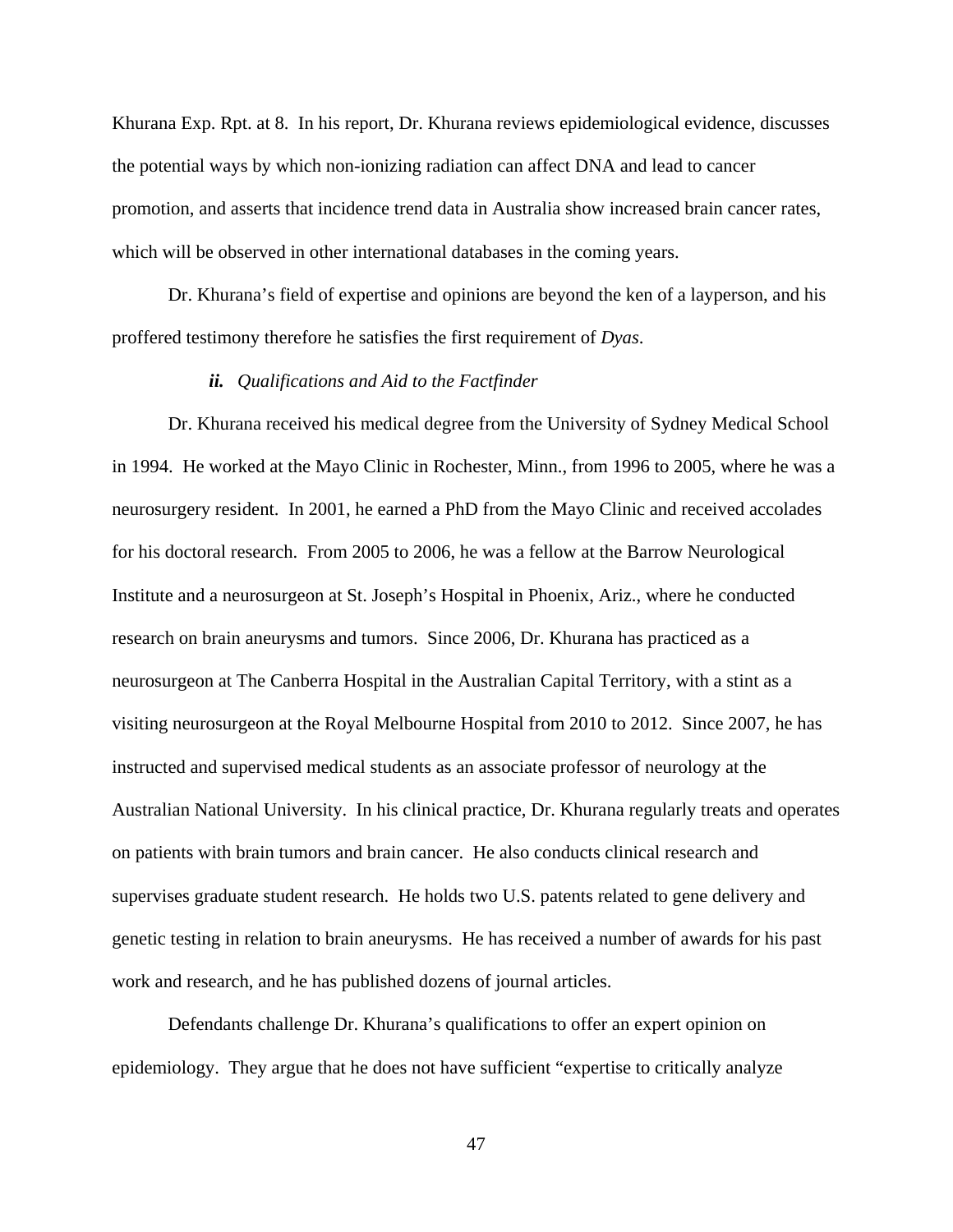epidemiologic meta-analyses or to assess the impact of fundamental, basic epidemiological concepts" at issue in this case. Def. Post-Hr'g Br. at 81. Dr. Khurana is a practicing neurosurgeon and PhD, who routinely treats the very brain tumors and cancers at issue in this case. Although epidemiology is at the center of the causation issue, he demonstrated enough basic knowledge of epidemiology to render his opinion on the carcinogenicity, *vel non*, of exposure to RF from cell phones. Any gaps in the expert's understanding of the epidemiological issues in the case ordinarily go to the weight of his testimony, not its admissibility. *In re Melton*, 597 A.2d at 897-98 (citing *Baerman*, 363 F.2d at 310).

The court does not doubt Dr. Khurana's competency. *See Haidak*, 841 A.2d at 327. Because his opinions about cancer causation and incidence data are central to the general causation questions in this case and could aid the jury, Dr. Khurana satisfies the second requirement of *Dyas*.

#### *iii. General Acceptance of Methodology*

To the extent he articulated one, Dr. Khurana's methodology consisted of conducting a literature review of scientific and medical publications related to cell phone radiation and brain cancer. One of the main sources Dr. Khurana relies upon is a meta-analysis he co-authored with Dr. Hardell, Dr. Kundi, and Dr. Michael Carlberg, which reviewed epidemiological data from the Hardell and INTERPHONE studies. To reach his opinion on trends in incidence data, Dr. Khurana also reviewed data from Australia and from the Central Brain Tumor Registry of the United States ("CBTRUS"), which combines data from NIH and CDC to create a nearcomprehensive list of reported U.S. cancers. Hr'g Tr. 917:1-13 Dec. 11, 2013. Dr. Khurana relied on published literature analyzing the incidence data, as well as his own analysis, to reach his opinions about trends in cancer incidence.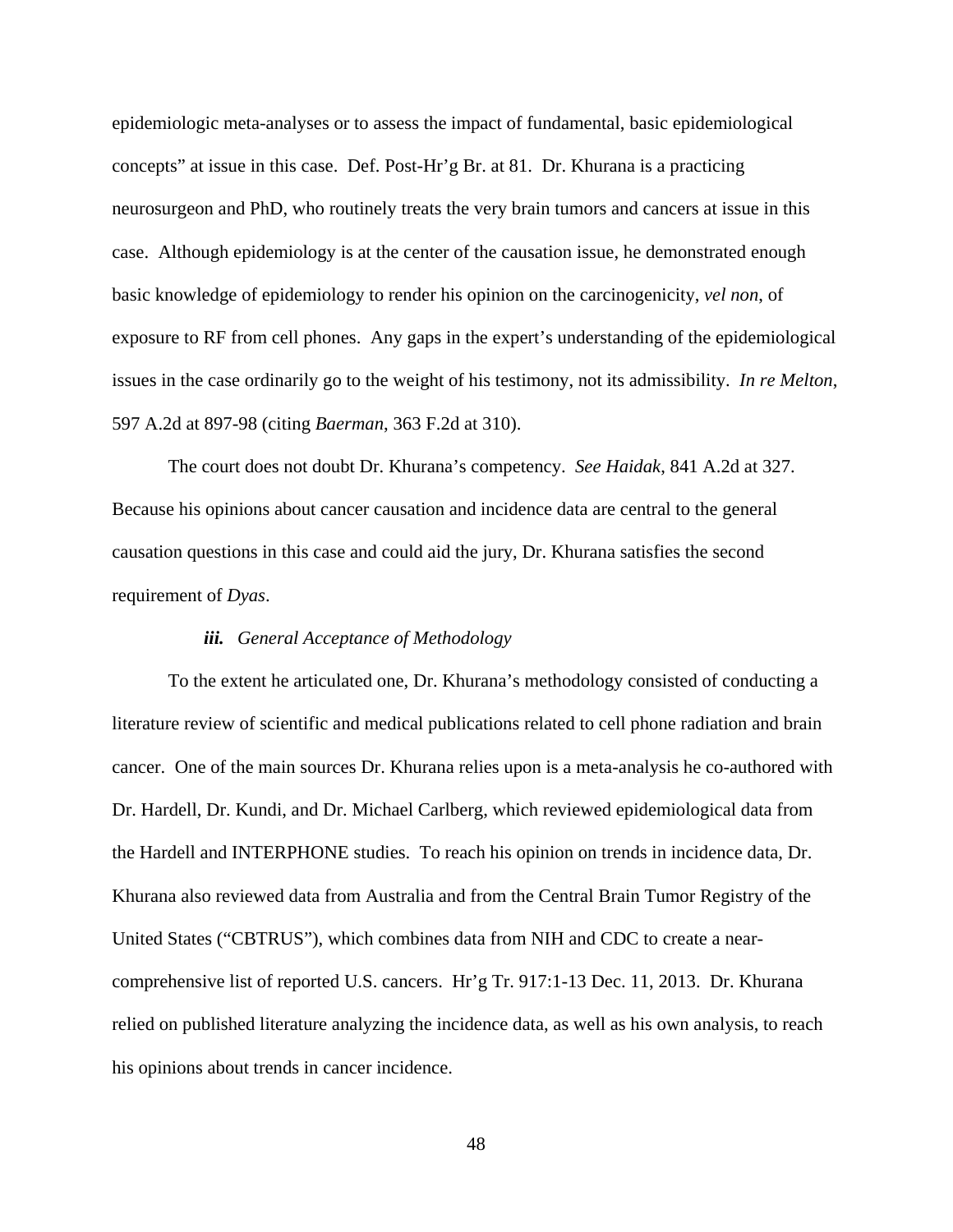Defendants argue that a "literature review" is not a generally accepted methodology, and that Dr. Khurana's literature review was significantly flawed based on his choice of sources and his selective reading. In particular, Defendants argue that Dr. Khurana relied principally on his own writings (some of which were not published in peer-reviewed journals),<sup>48</sup> that his analysis of the incidence data was flawed, and that he cherry-picked the *in vivo* and *in vitro* studies. Many of defendants' criticisms would be the proper subject of cross-examination at trial; but in the context of the *Frye* test under the third prong of *Dyas*, defendants' arguments are misguided.

Drawing inferences from a review of published scientific literature has long been recognized as a generally accepted methodology. *See, e.g., Georgetown*, 75 A.3d at 292 ("reliance on relevant medical literature. . . as well as case studies appearing in that literature, [is] a 'generally accepted' method for forming an opinion regarding medical causation."); *Wilson Sporting Goods*, 59 A.3d at 1272 (experts may rely on published data of other experts); *Agent Orange*, 611 F.Supp. at 1243 (expert's methodology of making inferences from scientific literature was "generally accepted" despite relying on unreliable studies). Because a literature review is a generally accepted methodology, and Dr. Khurana adequately demonstrated that he did in fact do a literature review, his methodology is "presumptively reliable" and the *Frye* inquiry goes no further. *Hedgepath*, 607 A.2d at 1244; *accord Minor*, 57 A.3d at 419 n. 8; *(Nathaniel) Jones*, 548 A.2d at 40 (the *Frye* test "does not vary according to the circumstances of each case"); *Ibn-Tamas*, 407 A.2d at 638. If an expert uses a generally accepted methodology, the reliability and credibility of the expert is properly addressed by cross-examination and the testimony of opposing experts. *E.g. In re Melton*, 597 A.2d at 899; *Benn*, 978 A.2d at 1274-75.

<sup>&</sup>lt;sup>48</sup> While most of the sources cited in his report are his own articles, Dr. Khurana testified that in forming his opinions he relied not just on his own writings, but also on the sources he cited in his own writings. Hr'g Tr. 974:4- 22 Dec. 11, 2013. He claims the bibliography of his expert report does not give the full picture by itself.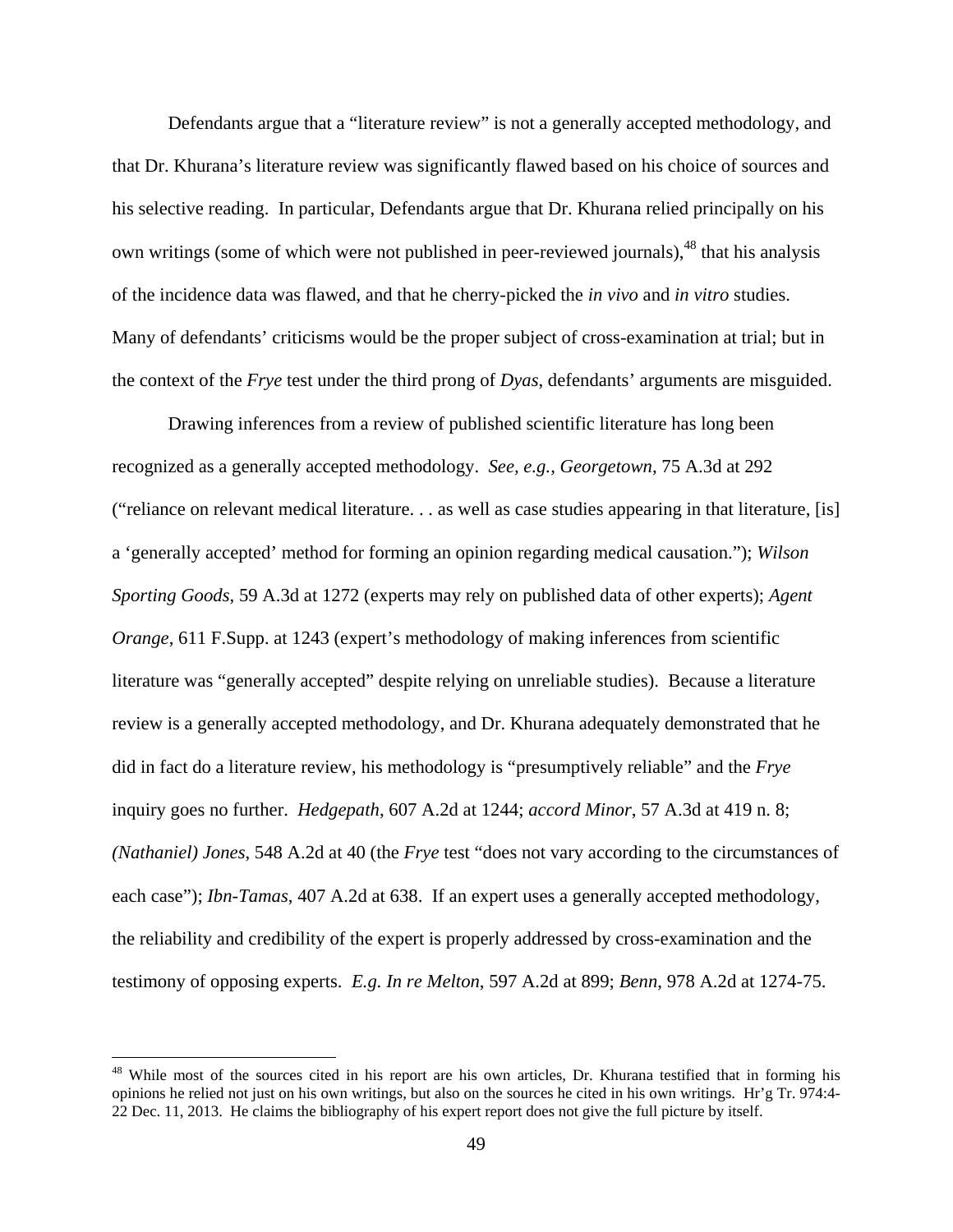Because Dr. Khurana used a generally accepted methodology, his testimony satisfies the third requirement of *Dyas*.

# *iv. Probative vs. Prejudicial*

 $\overline{a}$ 

Although defendants are unable to knock out Dr. Khurana's methodology under the three-part *Dyas* test, their criticisms of his methodology are on firmer footing in the court's Rule 403 analysis. As discussed previously, and as elucidated by IARC, the Hardell and INTERPHONE studies provide only limited evidence of carcinogenicity. Dr. Khurana relies on those studies, but he supplements them with a number of his own publications, several of which are not formal academic writings published in peer-reviewed journals.<sup>49</sup> The abbreviated list of citations in Dr. Khurana's report supports defendants' allegation that he cherry-picked the studies on which he chose to rely.<sup>50</sup> Moreover, the methodologies of some of the articles cited by Dr. Khurana have been criticized by independent authorities.<sup>51</sup> Meanwhile, Dr. Khurana ignored the bulk of evidence and reviews from major health agencies like the HPA and many others, which have concluded that there is insufficient evidence of a causal link between cell phone radiation and cancer. It seems to the court that Dr. Khurana had his mind made up before he began his report, then went out and found a handful of publications (some of which are significant outliers, defendants argue) to support his predetermined position.

<sup>49</sup> Dr. Khurana's first reference, *Mobile phones and brain tumours – A public health concern*, was published on www.brain-surgery.us, Dr. Khurana's website, which is not a scientific journal and is not peer-reviewed. While the paper is lengthy and written as a scholarly examination of cell phone radiation, the court is in no position to evaluate its scientific accuracy. Reliance on such unverified source material poses a substantial risk of misleading or confusing the jury. Three of the other references in Dr. Khurana's expert report are letters to the editors of scientific journals, one is a published debate with another scientist, and one is about cellular base stations, not phones. While these sources may have scientific merit, the first four are not peer-reviewed publications and the final one may or may not be relevant to cell phone radiation. When there is no shortage of substantive scientific literature on cell phone radiation, for Dr. Khurana to rely on these peripheral sources raises red flags about both the probative value of his testimony and the risk of confusing or misleading the jury.

<sup>&</sup>lt;sup>50</sup> Defendants argue that Dr. Khurana ignored the bulk of animal studies, which found no significant effects from cell phone radiation, and instead cited a handful of outlier studies that defendants claim have failed replication.<br><sup>51</sup> For example, Dr. Khurana cites the Weisbrot 2003 fruit fly study, which IARC criticized for using unr

dosimetry. *IARC Monograph* at 341.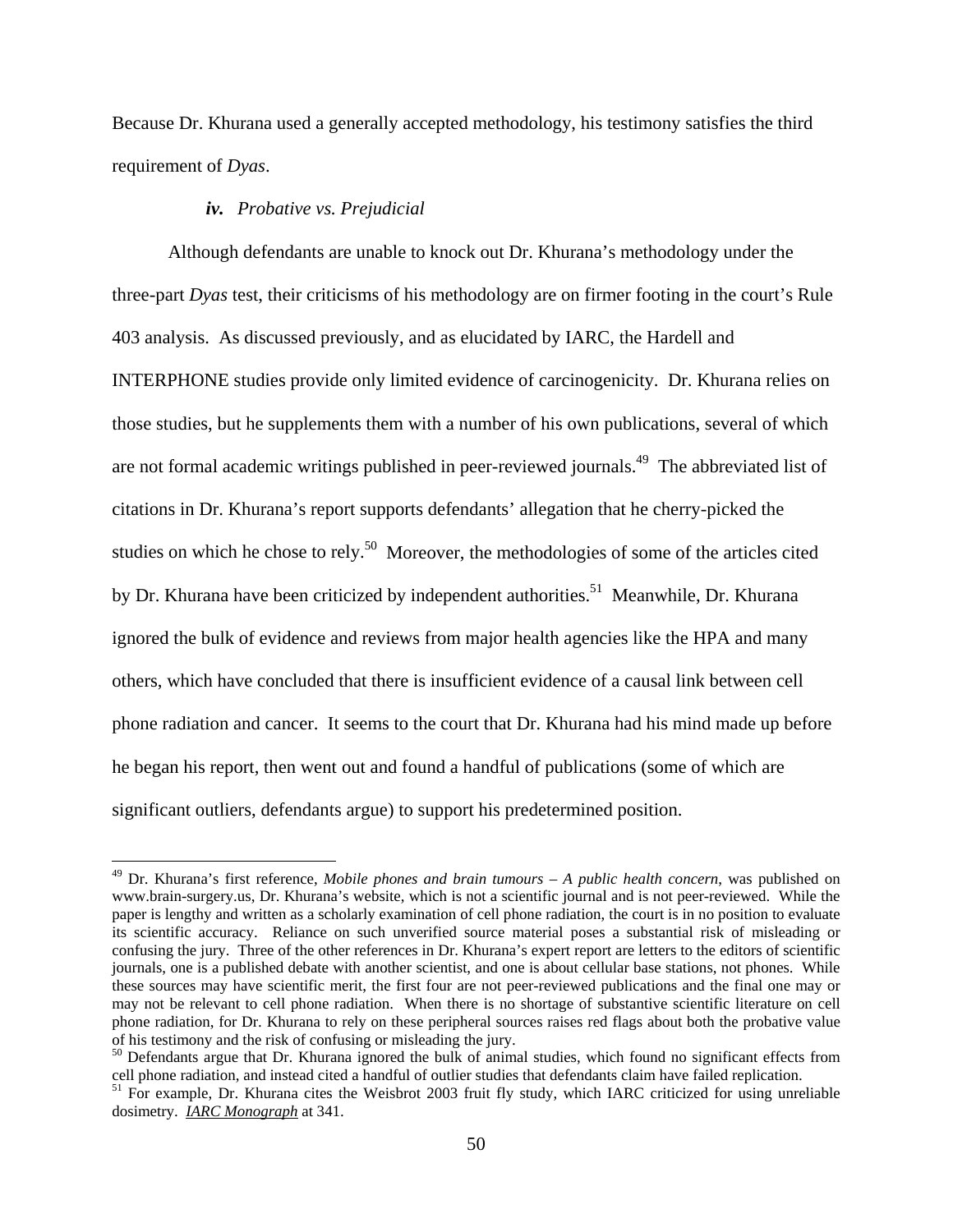While Dr. Khurana's lack of expertise in epidemiology is not a disqualifier under *Dyas/Frye*, it is nonetheless a factor under a Rule 403 analysis. As Dr. Khurana freely acknowledged in his testimony at the hearing, he is not an epidemiologist and he is not particularly familiar with many of the tools of that trade, such as the calculation of odds ratios. Without a strong understanding of the nuances of odds ratios and the statistical side of the search for causation in epidemiology, his testimony on causation lacks strong probative value and carries with it a high risk that study results will be presented in a confusing, misleading, or inaccurate manner. For example, when combining the odds ratios from multiple studies, it is important to control for heterogeneity, failing which the amalgamated odds ratios may mask important inconsistencies in the underlying data. Moreover, Dr. Khurana brushed aside the inconsistencies in the epidemiological data from different studies, even though epidemiology, under any approach, including Bradford Hill, emphasizes the importance of consistency between studies to support a causation inference. Because a jury is likely to give Dr. Khurana's opinions on the epidemiological data an "aura of special reliability and trustworthiness," whether they are accurate and reliable or not, his proffered testimony carries with it a heightened risk of confusing or misleading the jury to reach a result on an improper basis. *Ibn-Tamas*, 407 A.2d at 832.

Finally, where the methodology leading to an opinion, not shared by most other scientists, that a particular agent *is* carcinogenic to humans is as amorphous as a "literature review," the risk of misleading the jury is significant. Dr. Khurana may be a first-rate surgeon, but he is not an epidemiologist, the field of science to which such opinions belong. A literature review cannot make him an epidemiologist, but a jury is likely to give his opinions on causation authoritative weight simply because they are pronounced by an expert of his obvious stature. Where the broad consensus from the expansive epidemiological literature is that there is not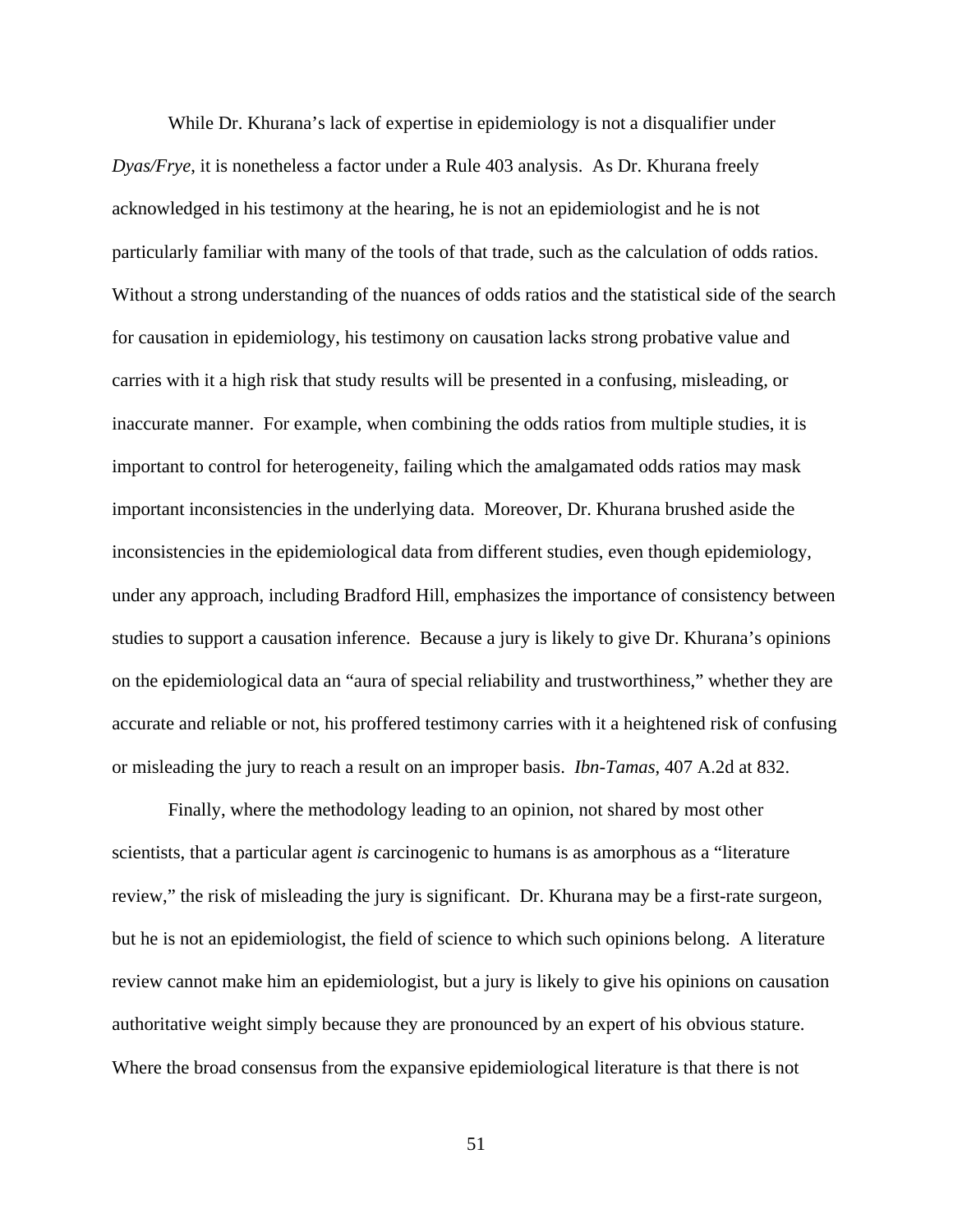enough evidence to conclude that cell phone radiation is carcinogenic to humans, the jury should not be misled into finding that it is carcinogenic simply because Dr. Khurana, a nonepidemiologist, tells them so based on his shallow and highly selective reading of that literature.

For the foregoing reasons, the court will exercise its discretion to exclude Dr. Khurana's testimony under Rule 403.

### D. *Dr. Igor Belyaev*

# *i. Field and Opinion "Beyond the Ken"*

Dr. Igor Belyaev was a member of the IARC Working Group and is "a cancer research scientist with a focus on the biophysical effects and molecular mechanisms of non-ionizing and ionizing radiation." Belyaev Exp. Rpt. at 1. He offers seven opinions, to a reasonable degree of scientific certainty: 1) that RF cell phone radiation has non-thermal biological effects, including single and double strand DNA breaks and inhibition of DNA repair; 2) that these non-thermal biological effects are caused by known physical mechanisms; 3) that the effects and risks of cell phone radiation are proportional to the specific absorption rate ("SAR") and duration of exposure; 4) that the effects vary according to genetic and physiological variables and therefore some populations, like "young people," are more susceptible to cell phone radiation than others; 5) that RF cell phone radiation induces cellular mechanisms that produce carcinogenesis in human brain cells; 6) that ELF cell phone radiation produces effects and carcinogenesis similar to RF cell phone radiation; and 7) that ELF and RF cell phone radiation "cause and/or significantly increas[e] the risk of certain [unspecified] malignant and non-malignant head and brain tumors in humans." *Id.* at 5-6.

Unlike IARC, which placed RF from cell phones in its Group 2B – possibly carcinogenic to humans  $-Dr$ . Belyaev testified that he would place it in Group  $2A -$  probably carcinogenic to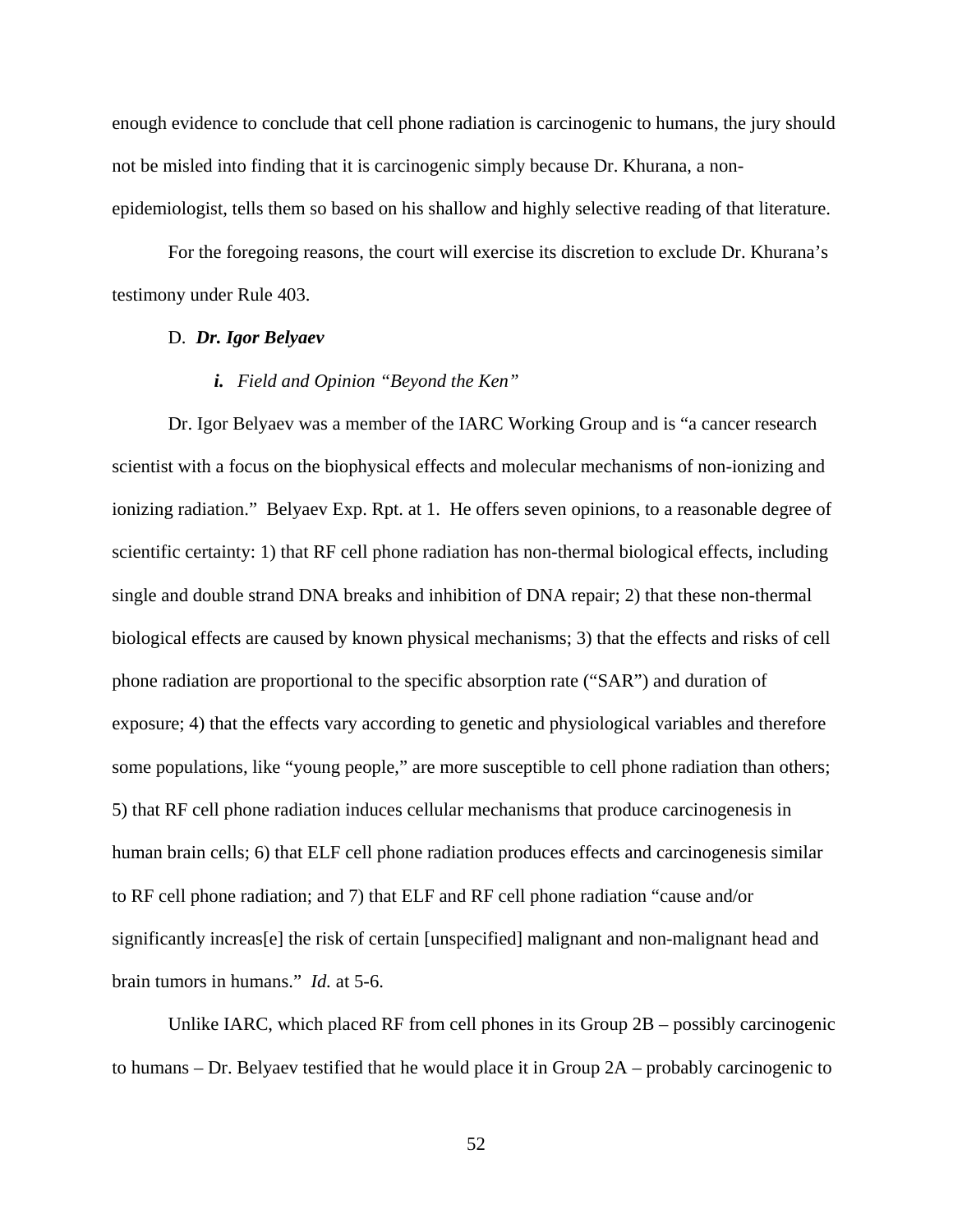humans. Hr'g. Tr. 637:6-21 Dec. 4, 2013. When asked to explain why he did not hold out for a 2A classification when he was part of the IARC Working Group, Dr. Belyaev basically admitted that he did not have the votes. He claimed that IARC reaches its decisions by consensus and, for political reasons, he decided to accede to the 2B classification. *Id*.

Dr. Belyaev's field of expertise and opinions are beyond the ken of the average layperson, and he therefore satisfies the first requirement of *Dyas*.

# *ii. Qualifications and Aid to the Factfinder*

Dr. Belyaev is the Head Research Scientist at the Cancer Research Institute at the Slovak Academy of Science in Bratislava, Slovakia. He received a masters degree in radiation physics and dosimetry from the Moscow Engineering Physics Institute at Moscow Technical University in 1981, a PhD in radiobiology from the Institute of Biophysics at the U.S.S.R. Academy of Science in 1986, and a D.Sc.<sup>52</sup> in genetics from St. Petersburg State University in 1994. From 1981 to 1994, Dr. Belyaev was an associate professor and held various academic research positions at the Moscow Engineering Physics Institute, culminating in the position of Head Research Scientist. From 1994 to 2006, he taught, conducted research, and directed research teams at Stockholm University in the areas of radiobiology, genetic and cellular toxicology, and microbiology. Since 2006, he has been at the Cancer Research Institute at the Slovak Academy of Science. Dr. Belyaev supervises a biophysics and radiobiology laboratory, which primarily studies the biological effects of RF and ELF radiation.

Dr. Belyaev was one of the thirty members of the IARC Working Group charged with classifying the carcinogenicity of cell phone radiation, which produced the 2013 IARC Monograph heavily cited in this case. He is on the editorial board of several scientific journals,

 $52$  A Doctor of Sciences degree is the highest post-graduate degree in Russia (and formerly in the Soviet Union), obtained after one has already obtained a PhD.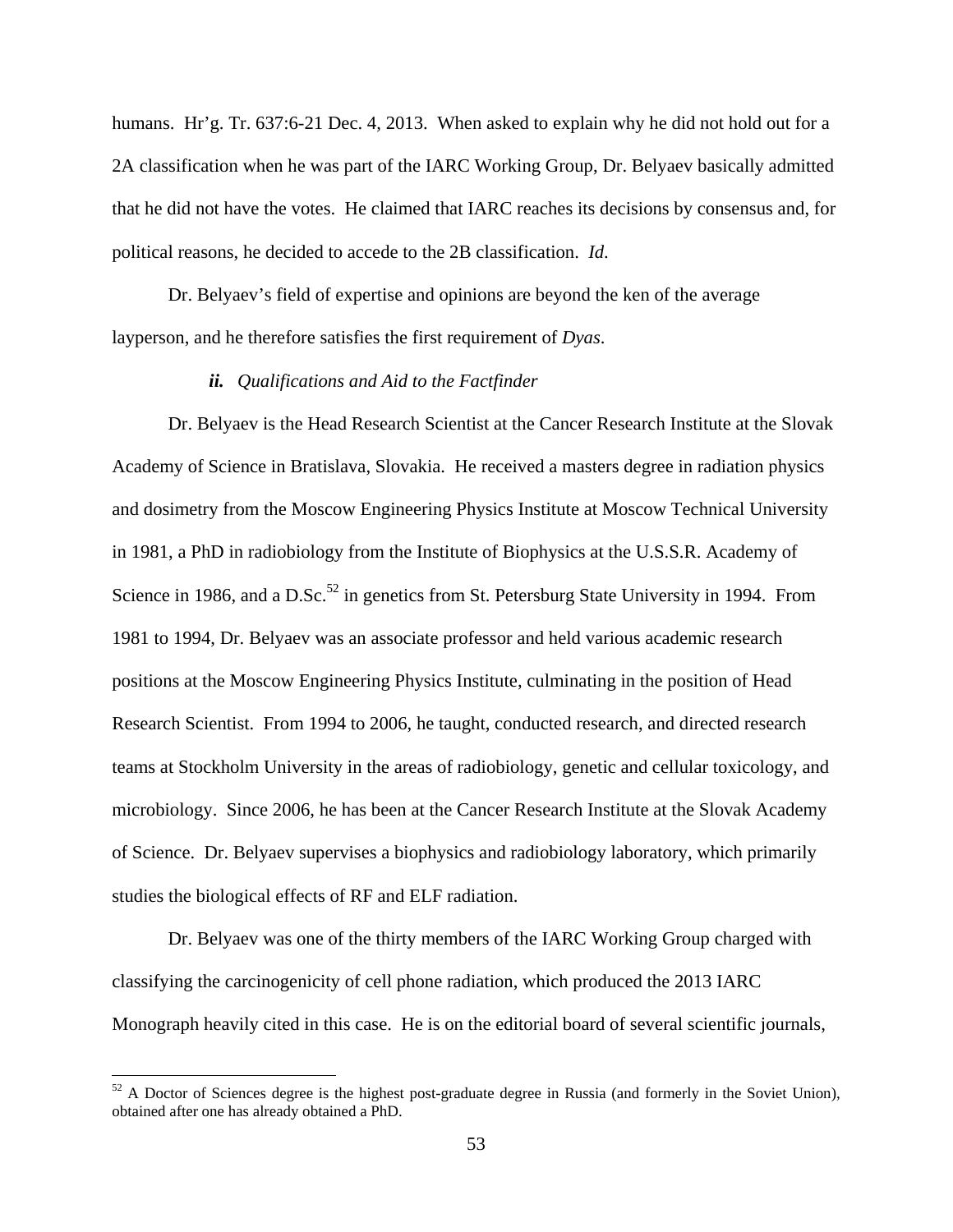including *Electromagnetic Biology and Medicine* and *International Journal of Radiation Biology*. The journal *Bioelectromagnetics* awarded Dr. Belyaev and his research team Most Influential Paper from 2005 to 2009 for a study on the biological effects of RF on rat brains.

Defendants do not challenge Dr. Belyaev's qualifications, and the court has no reason to doubt his competency. *See Haidak*, 841 A.2d at 327. Dr. Belyaev's expertise and opinions are likely to aid the factfinder, and he therefore satisfies the second requirement of *Dyas*.

# *iii. General Acceptance of Methodology*

<u>.</u>

Dr. Belyaev testified that he used the same methodology in reaching his expert opinions that IARC used in compiling its Monograph. Hr'g Tr. 369:12-370:1, 372:12-374:25 Dec. 3, 2013. He reviewed and evaluated the body of scientific literature that the IARC Working Group reviewed and evaluated when he was a member. While the IARC Monograph had not yet been published at the time Dr. Belyaev submitted his expert report, he had access to IARC's materials and drafts.<sup>53</sup> He said that he relied on the research that IARC had done on the topic. Dr. Belyaev reviewed epidemiological studies, animal studies, and *in vitro* studies. In essence, Dr. Belyaev conducted a literature review based primarily on research already compiled by IARC and supplemented with some additional sources.

Defendants criticize Dr. Belyaev's literature review as lacking the rigor of IARC, relying on allegedly flawed studies, and failing to analyze objectively the positive and negative studies. They argue that if Dr. Belyaev had properly applied IARC's methodology, he would have been unable to reach a conclusion different from IARC's 2B classification of possibly carcinogenic.<sup>54</sup>

<sup>53</sup> IARC describes its methodology in great detail in the preamble to the Monograph. *IARC Monograph* at 9-31. The Working Group examines all relevant information and studies on a potential carcinogen, including epidemiological studies, whole animal experimental studies, mechanistic (*in vivo* and *in vitro*) studies, incidence data, and any other evidence. The Group then weighs the evidence and decides how to classify the agent. In contrast to Dr. Kramer, IARC is a true example of attempting to determine causation using a WOE methodology.

contrast to Dr. Kramer, I. Contrast to Dr. Kramer, I. Contrast to determine causation using a Defendants lob variations of this argument at almost every one of plaintiffs' experts: that if the expert had properly applied Methodology X, the only possible conclusion would be "no causation;" and since the expert has a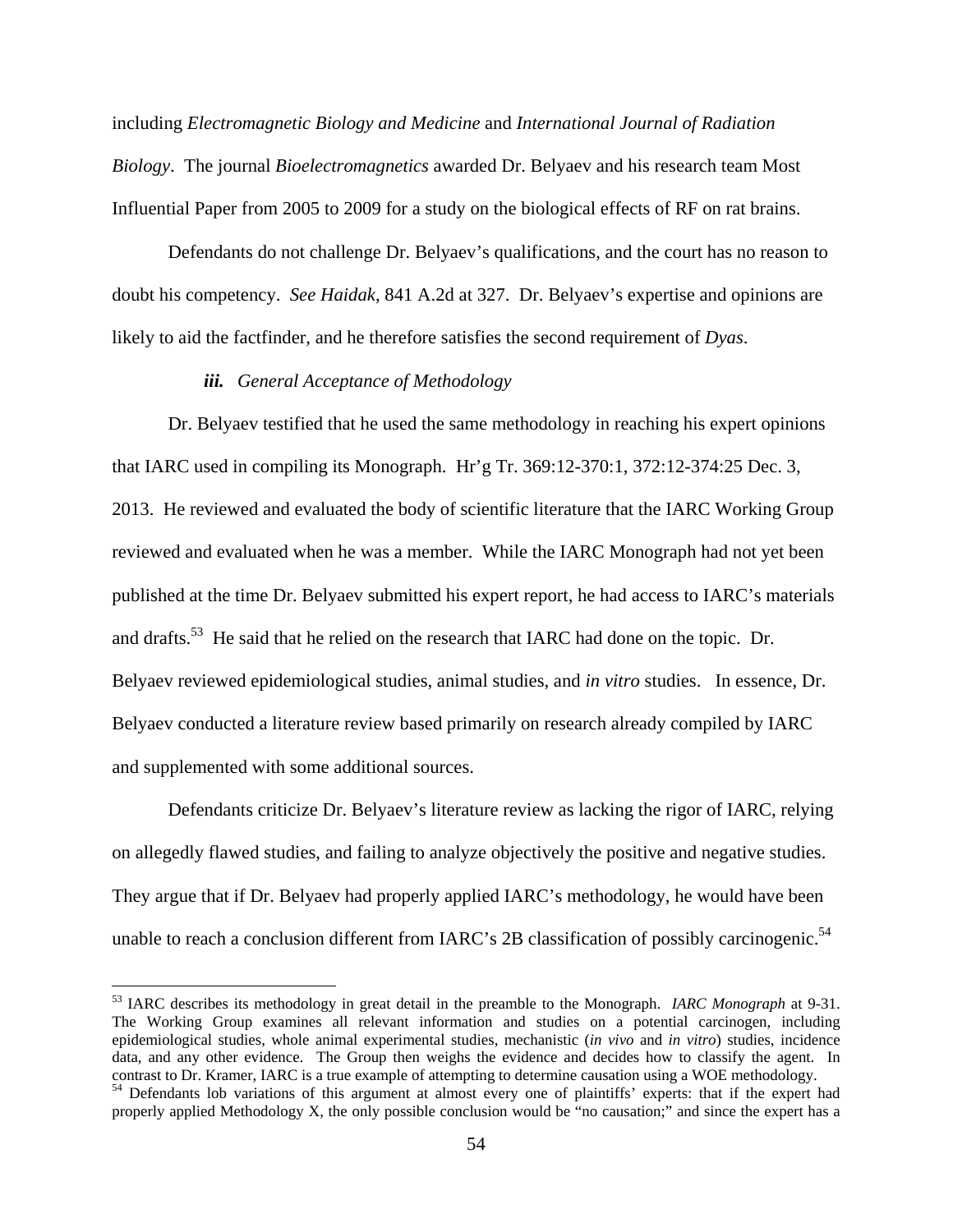While these critiques may be effective at trial, they go beyond the scope of a *Frye* inquiry. Whether one chooses to call it "IARC's Methodology," WOE, or a literature review, Dr. Belyaev's stated methodology is generally accepted. *Georgetown*, 75 A.3d at 292; *Wilson Sporting Goods*, 59 A.3d at 1272; *Agent Orange*, 611 F.Supp. at 1243. Therefore, it is "presumptively reliable" and the *Frye* inquiry goes no further. *Hedgepath*, 607 A.2d at 1244; *accord Minor*, 57 A.3d at 419 n. 8; *(Nathaniel) Jones*, 548 A.2d at 40 (the *Frye* test "does not vary according to the circumstances of each case"); *Ibn-Tamas*, 407 A.2d at 638.

In addition to his literature review, Dr. Belyaev also relies on some of his own laboratory research. Based on that research, Dr. Belyaev believes that cell phone radiation inhibits mechanisms in human cells that repair double strand DNA breaks, which could lead to increased development of tumors. Pl. Post-Hr'g. Br. at 92-94; Hr'g. Tr. 377:20-379:16 Dec. 3, 2013. Some of these experiments used a technique called Anomalous Viscosity Time Dependence ("AVTD"). According to Dr. Belyaev, AVTD is similar to the comet assay, which is a widely used and generally accepted technique for measuring DNA damage in *in vitro* experiments. Hr'g Tr. 360: 12-20 Dec. 3, 2013. Dr. Belyaev invented and patented the AVTD method in the late 1980s in the Soviet Union. He testified that AVTD has been validated and accepted by the scientific community. Hr'g Tr. 357:23-358:1 Dec. 3, 2013; Hr'g Tr. 611:12-19 Dec. 4, 2013. IARC cited some of Dr. Belyaev's studies that used AVTD without comment, disapproval, or criticism of the methodology. Hr'g Tr. 611:3-612:6 Dec. 4, 2013; *IARC Monograph* at 297, 299, 307-09, 338, 340, 343, 346, 384-85. However, while AVTD may be a reliable method, there is

different opinion, he must not have used a generally accepted methodology. This argument is without merit for two reasons. First, if an expert improperly uses a generally accepted methodology, any such errors go to the weight to be given to his testimony, not its admissibility, at least where the expert honestly followed the methodology as he understood it. Second, different scientists can look at the same sets of data, apply the same methodology, make no errors, and still reach different conclusions on the close questions. Disease causation inferences draw from myriad sources and are fundamentally subjective determinations requiring the application of the expert's judgment.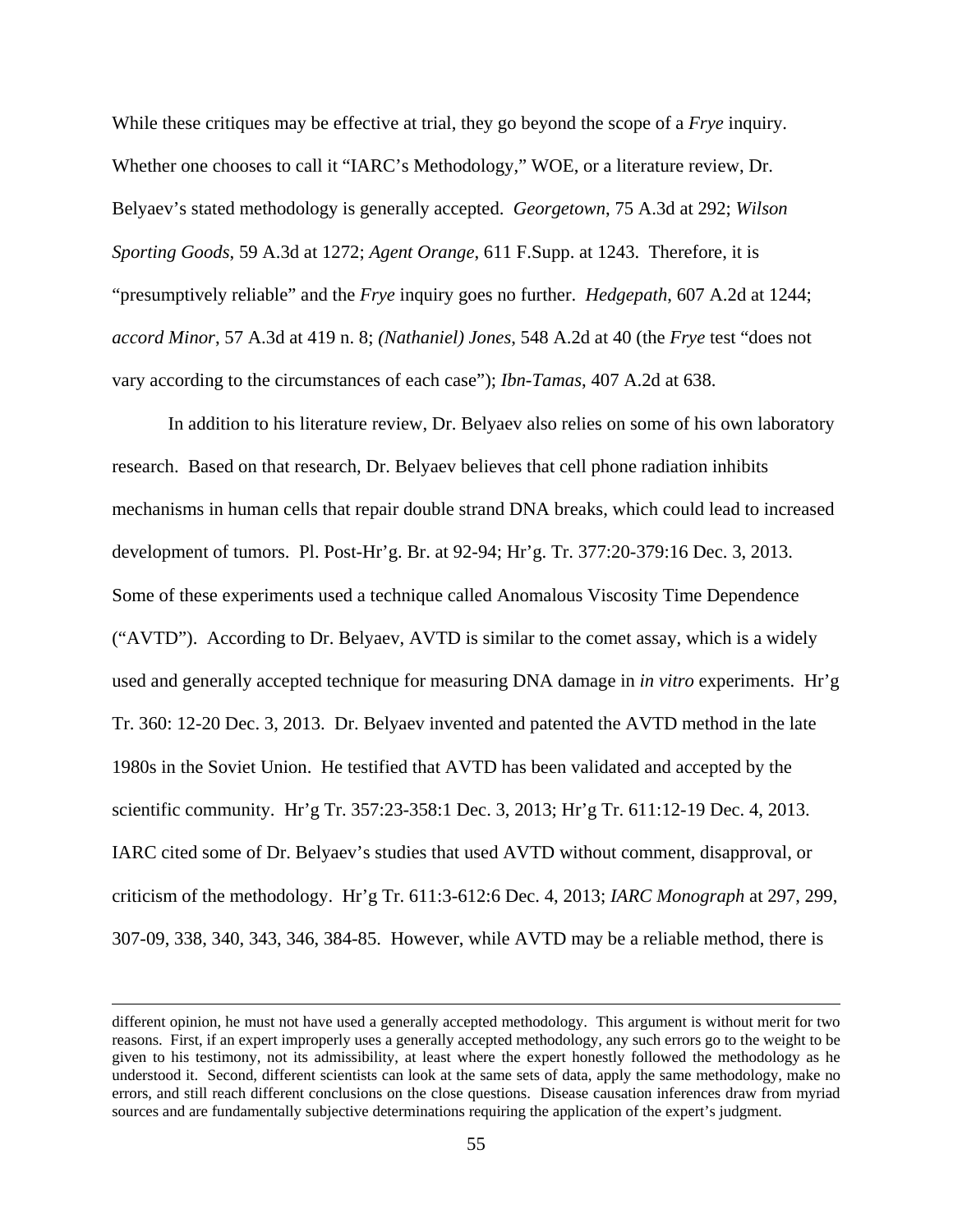no evidence in the record that anyone outside of Dr. Belyaev's laboratory uses it, even though the technique is now more than twenty-five years old.<sup>55</sup> Hr'g Tr. 609:23-610:25 Dec. 4, 2013.<sup>56</sup> Moreover, at least some publications have characterized AVTD as being an unorthodox technique. *See* Ex. DX1038, SSI Report, *Recent Research on EMF and Health Risks*, Swedish Radiation Prot. Auth., April 2007, at 20 ("not a standard method generally used by other investigators"); Ex. DX1033, Andrei G. Pakhomov et al., *Current State and Implications of Research on Biological Effects of Millimeter Waves*, 19 Bioelectromagnetics 393, 397 (1998) ("not a conventional technique in cell biology").

On this record, plaintiffs have failed to show by a preponderance of the evidence that AVTD is a generally accepted methodology. *E.g. Jenkins*, 887 A.2d at 1021-22; *Porter*, 618 A.2d at 633. Consequently, to the extent that Dr. Belyaev bases his opinions on his own work using the AVTD methodology, those opinions are not admissible. However, to the extent that Dr. Belyaev formed his opinions using the generally accepted IARC methodology, his opinions satisfy the third requirement of *Dyas/Frye* and are admissible for that reason. *See, e.g., Benn*, 978 A.2d at 1275 (limiting testimony with proper jury instructions is preferable to exclusion).

### *iv. Probative vs. Prejudicial*

 $\overline{a}$ 

Dr. Belyaev's opinions on the carcinogenicity of cell phone radiation will have significant probative value because of his expertise and his experience as a member of the IARC Working Group. As discussed above, defendants have a number of criticisms of Dr. Belyaev's opinions and methodology, including that he failed to examine the evidence with as much rigor as IARC, relied on unreplicated or methodologically flawed studies, and failed to assess the

<sup>&</sup>lt;sup>55</sup> It is unclear whether Dr. Belyaev's patent on AVTD has expired or if his patent extended outside the Soviet Union. Hr'g Tr. 611:1-10 Dec. 4, 2013. There is no evidence in the record that other scientists would have used AVTD but for the patent protection.

<sup>&</sup>lt;sup>56</sup> Dr. Belyaev testified that he had recently become aware of AVTD being used by a research team in Canada, but he was unable to provide any specific details regarding that research.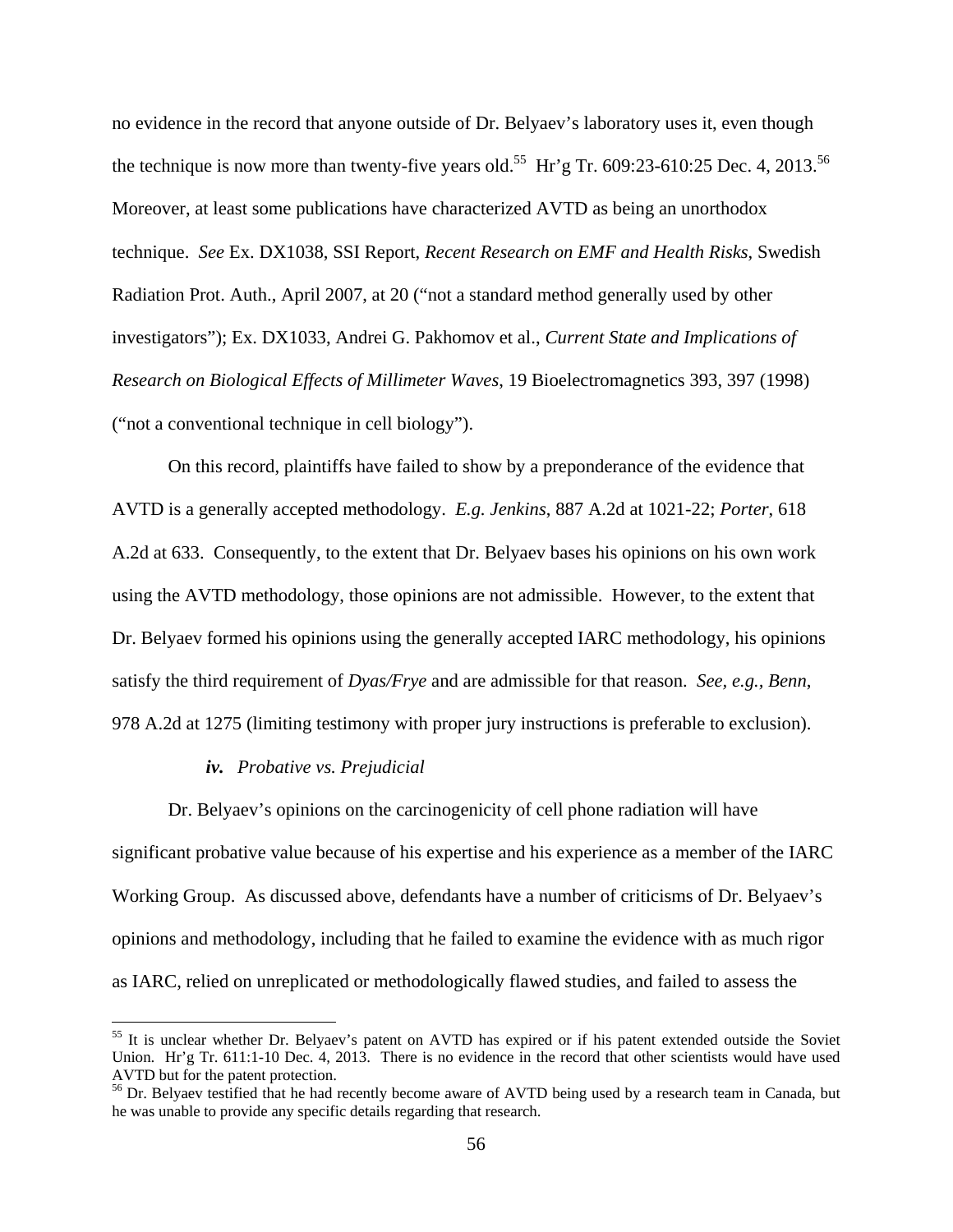positive and negative results in an objective manner. They argue in particular that he disregarded the mechanistic studies and incidence data. Obviously defendants take issue with his general causation opinions, which are at odds with the majority of the scientific community.

With respect to IARC's 2B classification, Dr. Belyaev testified that he disagreed with IARC and would have held out for a 2A classification. He claimed, however, that IARC operates by consensus, and he could not convince the other Working Group members, who concluded that the "limited" epidemiological evidence precluded a 2A classification. Hr'g. Tr. 637:6-21 Dec. 4, 2013. Of course, Dr. Belyaev is free to disagree with IARC, but his claim that he was forced to go along with the majority to achieve consensus has a hollow ring to it. The Monograph itself notes conspicuously that while the majority of the Working Group favored the 2B classification, a minority thought cell phone radiation should be in Group 3 (evidence inadequate to classify carcinogenicity to humans). *IARC Monograph* at 419; Hr'g. Tr. 637:22- 640:6 Dec. 4, 2013. This suggests not only that IARC's decision was not strictly dictated by consensus, but also that there was at least some debate about lowering the classification from 2B to Group 3. Even if the minority in favor of Group 3 consisted of only one member of the Working Group, IARC thought enough of that view to include it in the Monograph. Dr. Belyaev's claim that he would have asked IARC to include *his* minority position in favor of 2A had he known that option was available to him, sounds more like revisionism than history.

Under Rule 403, the court may not exclude expert testimony based on the court's view of its persuasive force or because it is against the expected weight of the evidence. *In re L.C.*, slip op. at 15 (citing *Western Indus. Inc. v. Newcor Can., Ltd.*, 739 F.2d 1198, 1202 (7th Cir. 1984) ("a judge in our system does not have the right to prevent evidence from getting to the jury merely because he does not think it deserves to be given much weight"). As long as the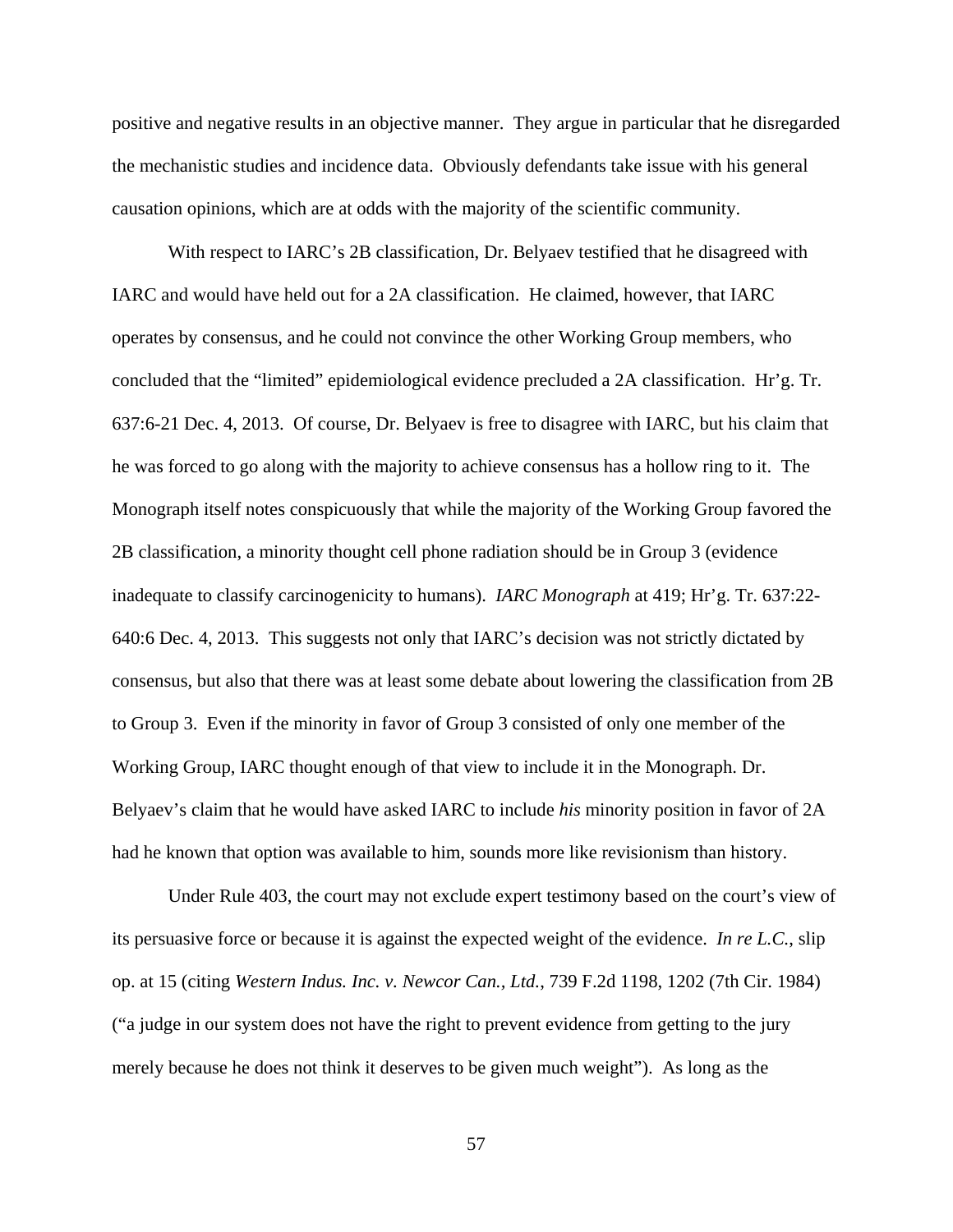testimony satisfies the *Dyas/Frye* test, as Dr. Belyaev's testimony does to the extent it is based on IARC's methodology, the testimony must be admitted unless its probative value is substantially outweighed by a risk of unfair prejudice. Defendants will have ample opportunity to cross-examine Dr. Belyaev about his disagreement with IARC and any other weaknesses in his testimony, and they will undoubtedly put on opposing expert testimony of their own. With these safeguards and proper jury instructions, the court cannot say that the probative value of Dr. Belyaev's testimony is substantially outweighed by the risk of unfair prejudice, confusion, or misleading the jury to reach a decision on an improper ground.

# E. *Dr. Wilhelm Mosgoeller*

# *i. Field and Opinion "Beyond the Ken"*

Dr. Mosgoeller is a cell biologist and histologist. He researches effects on cellular

biology under various conditions and conducts *in vitro* studies. He offers his opinions "to a

reasonable degree of medical and scientific certainty" and summarizes them as follows:

- 1. Non-thermal radiation as emitted from cellular phones causes biological effects in some human systems and cells.
- 2. In principle these biological effects can be either beneficial, neutral, or adverse.
- 3. "A-thermal" radiation from cellular telephones causes an increase in DNA breakage in certain types of human cells resulting in an increased risk of cancer.
- 4. Some cells (*e.g.*, metabolically active cells) respond more strongly to nonthermal EMFs, a finding which is particularly concerning for children and youth, who have a greater percentage of metabolically-active, "growing" tissues.
- 5. Because of what we know about a-thermal effects, it is not possible to define new safety regulations based on the currently available data. Therefore, the recommendations for risk minimizing strategies focus on the "principle of prudent avoidance", *i.e.*, avoid and lower exposure whenever reasonably achievable.

Mosgoeller Rpt. 3. Dr. Mosgoeller testified that long-term exposure to radiation emitted

from cell phones can cause adverse biological effects in human cells by increasing the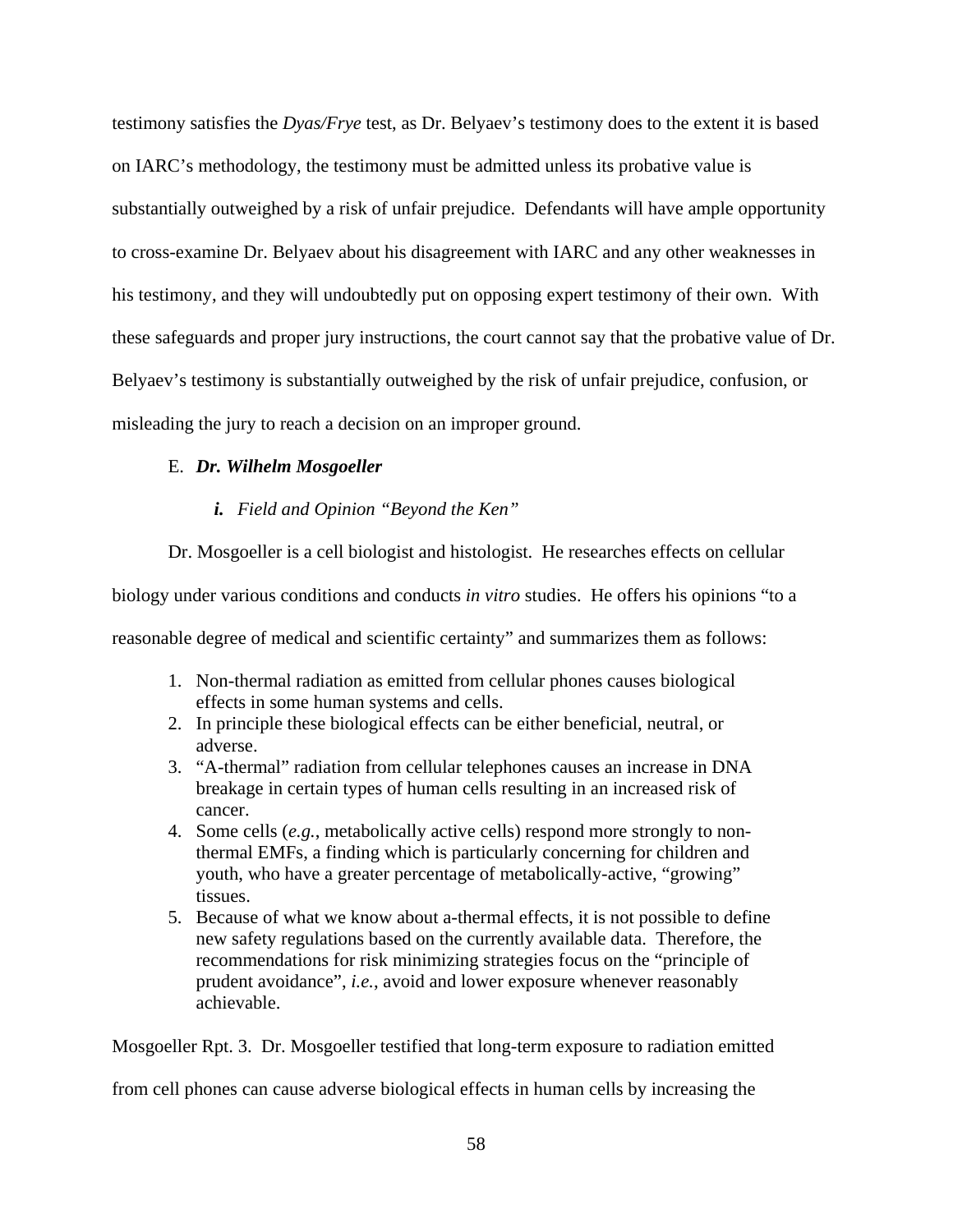accumulation of unrepaired DNA breaks. It does this, he believes, by inhibiting a cell's DNA repair mechanism or by activating the reactive oxygen species of the cell thereby making the DNA more brittle. Hr'g. Tr. 680:3-682:6, 706:7-710:17, 726:8-13 Dec. 9, 2013.<sup>57</sup> It is generally understood that unrepaired DNA breaks can lead to an increased risk of cancer, although for cancer to develop from DNA breaks, other biological processes must occur. Dr. Mosgoeller is not able to say that exposure to cell phone radiation causes an increased risk of glioma or acoustic neuroma specifically. Hr'g Tr.731:22-732:9 Dec. 9, 2013. His opinion is therefore limited to biological plausibility, and constitutes only a building block for plaintiffs' overall causation theory.

 Dr. Mosgoeller's field of expertise and opinions are beyond the ken of a layperson, and he therefore satisfies the first requirement of *Dyas*.

# *ii. Qualifications and Aid to the Factfinder*

 $\overline{a}$ 

Dr. Mosgoeller is a tenured professor and medical doctor at the University of Vienna Medical School's Institute for Cancer Research. He received his medical degree from the University of Vienna in 1987. He is the head of the Cell and Tissue Culture Laboratory at the University of Vienna's Institute of Histology and Embryology and a senior histologist and cell biologist at SCIgenia Science Support GmbH, Ltd., a biomedical consultancy in Vienna, Austria. Dr. Mosgoeller is or has been a member of several scientific societies relating to cellular biology and regulatory affairs, especially as related to radiation and EMF, including the Austrian Standards Institute for Electromagnetic Safety Standards and an EMF committee within the Austrian Health Ministry. As a member of the Austrian Standards Institute, Dr. Mosgoeller helps craft regulations for permissible EMF exposure limits for workers and the general public.

 $57$  The parties and their experts seem to agree that non-ionizing radiation, such as that emitted by cell phones, cannot directly break DNA strands. They dispute whether non-ionizing radiation can lead to increased DNA breakage rates through other means such as inhibiting the repair of naturally occurring DNA breaks.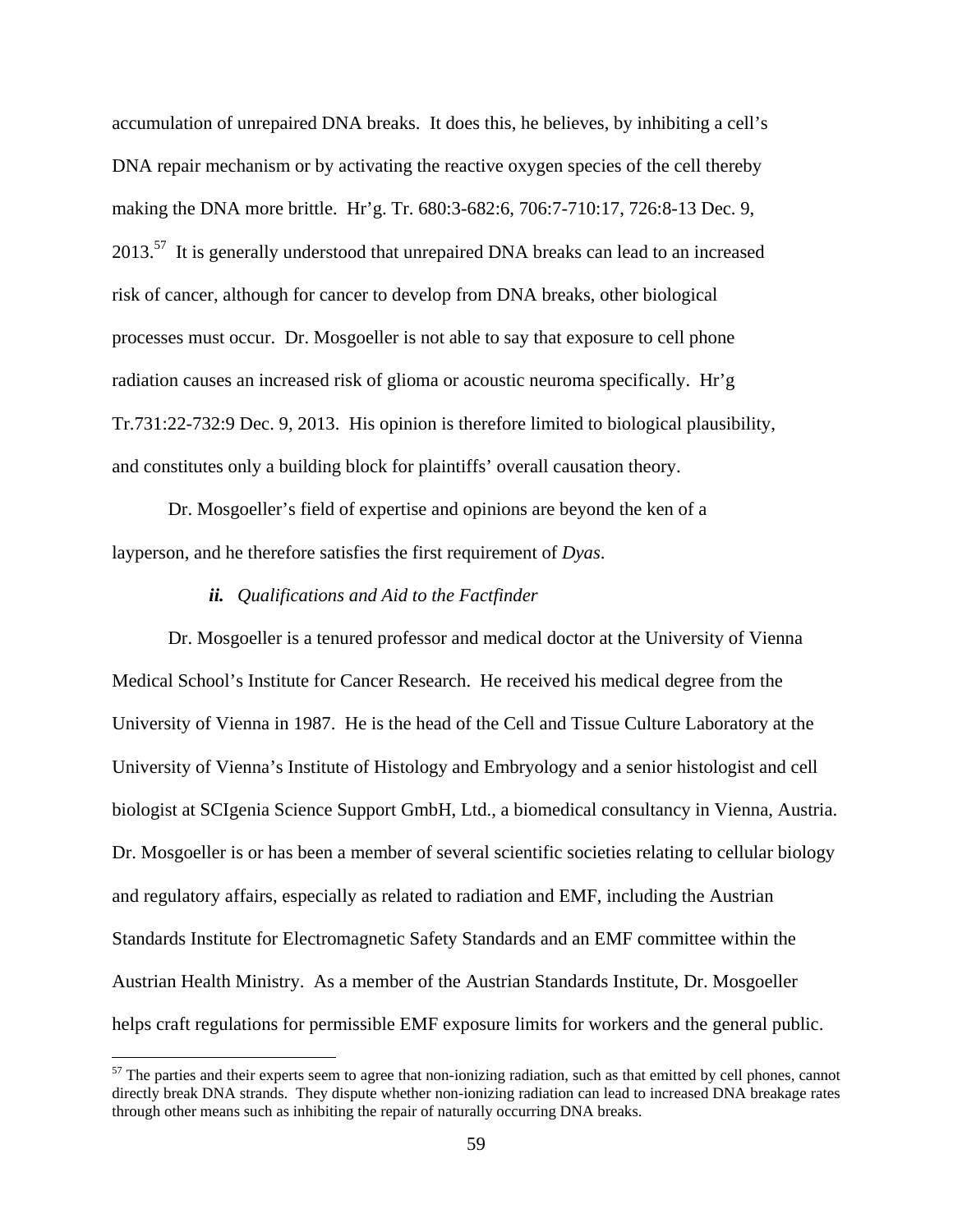From 2002 to 2008, Dr. Mosgoeller was appointed by the Austrian Government's Workers' Compensation Board to investigate the non-thermal biological effects of weak EMFs and radiation. This research program, known as "ATHEM-1," produced numerous peer-reviewed scientific publications. Since 2011, Dr. Mosgoeller has been overseeing the "ATHEM-2" research program, which investigates genotoxic effects of exposure to RF radiation.

Defendants do not challenge Dr. Mosgoeller's qualifications,<sup>58</sup> and the court does not doubt his general competency. *See Haidak*, 841 A.2d at 327. Dr. Mosgoeller is qualified to testify as an expert in cell biology and histology. Because cellular biology, histology, and *in vitro* studies on cell phone radiation are relevant to the general causation issues presented in this case, Dr. Mosgoeller's expertise and opinions will probably aid the factfinder. Therefore, Dr. Mosgoeller satisfies the second requirement of *Dyas*.

#### *iii. General Acceptance of Methodology*

 $\overline{a}$ 

Dr. Mosgoeller relied on two methodologies to reach his opinions. First, he conducted a literature review of studies and publications. Hr'g Tr. 662:19-664:10 Dec. 9, 2013. Dr. Mosgoeller described his literature search as an extensive process in which he searched the library of the National Institutes of Health and screened "all possible papers, publications, peerreviewed journals" to find the sources that were most relevant to answer the question at hand. Hr'g Tr. 662:19-663:8 Dec. 9, 2013. He also consulted his personal libraries. Hr'g Tr. 664:1-10 Dec. 9, 2013. Dr. Mosgoeller identified and reviewed 2,765 publications about EMF, *see* Ex. PX0890, and ultimately cited 39 publications in his expert report. Mosgoeller Rpt. 16-18.<sup>59</sup>

<sup>&</sup>lt;sup>58</sup> Defendants note that Dr. Mosgoeller is not an epidemiologist or geneticist, but Plaintiffs have not offered Dr. Mosgoeller as an expert in either of those fields. As noted earlier, as a medical doctor, Dr. Mosgoeller can testify as an expert on any medical matter, even if it is outside his specialty. *In re Melton*, 597 A.2d at 897.

<sup>&</sup>lt;sup>59</sup> Dr. Mosgoeller's list of sources in PX0890 covers the literature on EMF generally, going well beyond cell biology and histology to include research in other disciplines, such as animal, human, and toxicology studies.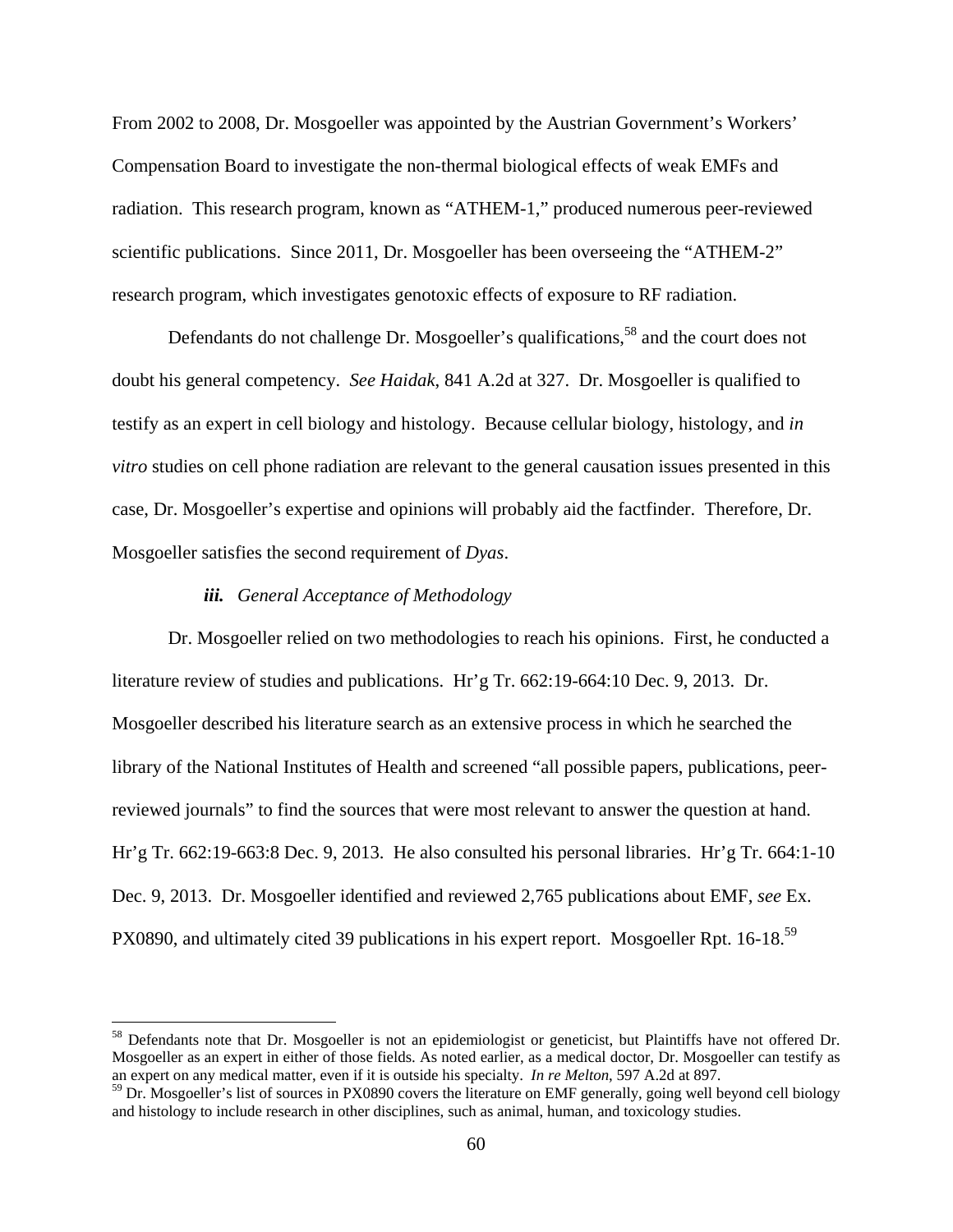Defendants criticize Dr. Mosgoeller for "cherry picking" in his literature review. They argue that he largely ignored studies, reviews, or meta-analyses that showed no DNA damage or other negative effects and that he relied on studies that failed replication. Defendants assert that most studies have not found the types of biological effects Dr. Mosgoeller reports.<sup>60</sup> Additionally, defendants dispute Dr. Mosgoeller's position that finding DNA breaks in *in vitro* studies can be extrapolated to cancer promotion in humans. However, these criticisms are largely aimed at the conclusions Dr. Mosgoeller drew from his literature review, or the sources he chose to rely upon, not the categorical general acceptance of the methodology itself. A literature review is a generally accepted methodology. *Georgetown*, 75 A.3d at 292; *Wilson Sporting Goods*, 59 A.3d at 1272; *Agent Orange*, 611 F.Supp. at 1243. Because Dr. Mosgoeller used a generally accepted methodology, his testimony is admissible under *Frye*; arguments about the sources he chose to rely on and those he chose to reject raise questions for the factfinder, but they do not render his testimony inadmissible. *See Minor*, 57 A.3d at 419 n.8; *Pettus*, 37 A.3d at 218; *(Ricardo) Jones*, 27 A.3d at 1136; *Coates*, 558 A.2d at 1152; *Ibn-Tamas*, 407 A.2d at 638 n.23.

Dr. Mosgoeller's second methodology was to rely on the results of his ATHEM-1 laboratory research program, which conducted *in vitro* experiments. In his expert report, Dr. Mosgoeller describes in considerable detail the process by which his laboratory experiments were conducted. Mosgoeller Rpt. 3-9. The report describes the exposure apparatus, doubleblind experimental design, exposure conditions, cell preparation, methods by which effects on proteins were analyzed, and statistical analysis of control samples. Plaintiffs argue that Dr.

 $60$  Plaintiffs counter that some of these studies are funded by the telecommunications industry and that such studies have been shown to be more likely to find no effects, citing Anke Huss, *et al*, *Source of Funding and Results of Studies of Health Effects of Mobile Phone Use: Systematic Review of Experimental Studies*, 115 Envtl. Health Perspectives 1 (Jan. 2007). See note 20, *supra*.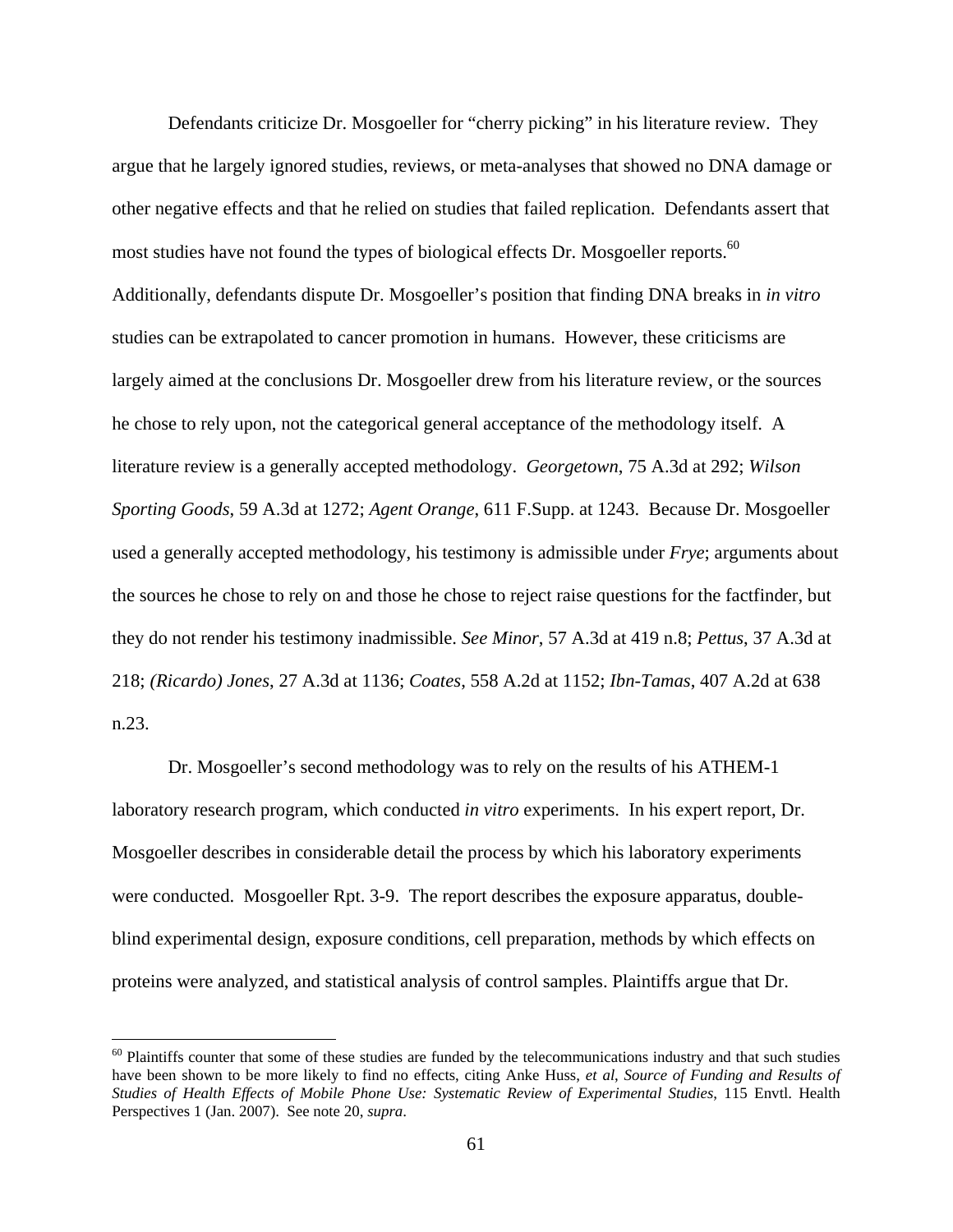Mosgoeller used generally accepted laboratory methodologies when conducting his experiments with ATHEM-1, citing to his testimony that his lab used the same processes as many other cell biology labs around the world. Hr'g Tr. 695:3-698:7 Dec. 9, 2013.

Defendants do not challenge any aspect of Dr. Mosgoeller's laboratory methodology as being not generally accepted on a categorical basis. Rather, defendants criticize particular studies and argue that the ATHEM-1 research does not support Dr. Mosgoeller's conclusion that RF can promote DNA breaks at the cellular level and that it increases the risk of cancer in humans.

In particular, defendants criticize three studies produced by ATHEM-1 and relied upon by Dr. Mosgoeller – the Gerner study (co-authored by Dr. Mosgoeller), the Diem study, and the Schwarz study. IARC itself cautioned that the Gerner study did not adequately confirm its results. *IARC Monograph* at 355, 357-58. With regard to the other two studies, a researcher outside the ATHEM-1 project, Dr. Alexander Lerchl, accused the Diem and Schwarz studies of scientific fraud. Those studies were published in peer-reviewed scientific journals. Investigations into the studies by the Austrian Commission for Scientific Integrity did not find any evidence of fraud, but also cautioned that the studies did not follow the rules of good scientific practice in that they did not provide the attention to detail necessary for the scientific community to understand their published data. Hr'g Tr. 1110:18-1112:5 Dec. 12, 2013. The studies were not retracted by the journals in which they were published. Dr. Mosgoeller testified that he believes Dr. Lerchl is funded by the cell phone industry and had ulterior motives for attempting to discredit ATHEM-1's work. Hr'g Tr.1186:16-1188:22 Dec. 12, 2013. It is noteworthy, however, that IARC commented that the mode of acquisition of data in the Diem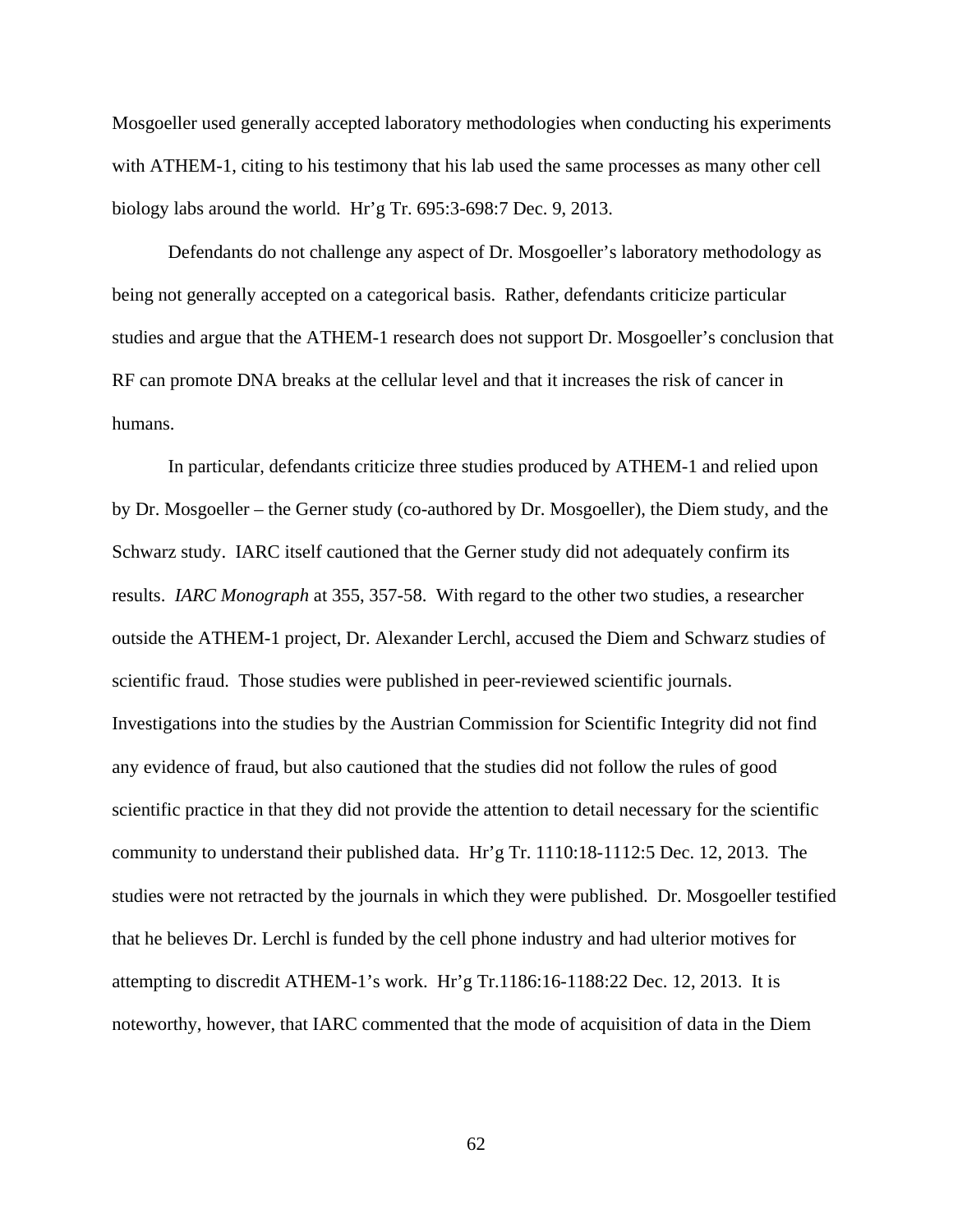and Schwarz studies had been the subject of controversy and criticism in scientific journals and that the studies failed at least one attempt at replication. *IARC Monograph* at 313, 322.

Defendants' criticisms of Dr. Mosgoeller's reliance on ATHEM-1 do not go to the general acceptance of the methodology used by Dr. Mosgoeller or the ATHEM-1 laboratory. Rather, defendants criticize how those methodologies were employed and the conclusions Dr. Mosgoeller drew from ATHEM-1's research. The preponderance of the evidence shows that Dr. Mosgoeller and ATHEM-1 used generally accepted methodology in conducting their experiments. *See Pettus*, 37 A.3d at 217; *Porter*, 618 A.2d at 633. Whether Dr. Mosgoeller and his colleagues properly applied that methodology is not for the court to decide. *Ibn-Tamas*, 407 A.2d at 638 n.24. If Dr. Mosgoeller's lab did poor work or drew untenable conclusions, defendants can argue to the jury that his opinions are erroneous and "generally so unreliable that [they] should be ignored." *In re Melton*, 597 A.2d at 889; *(Nathaniel) Jones*, 548 A.2d at 40 (general acceptance "does not vary according to the circumstances of the case.").

Dr. Mosgoeller used generally accepted methodology both in his literature review and in his laboratory experiments. He therefore satisfies the third requirement of *Dyas*.

#### *iv. Probative vs. Prejudicial*

Dr. Mosgoeller's expert opinions are not "imprecise and unspecific." *Frazier*, 387 F.3d at 1266. He clearly states his views on the health risks associated with radiation emitted from cell phones. His opinions do not obviously lack scientific foundation. *See Agent Orange*, 611 F.Supp. at 1243, 1245. There is a dispute between the parties as to whether Dr. Mosgoeller's science is correct. It is not unusual to find scientists disagreeing about difficult questions of causation. Defendants' chief critique of Dr. Mosgoeller is that his opinions are out of the mainstream in the scientific community and inconsistent with the results of many studies. They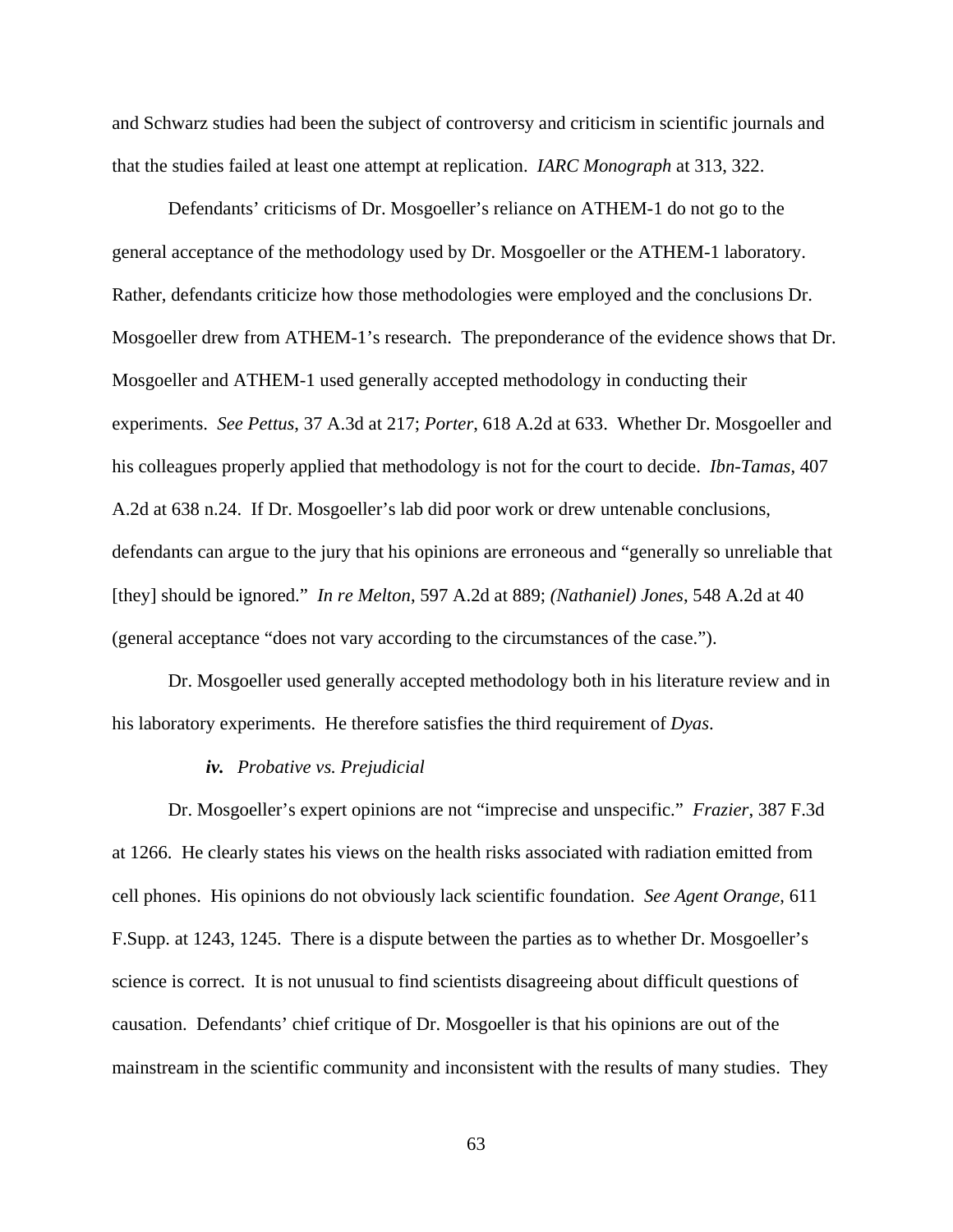argue that he cherry picks the data he uses and ignores the fact that some of the research studies he relies on have not been replicated or have failed replication. These are legitimate issues for defendants to demonstrate by cross-examination at trial and by presentation of opposing experts. However, the probative value of Dr. Mosgoeller's testimony is not substantially outweighed by the risk of confusing or misleading the jury, and to exclude his testimony under Rule 403 on the grounds asserted by defendants would not be a proper exercise of the court's discretion.

# F. *Dr. Dimitris Panagopoulos*

## *i. Field and Opinion "Beyond the Ken"*

Dr. Dimitris Panagopoulos is a biophysicist whose research focuses on non-ionizing radiation. His conducts *in vivo* experimental research with *Drosophila melanogaster*, the common fruit fly, in which he exposes fruit flies to cell phone radiation and measures any consequent health effects. Dr. Panagopoulos would testify "that it is more probable than not that cell phone radiation causes adverse health effects in humans." Panagopoulos Rpt. 7. The basis for Dr. Panagopoulos' opinion is that fruit flies are genetically similar to humans, they are generally more resistant to radiation than humans, cell phone radiation can damage DNA in fruit flies and injure their reproductive systems, and other studies have found similar effects in mammals and birds. Dr. Panagopoulos is not offering an opinion that cell phone radiation causes glioma or acoustic neuroma. Like Dr. Mosgoeller, his opinion is a building block in plaintiffs' general causation theory.

Dr. Panagopoulos' field of expertise and opinion are beyond the ken of a layperson, and therefore he satisfies the first requirement of *Dyas*.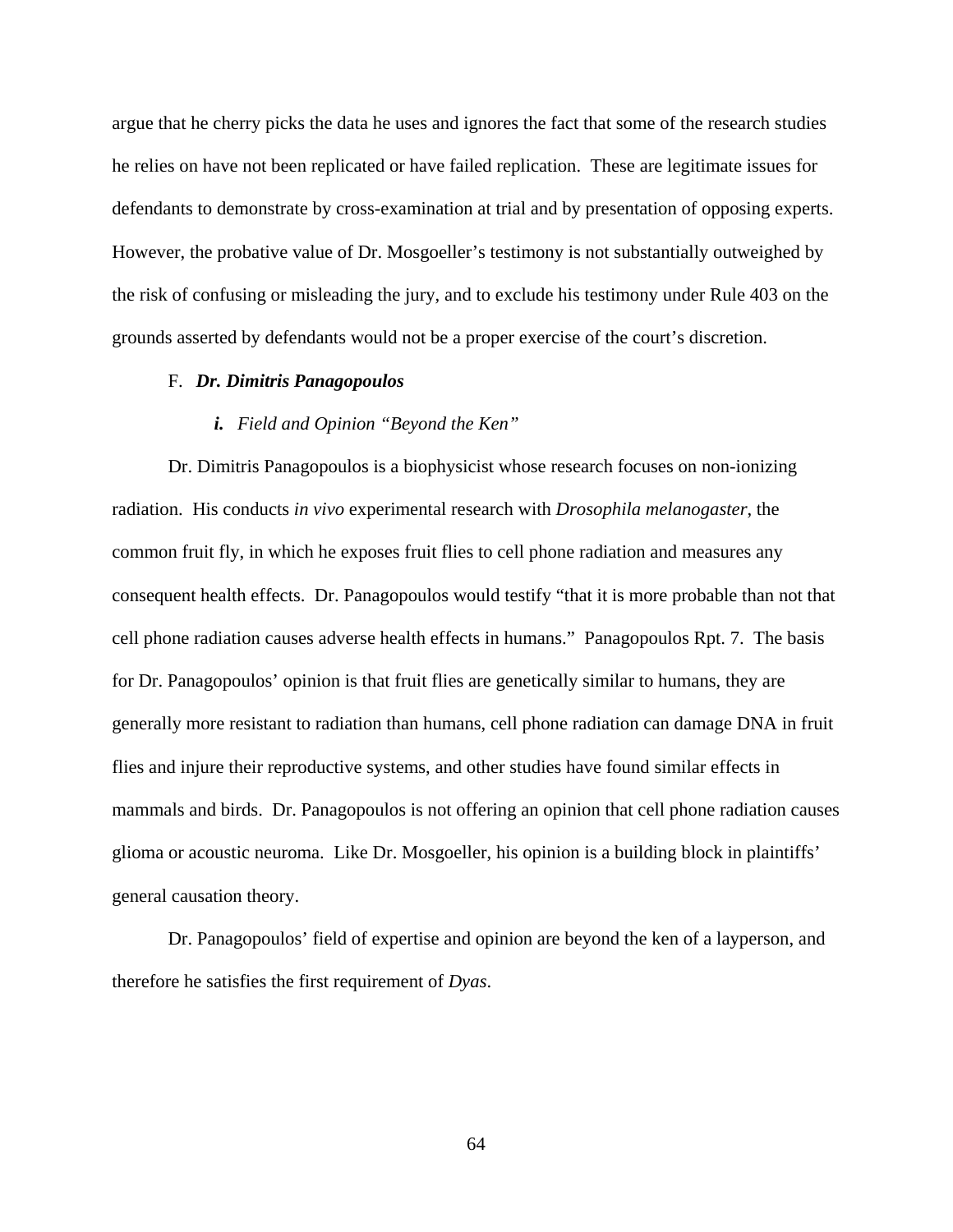# *ii. Qualifications and Aid to the Factfinder*

Dr. Panagopoulos has a degree in physics and a PhD in biology from the University of Athens, focusing on biological effects of electromagnetic fields. He completed his PhD in 2001, and he has done post-doctoral research on cell death induction by non-ionizing radiation. Since 2002 he has been a researcher and lecturer in the Biology Department of the University of Athens, where he also founded the Radiation Biophysics Laboratory. Dr. Panagopoulos is a regular peer reviewer for several international scientific journals. The journal *Mutation Research* named him a "Top 10 cited Author in 2007 & 2008" for his article "Cell Death induced by GSM 900 MHz and DCS 1800 MHz Mobile Telephony Radiation." Dr. Panagopoulos has conducted and authored 22 peer-reviewed studies related to cell phone radiation and has given numerous presentations at conferences on the biological effects of EMFs. He is the founder and director of the Radiation and Environmental Biophysics Research Centre, a private research laboratory. He was invited to testify on the health effects of cell phone radiation before the Greek Parliament in 2005, and the Canadian Parliament in 2010. After testifying before the Canadian Parliament, the University of Athens took away his office and laboratory at the University. Hr'g Tr. 1423:7-1425:25 Dec. 13, 2013.<sup>61</sup> As of January 15, 2014, he began working at the National Centre for Scientific Research of Greece "Demokritos" (Institute of Radioisotopes, laboratory of Health Physics).

Defendants do not challenge Dr. Panagopoulos' qualifications as a biophysicist,  $62$  and the court does not have any reason to doubt his competency. *See Haidak*, 841 A.2d at 327. Because biophysics and *in vivo* studies of cell phone radiation are relevant to the general

<sup>&</sup>lt;sup>61</sup> Dr. Panagopoulos testified that two other scientists who testified before the Canadian Parliament regarding health risks from cell phones, one French and one Swedish, suffered the same fate. *Id*.<br><sup>62</sup> Defendants do argue that Dr. Panagopoulos is not qualified to be an expert on cancer causation because he is not a

medical doctor, or a cancer specialist. But Dr. Panagopoulos is qualified in biophysics and related fields, and he is not offering an opinion on whether cell phone radiation causes glioma or acoustic neuroma.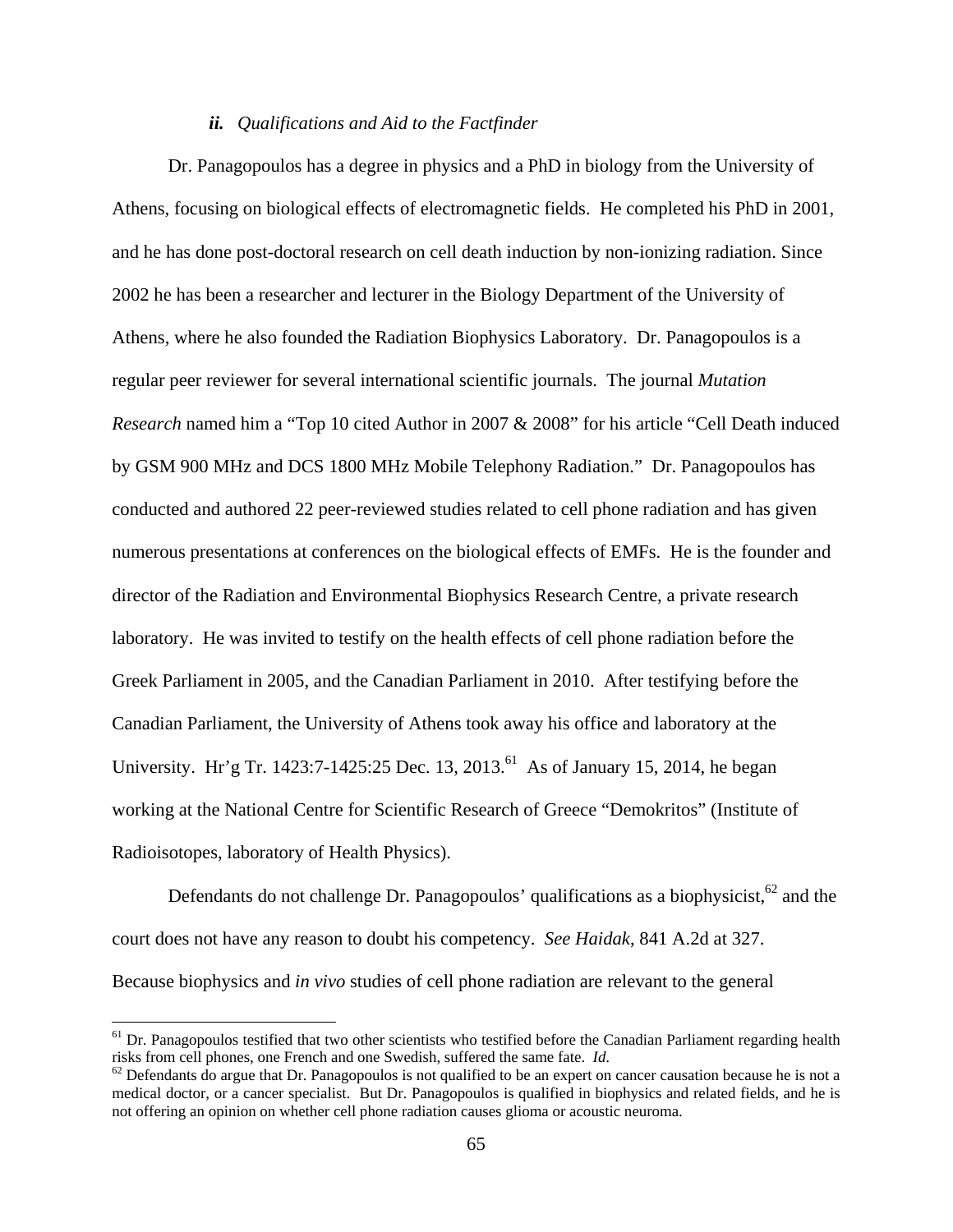causation determinations in this case, Dr. Panagopoulos' expertise and opinions would probably aid the factfinder. Therefore, Dr. Panagopoulos satisfies the second requirement of *Dyas*.

#### *iii. General Acceptance of Methodology*

Dr. Panagopoulos' opinions are derived principally from his own laboratory experiments exposing fruit flies to cell phone radiation. In these experiments, Dr. Panagopoulos (or another member of his research team) placed adult fruit flies, separated by gender, into test tubes, which contained standard fly food in the bottom and were sealed with cotton plugs to allow the flies to breathe but not escape. The researchers then positioned a commercially available cell phone against the test tube so that the antenna of the phone was touching and parallel to the tube. Dr. Panagopoulos testified that the researchers used a typical consumer cell phone for the experiments in order "to test the effects of the real thing." Hr'g Tr. 1249:17-1250:17 Dec. 12, 2013. The vials of flies were then exposed or sham-exposed to cell phone radiation.<sup>63</sup> Exposure consisted of a researcher reading a script into the phone during a phone call. For the shamexposed group, the researcher read the same script, but the phone was turned off. Each exposure constituted a "dose," and the vials were dosed multiple times over the course of the experiment. After 48 hours, the male and female flies were combined into one vial to allow them to mate while exposures and sham-exposures continued for another 72 hours. The flies were then removed from the vials and the vials, containing developing embryos, were kept in a culture room for another six days without exposure to additional cell phone radiation. The researchers then counted the number of pupae in the exposed and sham-exposed samples to compare the reproductive capacity of each group. This count was blinded. The researchers also used the

<sup>&</sup>lt;sup>63</sup> "Sham-exposure" is what a researcher does to the control group. To control for other variables, the sham-exposed group receives the exact same treatment as the exposed group, except for the variable being tested (in this case, cell phone radiation).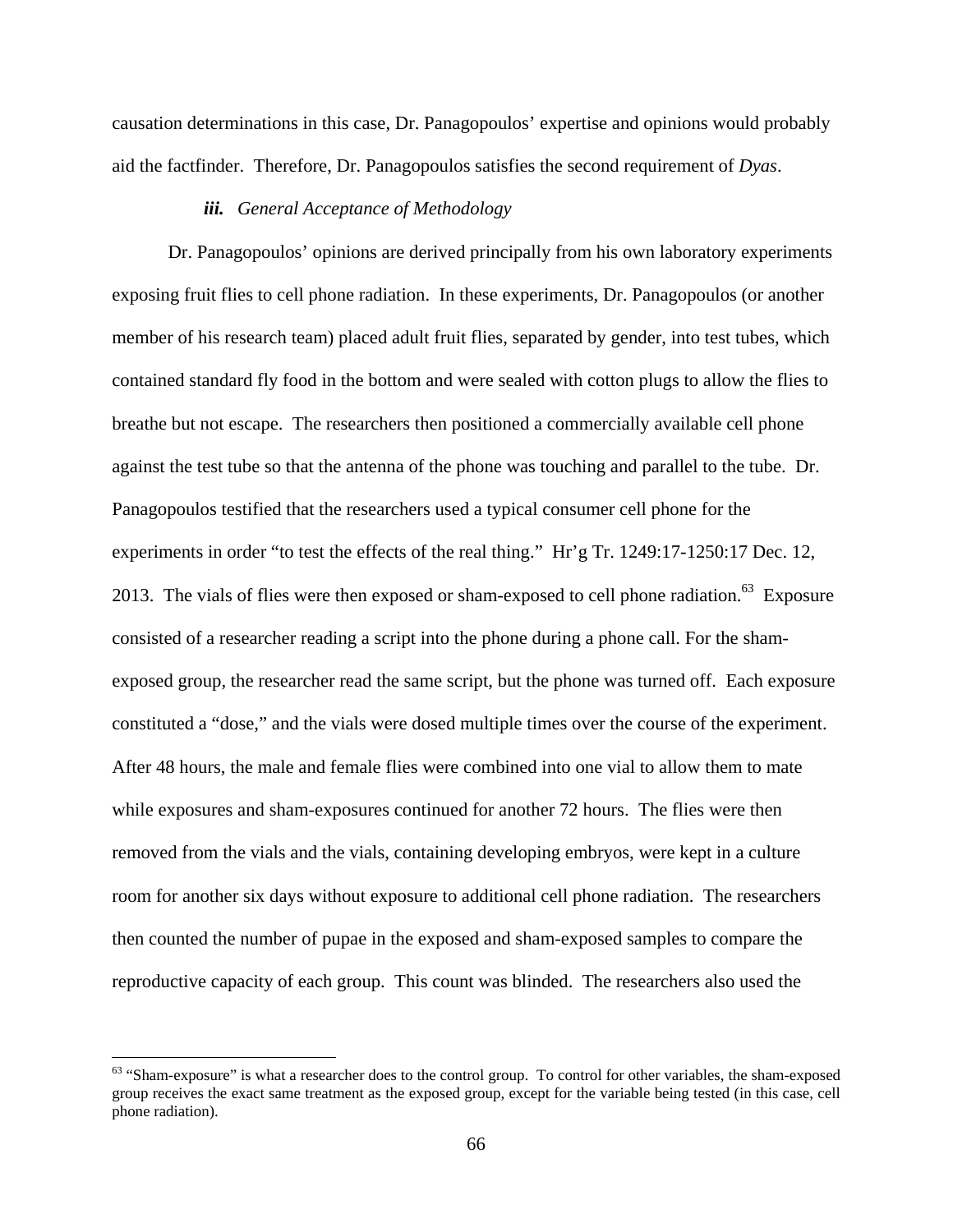TUNEL assay and two other assays to analyze the ovaries of the exposed and sham-exposed female flies.

Based on these experiments, Dr. Panagopoulos found that exposure to radiation from cell phones caused severe DNA damage, impairing the flies' reproductive capacity.<sup>64</sup> Based on his knowledge of the literature and the genetic similarities between fruit flies and humans, Dr. Panagopoulos concluded that cell phone radiation more likely than not causes adverse health effects in humans. His opinion is that cell phone radiation can damage DNA in humans the same way it does in fruit flies, because the relevant cellular and genetic structures of humans and flies are similar.

Plaintiffs argue that Dr. Panagopoulos' experimental methodology was flawless and controlled for all possible confounding variables through his control of environmental factors, stress, temperature, and his use of sham-exposure. They note that all three assays used by Dr. Panagopoulos are common, generally accepted laboratory techniques for assessing various conditions. Dr. Panagopoulos developed his methodology back in 1999 and has used it to publish numerous peer-reviewed articles over 14 years. Hr'g Tr. 1260:6-12 Dec. 12, 2013. He testified that his methodology has never been publicly criticized and has been used by two other studies, Weisbrot 2003<sup>65</sup> and Margaritis 2013.<sup>66</sup> Hr'g Tr. 1260:13-21 Dec. 12, 2013.

Defendants argue that Dr. Panagopoulos' exposure methodology of holding a commercial cell phone next to a test tube is not generally accepted, and for that reason his expert testimony cannot satisfy the *Dyas/Frye* standard. Dr. Panagopoulos developed this methodology, and the

 $64$  Dr. Panagopoulos has posited what he calls the "Ion Force Vibration Theory," a theory for a mechanism by which non-ionizing radiation could directly break DNA bonds. It is apparent from the record that this novel theory does

not have a widespread following and is not generally accepted in the scientific community.<br><sup>65</sup> Weisbrot D., *et al, Effects of mobile phone radiation on reproduction and development in Drosophila <i>melanogaster*, J. Cell B

<sup>&</sup>lt;sup>66</sup> Margaritis L.H., *et. al., Drosophila oogenesis as a biomarker responding to EMF sources*, Electromagn. Biol. Med. Early Online, 1-25 (2013).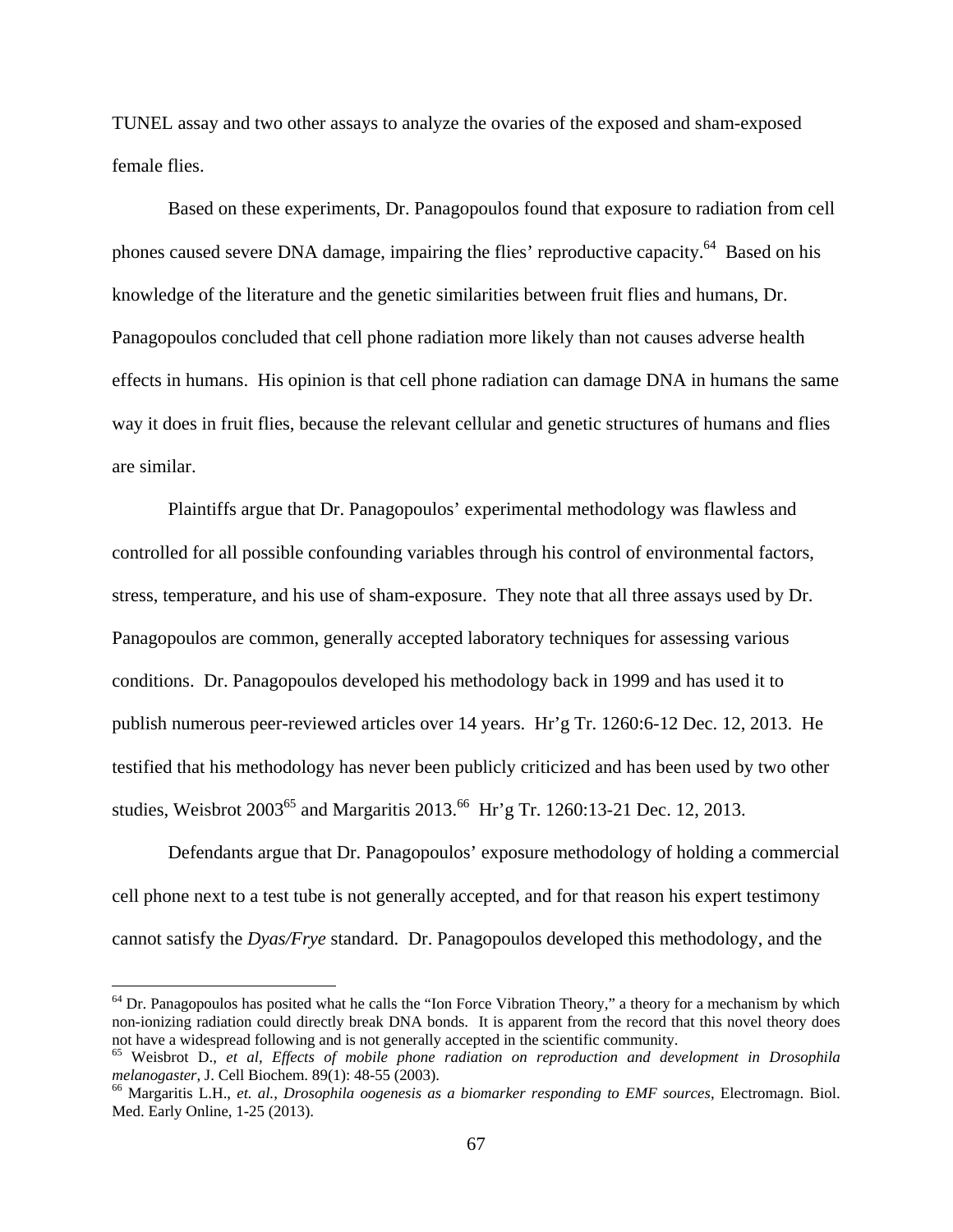record shows that almost no one outside of the University of Athens uses it.<sup>67</sup> The British Health Protection Agency has criticized this exposure method based on its inconsistent levels of exposure and insufficient experimental control. *See HPA 2012* at 36. IARC likewise criticized Dr. Panagopoulos' experiments for having "several shortcomings related to the methods of exposure assessment and temperature control, which could have influenced the results." *IARC Monograph* at 291. The Monograph also noted that at least one of these studies used "unreliable dosimetry" by placing the vials adjacent to the phone antenna. *Id*. at 341.

Defendants point out that the Margaritis 2013 study should not count as independent acceptance of Dr. Panagopoulos' methodology, because Dr. Margaritis was a collaborator and co-author on Dr. Panagopoulos' studies. According to defendants, the only other evidence of "general acceptance" is the Weisbrot 2003 study, which IARC criticized for the same kind of methodological flaws that IARC found in Dr. Panagopoulos' work. *See IARC Monograph* at 341 ("Unreliable dosimetry: exposure by placing vials next to mobile-phone antenna"); *see also*  ICNIRP 2009 at 176 (Weisbrot 2003 "difficult to interpret because of lack of RF dosimetry").

Dr. Panagopoulos' exposure methodology is a novel technique which, to the best of the court's knowledge, has not previously been scrutinized under *Frye* (or *Daubert*, for that matter). Even if his methodology produces valid results, $68$  plaintiffs have failed to show by a preponderance of the evidence that his exposure methodology is generally accepted. *Pettus*, 37 A.3d at 217; *Porter*, 618 A.2d at 633. "It is not the court's role to resolve disputes within the scientific community. The very existence of a dispute precludes admission." *United States v. Jenkins*, 887 A.2d 1013, 1022 (D.C. 2005); *see also (Ricardo) Jones*, 27 A.3d at 1136;

 $67$  Weisbrot 2003 is the only study in the record using this method outside of the University of Athens.

<sup>68</sup> Under *Frye* it is not the proper function of the court to determine whether Dr. Panagopoulos' exposure methodology produces scientifically valid results. *(John) Jones*, 990 A.2d at 981 (court need not understand underlying science to determine admissibility).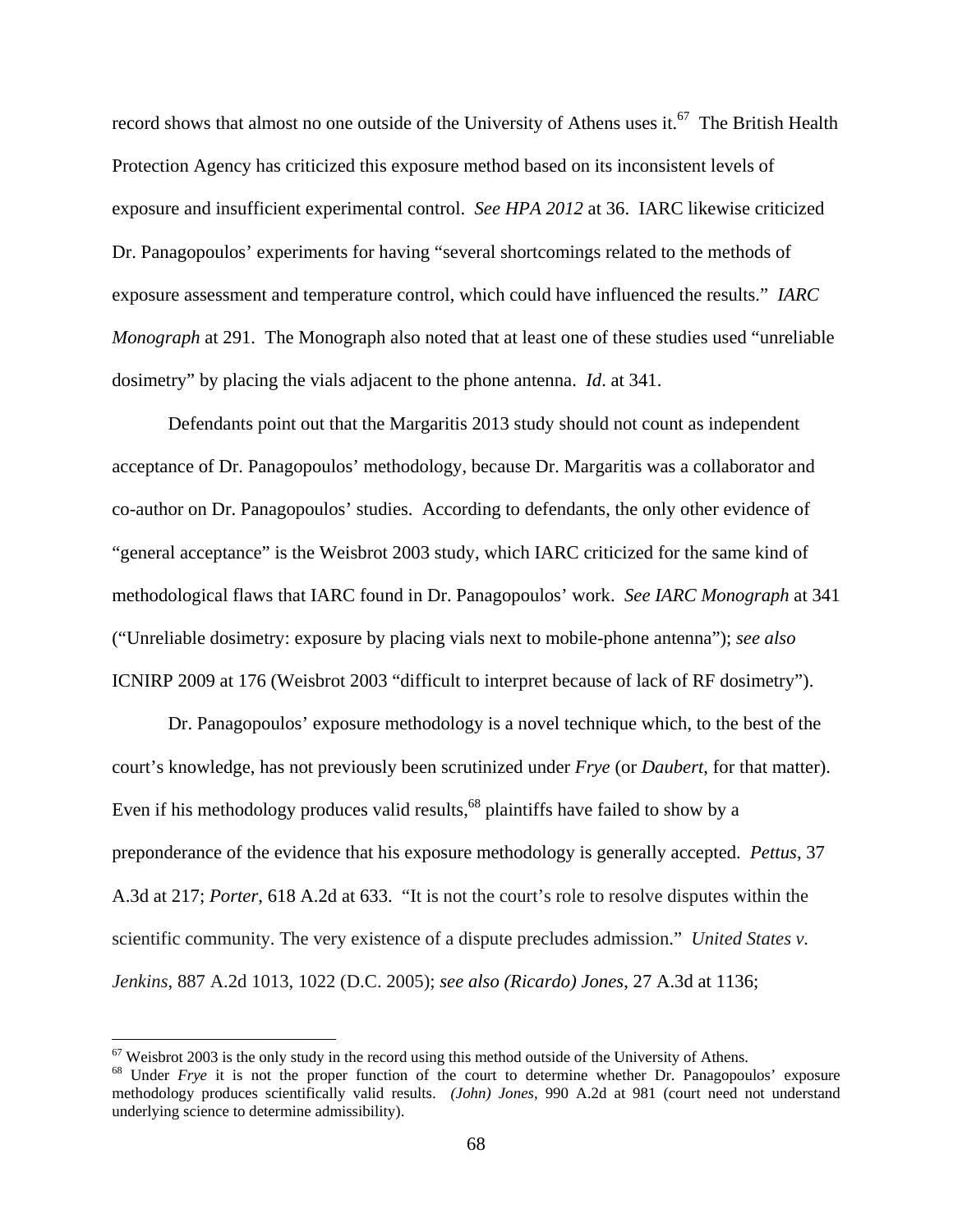*(Nathaniel) Jones*, 548 A.2d at 42. A novel methodology will fail the *Frye* test if there are scientists in either number or experience who publicly oppose it. *Minor*, 57 A.3d at 420; *Porter*, 618 A.2d at 634. The record makes clear that the Panagopoulos exposure methodology of placing a cell phone next to a vial of flies has not obtained general acceptance. Few, if any, other scientists have adopted it, and it has been criticized or received negative comment from IARC, the HPA, and ICNIRP.

Dr. Panagopoulos' exposure methodology is central to his laboratory experiments and to the causation opinions for which plaintiffs have proffered him as an expert. Because he did not use a generally accepted methodology, Dr. Panagopoulos does not satisfy the third requirement of  $Dyas$ , and his testimony must be excluded.<sup>69</sup>

### G. *Dr. Abraham Liboff*

 $\overline{a}$ 

# *i. Field and Opinion "Beyond the Ken"*

Dr. Abraham Liboff is a physicist and molecular biologist who has had a long and accomplished career studying electromagnetic effects on biological systems. Dr. Liboff concludes, to a reasonable degree of scientific certainty, that RF and ELF radiation from cell phones can cause non-thermal biological changes. Dr. Liboff does not offer an opinion on whether cell phones cause or promote glioma, acoustic neuroma, or any other type of tumor. Rather, his opinion is limited to biological plausibility, based on his belief that the RF and ELF radiation emitted by cell phones are "biologically interactive" and have produced various effects in cells and animals. Liboff Exp. Rpt. 3.

<sup>69</sup> Because Dr. Panagopoulos cannot satisfy the *Dyas* test, the court need not determine whether the probative value of his testimony would be substantially outweighed by the risk of prejudice under Rule 403. Nor is it necessary to consider defendants' other grounds for exclusion: (1) Dr. Panagopoulos does not offer a cancer causation opinion: (2) if he does hold such an opinion, he is not qualified to offer it; and (3) in any event, it is not generally accepted to infer cancer causation in humans from DNA damage in fruit flies, even if RF radiation, under proper conditions, were capable of causing DNA damage in fruit flies, particularly where Dr. Panagopoulos fails to account for the uniformly negative whole animal studies.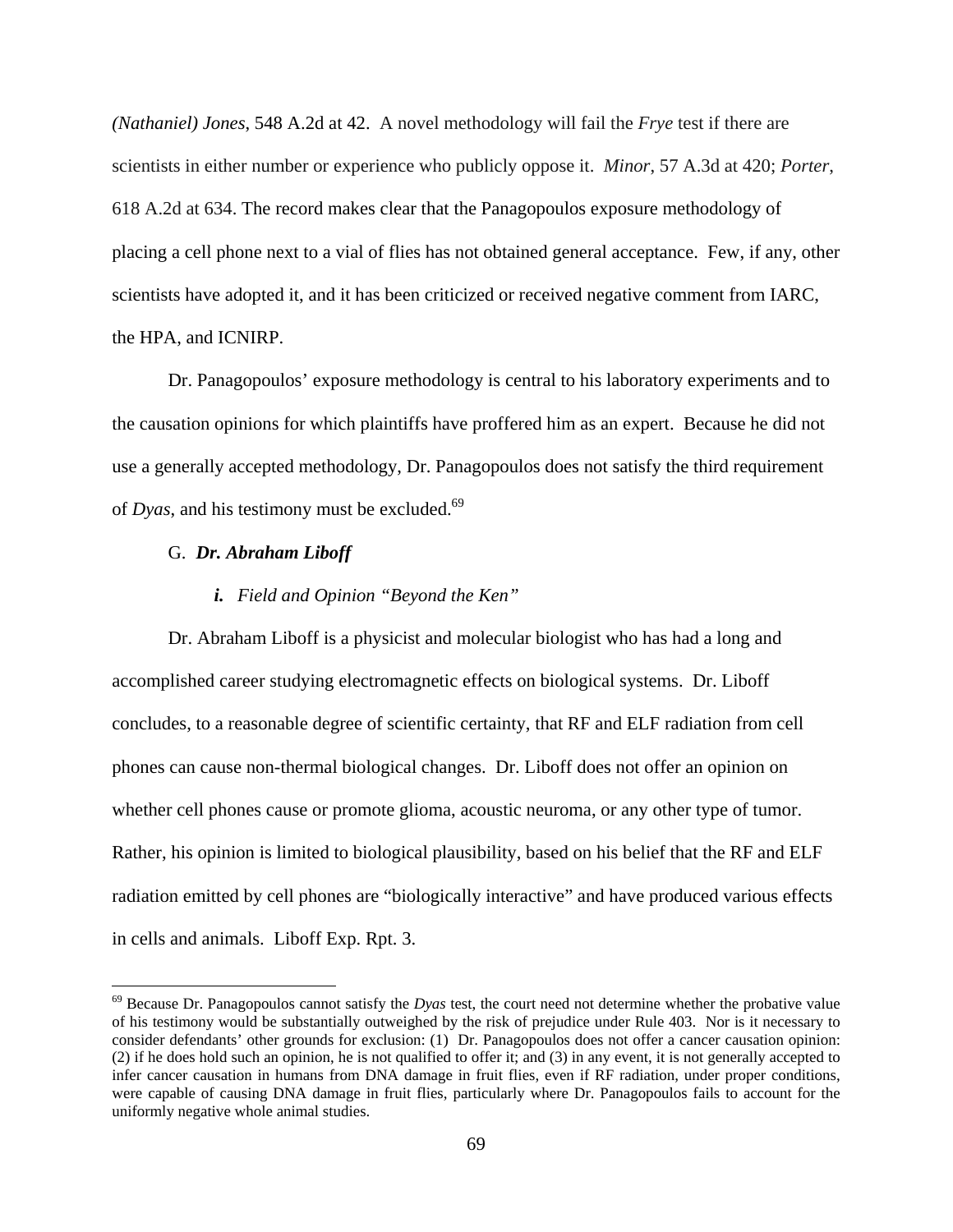Dr. Liboff's field of expertise and the opinions he offers are beyond the ken of a layperson, and he therefore satisfies the first requirement of *Dyas*.

#### *ii. Qualifications and Aid to the Factfinder*

Dr. Liboff received his PhD in physics from New York University in 1964 and first began experimenting with magnetic fields in the late 1960s. From 1965 to 1972, Dr. Liboff was a researcher and professor in the NYU Department of Physics. For thirty years, from 1972 to 2002, he was a physics professor at Oakland University in Rochester, Michigan (he is now a professor *emeritus*), where he served as the Chairman of the Physics Department and the Director of the Doctoral Program in Medical Physics. From 2004 to 2010, he was a research professor in the Center for Molecular Biology and Biotechnology at Florida Atlantic University. At various times during his academic career, Dr. Liboff conducted research for General Electric and the Sylvania Corporation, and he served as a consultant to numerous government agencies and private corporations. He was a Management Fellow at the Department of Energy and a National Research Council Fellow at the Naval Medical Research Institute. From 1998-2010, Dr. Liboff was the Editor of *Electromagnetic Biology and Medicine*, a scientific journal. Dr. Liboff is a peer reviewer for many major scientific journals including *Science*, *Nature*, *Physical Review Letters*, *Neuroscience Letters*, *Bioelectromagnetics*, among others.

Dr. Liboff has been awarded 41 patents in the area of electromagnetic therapy, including patents for devices used today to repair bones using Ion Cyclotron Resonance, a theory he developed and introduced at a NATO conference in 1984. He has published more than 100 peerreviewed articles, book chapters, and other reviews, and has given dozens of presentations on electromagnetic interactions with biological systems. In 1994, Dr. Liboff was a member of a five-person group responsible for preparing the Bioelectromagnetic Applications to Medicine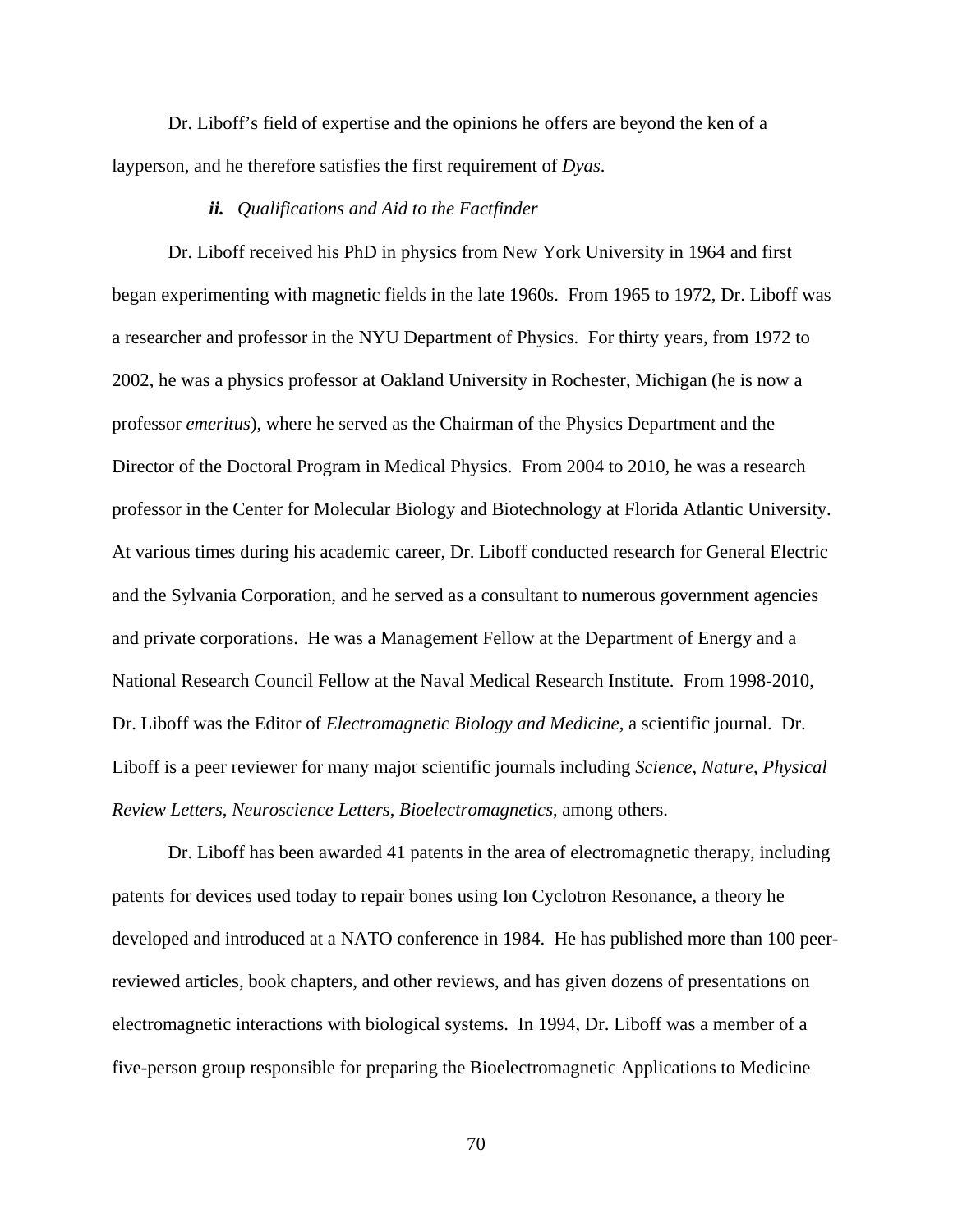Report for the National Institutes of Health. Dr. Liboff also participated in the drafting of IARC's 2001 statement declaring that non-ionizing electromagnetic radiation is a possible carcinogen. Dr. Liboff testified<sup>70</sup> that despite his retirement, he continues to keep current with the developing science in his field.

Defendants do not challenge Dr. Liboff's credentials. Dr. Liboff is well-qualified to testify as an expert on matters relating to biophysics, electromagnetics, and the biological effects of cell phone radiation. Because these subjects are relevant to the general causation determinations in this case, Dr. Liboff's expertise and opinions will probably aid the factfinder.<sup>71</sup> Therefore, Dr. Liboff satisfies the second requirement of *Dyas*.

### *iii. General Acceptance of Methodology*

 $\overline{a}$ 

Dr. Liboff's opinions are based on his review of the scientific literature, including peerreviewed and published empirical studies (both his own and those of others), as well as his knowledge acquired through discussions with other scientists conferences and his experience as a peer-reviewer for many journals. Ex. PX0028 (Liboff 11/20/13 *de bene esse* Dep. Tr.) at 67:1- 72:1. Dr. Liboff testified that he gave more weight to the publications of researchers he felt were more trustworthy and reliable, based on his years of experience in the field. *Id.* at 85:8-86:18. While defendants argue that Dr. Liboff does not have any describable methodology, most of their opposition to Dr. Liboff is directed at his conclusions, rather than at his methodology. Drawing conclusions from a fair qualitative and quantitative review of the published scientific literature is a generally accepted methodology. *Georgetown*, 75 A.3d at 292; *Wilson Sporting Goods*, 59 A.3d at 1272; *Agent Orange*, 611 F.Supp. at 1243. Surely such a methodology does not lose

<sup>70</sup> Dr. Liboff, who is in his eighties, lives in Florida and does not travel. He testified *de bene esse* and his videotaped deposition was played in its entirety at the *Frye* hearing.<br><sup>71</sup> Defendants argue that Dr. Liboff's opinion that radiation from cell phones causes "biological change" is irrelevant

to the issues of this case. However, the standard for relevance is quite permissive and Dr. Liboff's opinion on biological plausibility could be helpful to the jury. *In re LC*, slip op. at 11-15.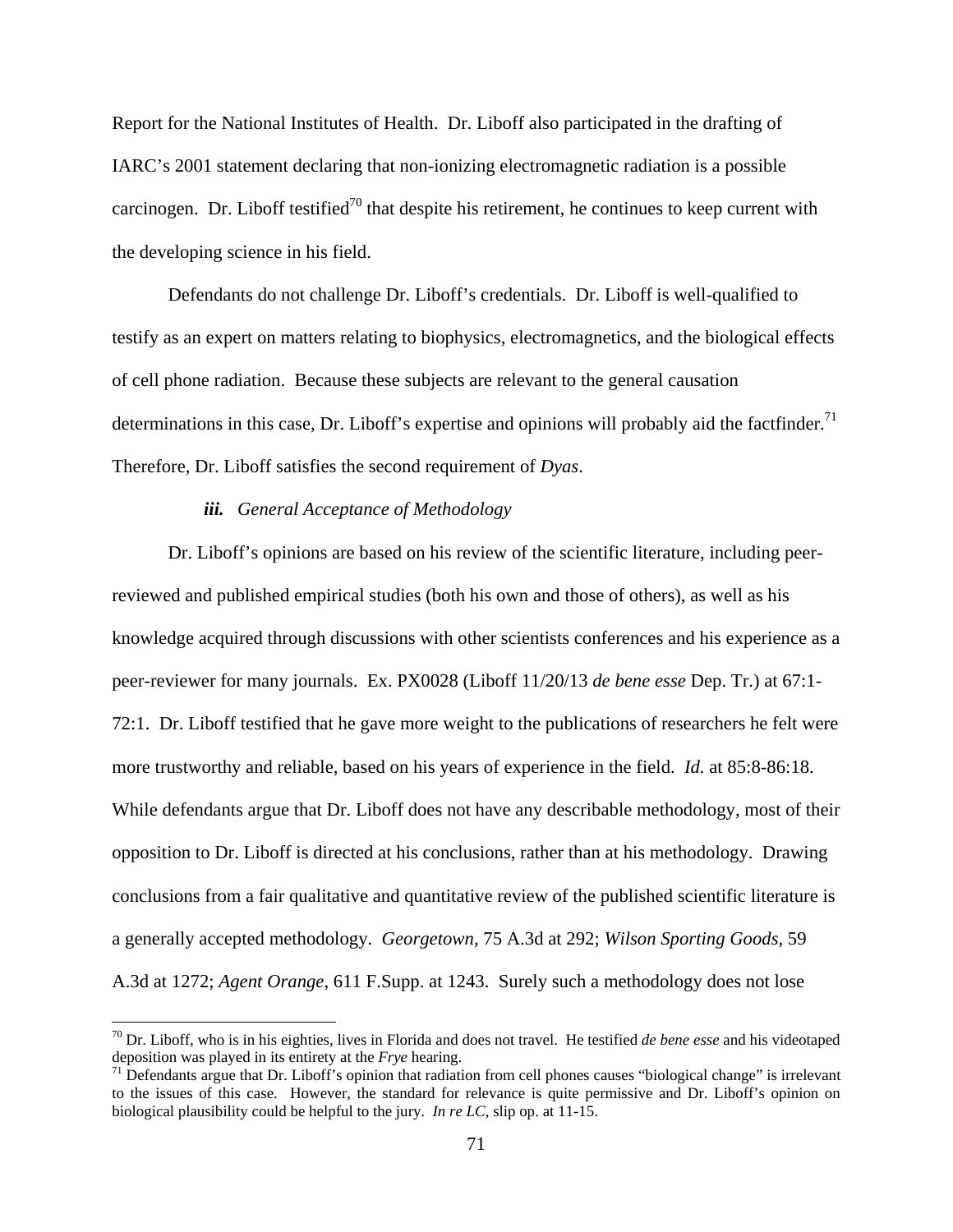general acceptance when you add fifty years worth of scholarly experience on top of it. Dr. Liboff used a generally accepted methodology, and his proffered testimony satisfies the third requirement of *Dyas*.

# **iv.** *Probative vs. Prejudicial*

Dr. Liboff's testimony will be probative on the issue of biological plausibility. His expert opinions are limited to the biological effects of cell phone radiation, and he cannot testify beyond that to the more specific issues relating to cancer causation, glioma, and acoustic neuroma. Defendants will have ample opportunity to cross-examine him and offer their own evidence in opposition, including evidence that the biological effects cited by Dr. Liboff are many steps removed from cancer causation in humans. There is little risk that Dr. Liboff's testimony will mislead or confuse the jury in a way that would result in undue prejudice. Therefore, the probative value of Dr. Liboff's testimony is not substantially outweighed by the risk of undue prejudice.

### H. *Dr. Laura Plunkett*

#### *i. Field and Opinion "Beyond the Ken"*

Dr. Laura Plunkett is a pharmacologist and toxicologist whose work focuses on human health risk assessment. Dr. Plunkett does not offer any opinions directed to the ultimate issue in this phase of the litigation, general causation of brain tumors, but instead she validates the methodologies of other experts and the inferences that can fairly be drawn from different lines of scientific evidence. She is essentially a support witness. Dr. Plunkett offers three opinions, expressed to a reasonable degree of scientific certainty: 1) "Weight of Evidence" is a generally accepted methodology for inferring disease causation; 2) it is generally accepted to extrapolate results from fruit fly and other *in vivo* studies to predict health effects in humans; and 3) it is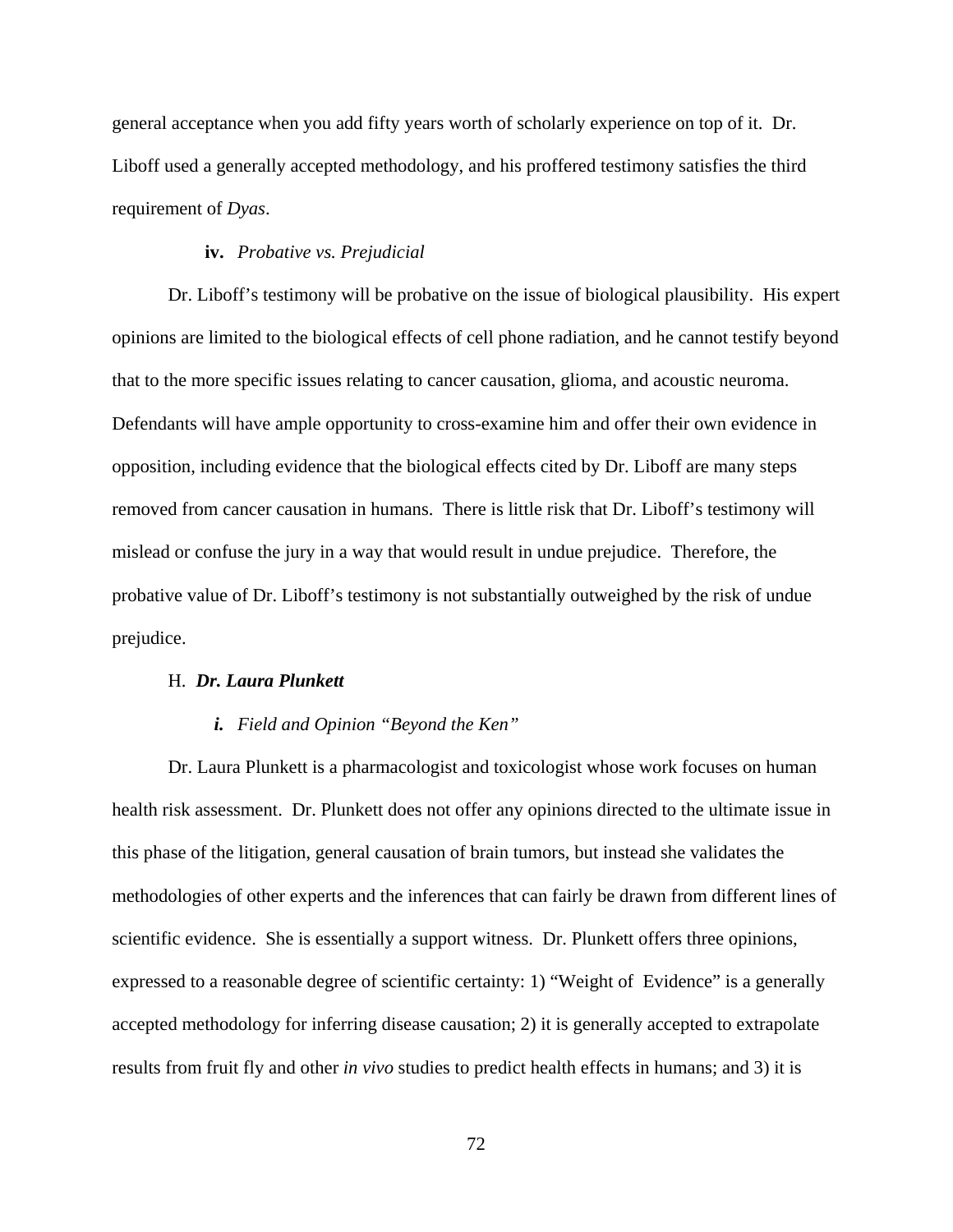generally accepted to extrapolate findings from *in vitro* studies in human and mammalian cells to predict health effects in humans.

Dr. Plunkett's field of expertise and the opinions she offers are beyond the ken of the average layperson, and she therefore satisfies the first requirement of *Dyas*.

## *ii. Qualifications and Aid to the Factfinder*

Dr. Plunkett received her PhD in pharmacology from the University of Georgia in 1984. From 1984 to 1986, she was a research fellow at the National Institute of General Medical Sciences, and she worked in a neurosciences laboratory in the National Institute of Mental Health. From 1986 to 1989, she was a researcher and professor of pharmacology and toxicology at the University of Arkansas medical school. From 1989 to 1997, Dr. Plunkett worked for the ENVIRON Corporation, where she consulted on regulatory matters before the Food and Drug Administration and Environmental Protection Agency. Since 2001, Dr. Plunkett has been a consultant with Integrative Biostrategies, LLC, where she advises companies on regulatory affairs and business decisions related to pharmacology, toxicology, and health risk assessment. She has conducted original laboratory research and has served as a peer-reviewer for scientific journals.

Defendants declined to cross-examine Dr. Plunkett at the *Frye* hearing and barely mention her in their post-hearing brief.<sup>72</sup> The court does not have any reason to doubt her competency. *See Haidak*, 841 A.2d at 327. Dr. Plunkett is qualified to testify as an expert in pharmacology, toxicology, and methods of assessing risks to human health, and her testimony

 $\overline{a}$ 

 $72$  In their initial memorandum in support of their motion to exclude plaintiffs' experts, defendants only briefly criticized Dr. Plunkett, and that criticism was largely aimed at her opinion on fruit fly research.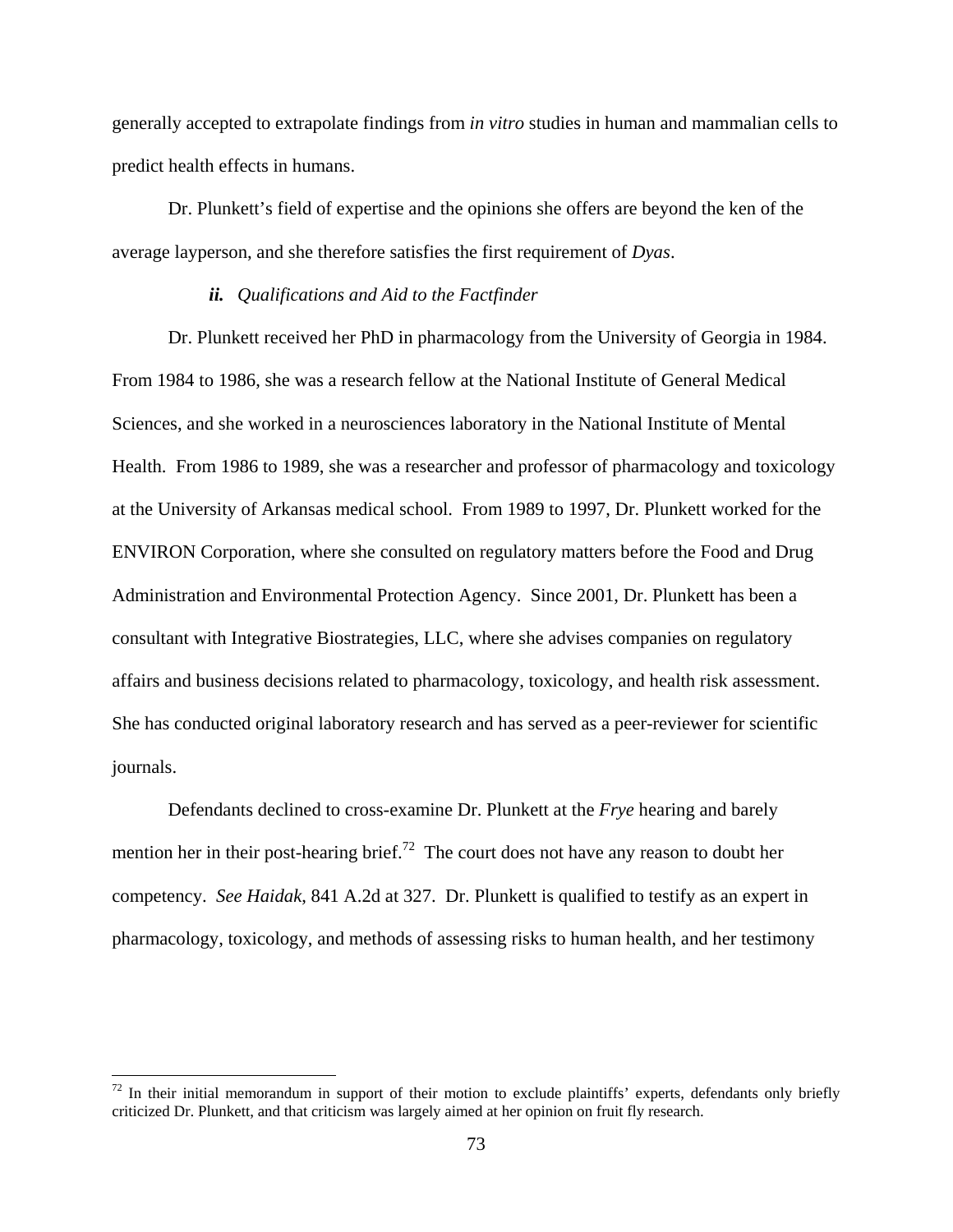could aid the jury to the extent it is relevant and not merely cumulative. *See In re L.C.*, slip op. at  $11 - 15^{73}$ 

 Dr. Plunkett's first opinion that WOE is a valid methodology is irrelevant because the court has concluded that Dr. Kramer's testimony should be excluded. Dr. Plunkett's second opinion on the value of fruit fly studies in determining human health risks is also irrelevant, because the court has concluded that Dr. Panagopoulos' testimony is not admissible under *Dyas/Frye*. However, because the court is denying defendants' motion to exclude Dr. Mosgoeller, whose opinions are based in part on the results of *in vitro* experiments, Dr. Plunkett's third opinion could aid the factfinder. Accordingly, Dr. Plunkett satisfies the second requirement of *Dyas*, with respect to her third opinion. *See Benn*, 978 A.2d at 1275 (court can limit the scope of expert testimony).

## *iii. General Acceptance of Methodology*

Defendants do not challenge Dr. Plunkett's methodology. To reach her opinions, Dr. Plunkett conducted a systematic literature review and her conclusions about how toxicologists assess risks to human health are based on her experience as a toxicologist and pharmacologist. Dr. Plunkett used generally accepted methodology, and her testimony satisfies the third requirement of *Dyas*.

## *iv. Probative vs. Prejudicial*

 $\overline{a}$ 

Dr. Plunkett's testimony to the jury will merely corroborate the opinions of other experts. She has offered no causation opinions, and therefore she cannot testify on the ultimate issue of whether radiation from cell phones can cause or promote glioma or acoustic neuroma. To the extent that her testimony is not excluded as merely cumulative, defendants will have ample

 $73$  For reasons unrelated to *Dyas*, it is not clear that Dr. Plunkett will be a trial witness. To the extent that she does no more than tell the jury that another expert used a valid scientific methodology, her testimony might be excluded.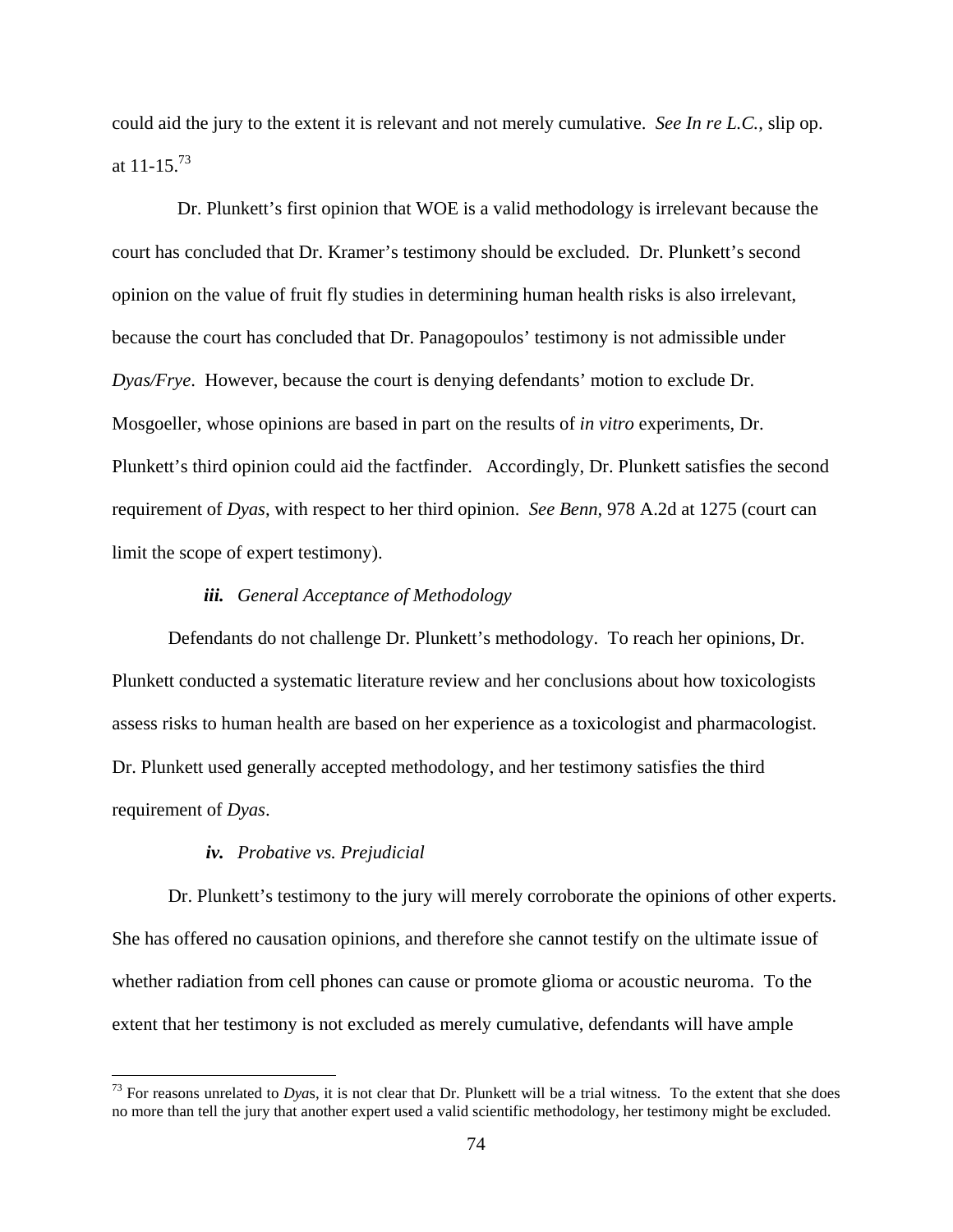opportunity to cross-examine her and offer their own evidence in opposition. The probative value of Dr. Plunkett's testimony is not substantially outweighed by the risk of undue prejudice.

## **ORDER**

For the foregoing reasons, it is this  $8<sup>th</sup>$  day of August, 2014,

ORDERED that Defendants' Motion to Exclude Plaintiffs' Proffered General Causation Expert Testimony is granted in part and denied in part; and it is further

ORDERED that the proffered expert testimony of Dr. Shira Kramer on general causation is excluded; and it is further

ORDERED that the proffered expert testimony of Dr. Michael Kundi on general causation is not excluded; and it is further

ORDERED that the proffered expert testimony of Dr. Guatam Khurana on general causation is excluded; and it is further

ORDERED that the proffered expert testimony of Dr. Igor Belyaev on general causation is not excluded, except that any opinions based solely on his laboratory research using the AVTD method are excluded; and it is further

ORDERED that the proffered expert testimony of Dr. Wilhelm Mosgoeller on general sausation is not excluded; and it is further

ORDERED that the proffered expert testimony of Dr. Dimitris Panagopoulos on general causation is excluded; and it is further

ORDERED that the proffered expert testimony of Dr. Abraham Liboff on general causation is not excluded; and it is further

75